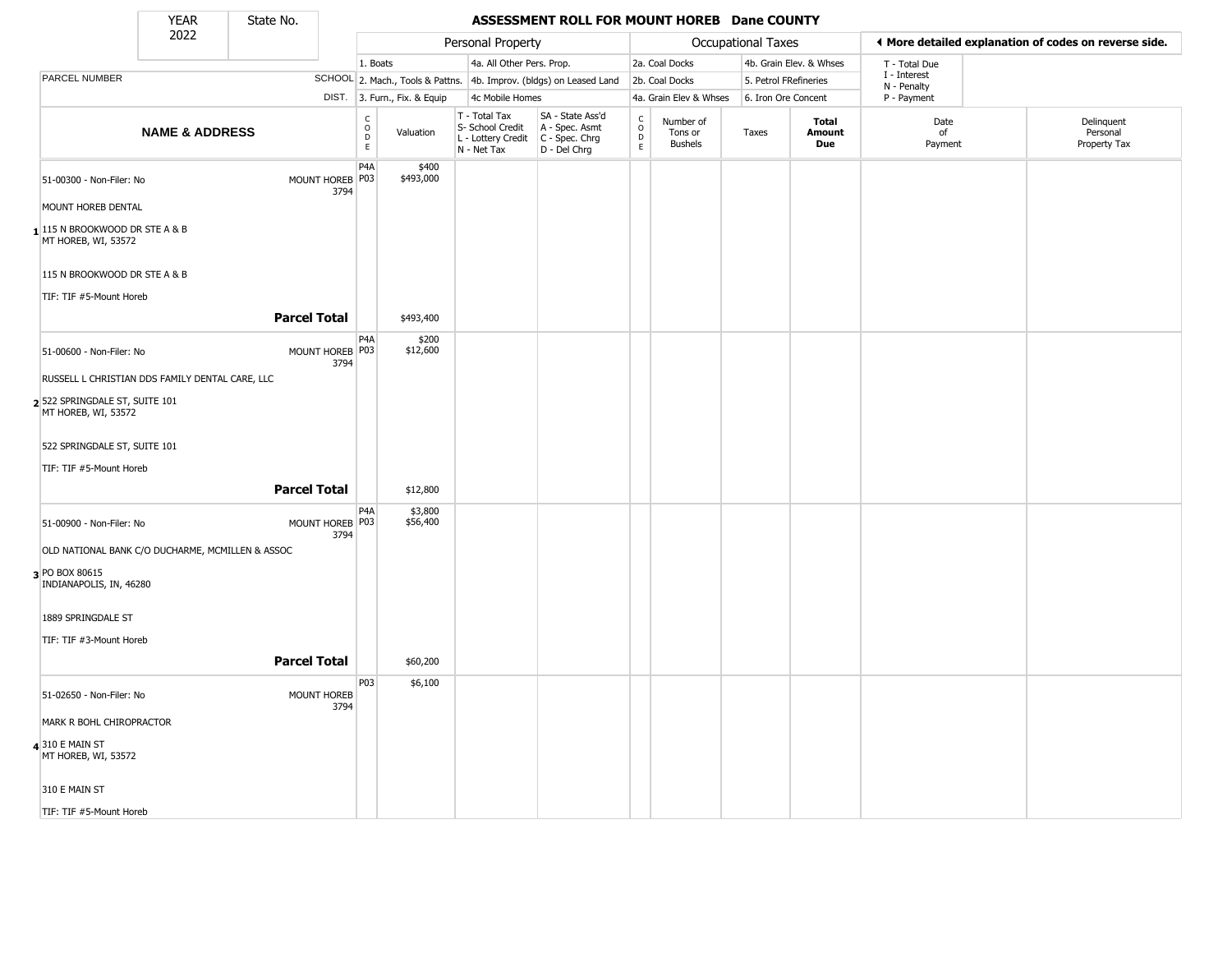|                                                                                                                | <b>YEAR</b>               | State No.           |                         |                                                 |                                                                     |                                                                                         |                                |                  |                                                   | ASSESSMENT ROLL FOR MOUNT HOREB Dane COUNTY |                       |                         |                             |                                                       |
|----------------------------------------------------------------------------------------------------------------|---------------------------|---------------------|-------------------------|-------------------------------------------------|---------------------------------------------------------------------|-----------------------------------------------------------------------------------------|--------------------------------|------------------|---------------------------------------------------|---------------------------------------------|-----------------------|-------------------------|-----------------------------|-------------------------------------------------------|
|                                                                                                                | 2022                      |                     |                         |                                                 |                                                                     | Personal Property                                                                       |                                |                  |                                                   |                                             | Occupational Taxes    |                         |                             | I More detailed explanation of codes on reverse side. |
|                                                                                                                |                           |                     |                         | 1. Boats                                        |                                                                     |                                                                                         | 4a. All Other Pers. Prop.      |                  |                                                   | 2a. Coal Docks                              |                       | 4b. Grain Elev. & Whses | T - Total Due               |                                                       |
| PARCEL NUMBER                                                                                                  |                           |                     |                         |                                                 | SCHOOL 2. Mach., Tools & Pattns. 4b. Improv. (bldgs) on Leased Land |                                                                                         |                                |                  |                                                   | 2b. Coal Docks                              | 5. Petrol FRefineries |                         | I - Interest<br>N - Penalty |                                                       |
|                                                                                                                |                           |                     |                         |                                                 | DIST. 3. Furn., Fix. & Equip                                        | 4c Mobile Homes                                                                         |                                |                  |                                                   | 4a. Grain Elev & Whses                      | 6. Iron Ore Concent   |                         | P - Payment                 |                                                       |
|                                                                                                                | <b>NAME &amp; ADDRESS</b> |                     |                         | $\begin{array}{c} C \\ O \\ D \\ E \end{array}$ | Valuation                                                           | T - Total Tax<br>S- School Credit<br>L - Lottery Credit   C - Spec. Chrg<br>N - Net Tax | A - Spec. Asmt<br>D - Del Chrg | SA - State Ass'd | $\begin{array}{c}\nC \\ O \\ D \\ E\n\end{array}$ | Number of<br>Tons or<br><b>Bushels</b>      | Taxes                 | Total<br>Amount<br>Due  | Date<br>of<br>Payment       | Delinquent<br>Personal<br>Property Tax                |
| 51-02750 - Non-Filer: No<br>BRUNSELL BROTHERS LTD COMPONENT DIV<br>5 4611 W BELTLINE HWY<br>MADISON, WI, 53711 |                           |                     | MOUNT HOREB<br>3794     | Stat<br>l e<br>Ass<br>ess<br>ed                 | \$0                                                                 |                                                                                         |                                |                  |                                                   |                                             |                       |                         |                             |                                                       |
| 1204 E LINCOLN ST<br>TIF: not in a tif district - Mount Horeb                                                  |                           |                     |                         | P03                                             | \$2,000                                                             |                                                                                         |                                |                  |                                                   |                                             |                       |                         |                             |                                                       |
| 51-06300 - Non-Filer: No<br>E & S ELECTRIC, INC ATTN MICHAEL EICHORST                                          |                           |                     | MOUNT HOREB<br>3794     |                                                 |                                                                     |                                                                                         |                                |                  |                                                   |                                             |                       |                         |                             |                                                       |
| 6 251 BLUE MOUNDS ST<br>MT HOREB, WI, 53572                                                                    |                           |                     |                         |                                                 |                                                                     |                                                                                         |                                |                  |                                                   |                                             |                       |                         |                             |                                                       |
| 251 BLUE MOUNDS ST & 314 W GARFIELD ST<br>TIF: not in a tif district - Mount Horeb                             |                           |                     |                         |                                                 |                                                                     |                                                                                         |                                |                  |                                                   |                                             |                       |                         |                             |                                                       |
| 51-06750 - Non-Filer: No                                                                                       |                           |                     | MOUNT HOREB P03<br>3794 | P4A                                             | \$5,600<br>\$45,700                                                 |                                                                                         |                                |                  |                                                   |                                             |                       |                         |                             |                                                       |
| <b>GUNDERSON FUNERAL HOME</b><br>7 5203 MONONA DR<br>MONONA, WI, 53716                                         |                           |                     |                         |                                                 |                                                                     |                                                                                         |                                |                  |                                                   |                                             |                       |                         |                             |                                                       |
| 500 N EIGHTH ST<br>TIF: not in a tif district - Mount Horeb                                                    |                           |                     |                         |                                                 |                                                                     |                                                                                         |                                |                  |                                                   |                                             |                       |                         |                             |                                                       |
|                                                                                                                |                           | <b>Parcel Total</b> |                         |                                                 | \$51,300                                                            |                                                                                         |                                |                  |                                                   |                                             |                       |                         |                             |                                                       |
| 51-06900 - Non-Filer: No<br>FIELD SILO & EQUIPMENT, INC<br>8 1310 SPRINGDALE STREET<br>MT HOREB, WI, 53572     |                           |                     | MOUNT HOREB P4A<br>3794 | P03                                             | \$500<br>\$1,500                                                    |                                                                                         |                                |                  |                                                   |                                             |                       |                         |                             |                                                       |
| 1310 SPRINGDALE STREET<br>TIF: not in a tif district - Mount Horeb                                             |                           |                     |                         |                                                 |                                                                     |                                                                                         |                                |                  |                                                   |                                             |                       |                         |                             |                                                       |
|                                                                                                                |                           | <b>Parcel Total</b> |                         |                                                 | \$2,000                                                             |                                                                                         |                                |                  |                                                   |                                             |                       |                         |                             |                                                       |
| 51-07400 - Non-Filer: No<br><b>G &amp; H FENCING</b>                                                           |                           |                     | MOUNT HOREB P03<br>3794 | P <sub>4</sub> A                                | \$0<br>\$800                                                        |                                                                                         |                                |                  |                                                   |                                             |                       |                         |                             |                                                       |
| 9 305 FRONT ST<br>MT HOREB, WI, 53572                                                                          |                           |                     |                         |                                                 |                                                                     |                                                                                         |                                |                  |                                                   |                                             |                       |                         |                             |                                                       |
| 305 FRONT ST                                                                                                   |                           |                     |                         |                                                 |                                                                     |                                                                                         |                                |                  |                                                   |                                             |                       |                         |                             |                                                       |
| TIF: TIF #5-Mount Horeb                                                                                        |                           |                     |                         |                                                 |                                                                     |                                                                                         |                                |                  |                                                   |                                             |                       |                         |                             |                                                       |

**Parcel Total** \$800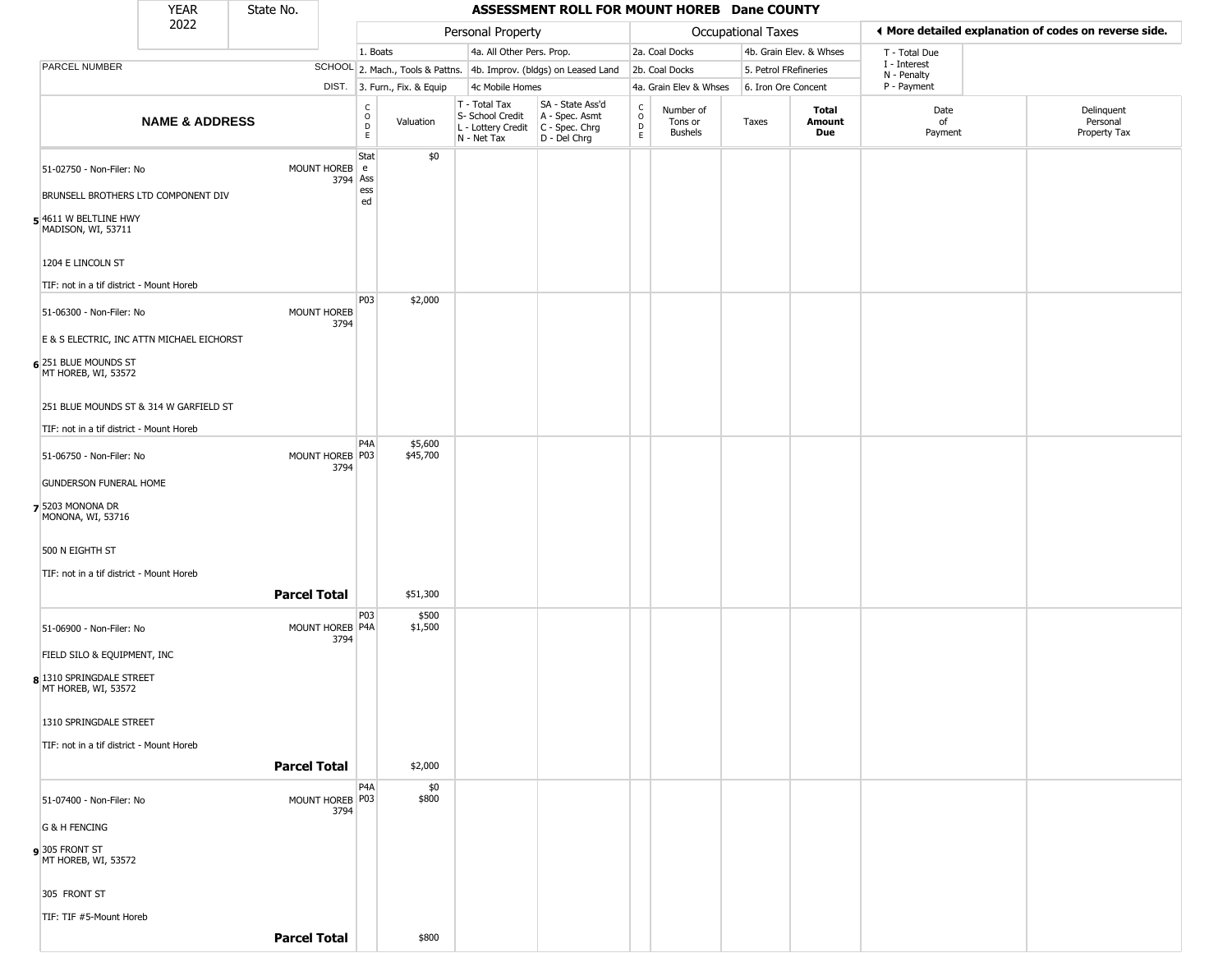|                                                    | <b>YEAR</b>                           | State No.           |                         |                        |                              |                                                  | ASSESSMENT ROLL FOR MOUNT HOREB Dane COUNTY                                               |                                    |                                        |                    |                         |                             |                                                       |
|----------------------------------------------------|---------------------------------------|---------------------|-------------------------|------------------------|------------------------------|--------------------------------------------------|-------------------------------------------------------------------------------------------|------------------------------------|----------------------------------------|--------------------|-------------------------|-----------------------------|-------------------------------------------------------|
|                                                    | 2022                                  |                     |                         |                        |                              | Personal Property                                |                                                                                           |                                    |                                        | Occupational Taxes |                         |                             | ♦ More detailed explanation of codes on reverse side. |
|                                                    |                                       |                     |                         | 1. Boats               |                              | 4a. All Other Pers. Prop.                        |                                                                                           |                                    | 2a. Coal Docks                         |                    | 4b. Grain Elev. & Whses | T - Total Due               |                                                       |
| PARCEL NUMBER                                      |                                       |                     |                         |                        |                              |                                                  | SCHOOL 2. Mach., Tools & Pattns. 4b. Improv. (bldgs) on Leased Land                       |                                    | 2b. Coal Docks                         |                    | 5. Petrol FRefineries   | I - Interest<br>N - Penalty |                                                       |
|                                                    |                                       |                     |                         |                        | DIST. 3. Furn., Fix. & Equip | 4c Mobile Homes                                  |                                                                                           |                                    | 4a. Grain Elev & Whses                 |                    | 6. Iron Ore Concent     | P - Payment                 |                                                       |
|                                                    | <b>NAME &amp; ADDRESS</b>             |                     |                         | C<br>$\circ$<br>D<br>E | Valuation                    | T - Total Tax<br>S- School Credit<br>N - Net Tax | SA - State Ass'd<br>A - Spec. Asmt<br>L - Lottery Credit   C - Spec. Chrg<br>D - Del Chrg | $\int_{0}^{c}$<br>$\mathsf D$<br>E | Number of<br>Tons or<br><b>Bushels</b> | Taxes              | Total<br>Amount<br>Due  | Date<br>of<br>Payment       | Delinquent<br>Personal<br>Property Tax                |
| 51-07600 - Non-Filer: No                           |                                       |                     | MOUNT HOREB<br>3794     | P <sub>4</sub> A       | \$100                        |                                                  |                                                                                           |                                    |                                        |                    |                         |                             |                                                       |
|                                                    | LASSEN ASSOCIATES INC ATTN ROY LASSEN |                     |                         |                        |                              |                                                  |                                                                                           |                                    |                                        |                    |                         |                             |                                                       |
| 10 209 W MAIN<br>MT HOREB, WI, 53572               |                                       |                     |                         |                        |                              |                                                  |                                                                                           |                                    |                                        |                    |                         |                             |                                                       |
| 209 W MAIN ST                                      |                                       |                     |                         |                        |                              |                                                  |                                                                                           |                                    |                                        |                    |                         |                             |                                                       |
| TIF: TIF #5-Mount Horeb                            |                                       |                     |                         | P <sub>4</sub> A       | \$200                        |                                                  |                                                                                           |                                    |                                        |                    |                         |                             |                                                       |
| 51-07950 - Non-Filer: Yes                          |                                       |                     | MOUNT HOREB P03<br>3794 |                        | \$11,200                     |                                                  |                                                                                           |                                    |                                        |                    |                         |                             |                                                       |
| 11 PO BOX 46                                       | GONSTEAD CHIROPRACTIC FOUNDATION INC  |                     |                         |                        |                              |                                                  |                                                                                           |                                    |                                        |                    |                         |                             |                                                       |
| MT HOREB, WI, 53572                                |                                       |                     |                         |                        |                              |                                                  |                                                                                           |                                    |                                        |                    |                         |                             |                                                       |
| 1505 SPRINGDALE STREET                             |                                       |                     |                         |                        |                              |                                                  |                                                                                           |                                    |                                        |                    |                         |                             |                                                       |
| TIF: not in a tif district - Mount Horeb           |                                       |                     |                         |                        |                              |                                                  |                                                                                           |                                    |                                        |                    |                         |                             |                                                       |
|                                                    |                                       | <b>Parcel Total</b> |                         |                        | \$11,400                     |                                                  |                                                                                           |                                    |                                        |                    |                         |                             |                                                       |
| 51-10950 - Non-Filer: Yes                          |                                       |                     | MOUNT HOREB mpt<br>3794 | Exe                    | \$0                          |                                                  |                                                                                           |                                    |                                        |                    |                         |                             |                                                       |
| WIS ILLIONIS SENIOR HOUSING, INC                   |                                       |                     |                         |                        |                              |                                                  |                                                                                           |                                    |                                        |                    |                         |                             |                                                       |
| 12 13185 W GREE MOUNTAIN DR<br>LAKEWOOD, CO, 80228 |                                       |                     |                         |                        |                              |                                                  |                                                                                           |                                    |                                        |                    |                         |                             |                                                       |
| 407 N EIGHTH ST                                    |                                       |                     |                         |                        |                              |                                                  |                                                                                           |                                    |                                        |                    |                         |                             |                                                       |
| TIF: not in a tif district - Mount Horeb           |                                       |                     |                         | P <sub>4</sub> A       | \$300                        |                                                  |                                                                                           |                                    |                                        |                    |                         |                             |                                                       |
| 51-11550 - Non-Filer: No                           |                                       |                     | MOUNT HOREB P03<br>3794 |                        | \$20,200                     |                                                  |                                                                                           |                                    |                                        |                    |                         |                             |                                                       |
| MILLER & SONS INC                                  |                                       |                     |                         |                        |                              |                                                  |                                                                                           |                                    |                                        |                    |                         |                             |                                                       |
| 13 1845 SPRINGDALE STREET<br>MT HOREB, WI, 53572   |                                       |                     |                         |                        |                              |                                                  |                                                                                           |                                    |                                        |                    |                         |                             |                                                       |
| 1845 SPRINGDALE STREET                             |                                       |                     |                         |                        |                              |                                                  |                                                                                           |                                    |                                        |                    |                         |                             |                                                       |
| TIF: TIF #3-Mount Horeb                            |                                       | <b>Parcel Total</b> |                         |                        | \$20,500                     |                                                  |                                                                                           |                                    |                                        |                    |                         |                             |                                                       |
| 51-12350 - Non-Filer: No                           |                                       |                     | MOUNT HOREB P03<br>3794 | P <sub>4</sub> A       | \$7,600<br>\$105,500         |                                                  |                                                                                           |                                    |                                        |                    |                         |                             |                                                       |
| KWIK TRIP INC #794                                 |                                       |                     |                         |                        |                              |                                                  |                                                                                           |                                    |                                        |                    |                         |                             |                                                       |
| 14 1626 OAK ST<br>LA CROSSE, WI, 54602-2107        |                                       |                     |                         |                        |                              |                                                  |                                                                                           |                                    |                                        |                    |                         |                             |                                                       |
| 525 SPRINGDALE ST                                  |                                       |                     |                         |                        |                              |                                                  |                                                                                           |                                    |                                        |                    |                         |                             |                                                       |
| TIF: not in a tif district - Mount Horeb           |                                       |                     |                         |                        |                              |                                                  |                                                                                           |                                    |                                        |                    |                         |                             |                                                       |

**Parcel Total | \$113,100**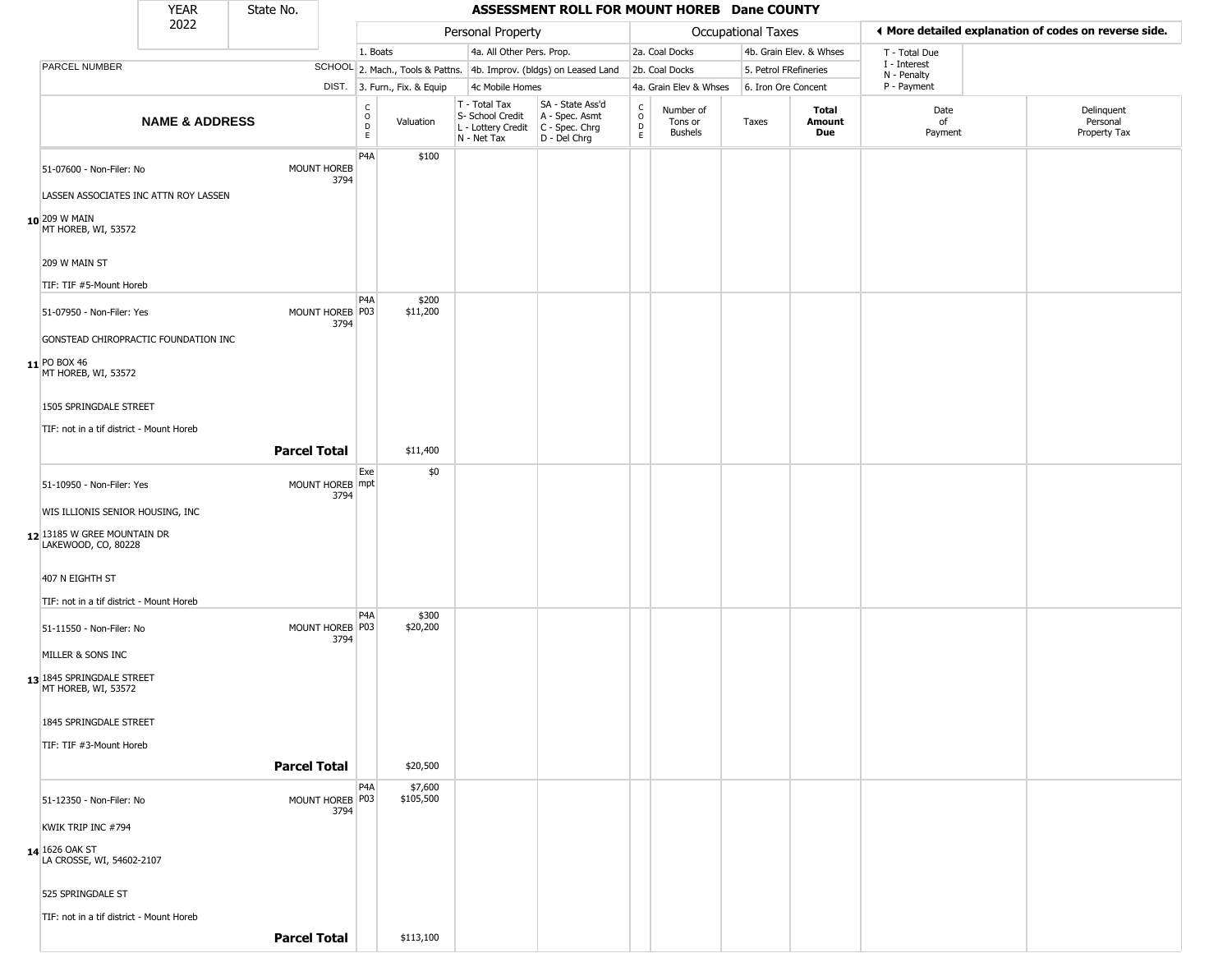|                                                     | <b>YEAR</b>                              | State No.                  |                                   |                              |                                                  | ASSESSMENT ROLL FOR MOUNT HOREB Dane COUNTY                                               |                         |                                 |                       |                         |                             |                                                       |
|-----------------------------------------------------|------------------------------------------|----------------------------|-----------------------------------|------------------------------|--------------------------------------------------|-------------------------------------------------------------------------------------------|-------------------------|---------------------------------|-----------------------|-------------------------|-----------------------------|-------------------------------------------------------|
|                                                     | 2022                                     |                            |                                   |                              | Personal Property                                |                                                                                           |                         |                                 | Occupational Taxes    |                         |                             | ◀ More detailed explanation of codes on reverse side. |
|                                                     |                                          |                            | 1. Boats                          |                              | 4a. All Other Pers. Prop.                        |                                                                                           |                         | 2a. Coal Docks                  |                       | 4b. Grain Elev. & Whses | T - Total Due               |                                                       |
| <b>PARCEL NUMBER</b>                                |                                          |                            |                                   |                              |                                                  | SCHOOL 2. Mach., Tools & Pattns. 4b. Improv. (bldgs) on Leased Land                       |                         | 2b. Coal Docks                  | 5. Petrol FRefineries |                         | I - Interest<br>N - Penalty |                                                       |
|                                                     |                                          |                            |                                   | DIST. 3. Furn., Fix. & Equip | 4c Mobile Homes                                  |                                                                                           |                         | 4a. Grain Elev & Whses          | 6. Iron Ore Concent   |                         | P - Payment                 |                                                       |
|                                                     | <b>NAME &amp; ADDRESS</b>                |                            | $\frac{C}{O}$<br>$\mathsf D$<br>E | Valuation                    | T - Total Tax<br>S- School Credit<br>N - Net Tax | SA - State Ass'd<br>A - Spec. Asmt<br>L - Lottery Credit   C - Spec. Chrg<br>D - Del Chrg | $\frac{c}{0}$<br>D<br>E | Number of<br>Tons or<br>Bushels | Taxes                 | Total<br>Amount<br>Due  | Date<br>of<br>Payment       | Delinquent<br>Personal<br>Property Tax                |
| 51-14850 - Non-Filer: Yes                           |                                          | <b>MOUNT HOREB</b><br>3794 | P03                               | \$9,200                      |                                                  |                                                                                           |                         |                                 |                       |                         |                             |                                                       |
| MT HOREB ANIMAL HOSPITAL                            |                                          |                            |                                   |                              |                                                  |                                                                                           |                         |                                 |                       |                         |                             |                                                       |
| 15 301 W MAIN ST<br>MT HOREB, WI, 53572             |                                          |                            |                                   |                              |                                                  |                                                                                           |                         |                                 |                       |                         |                             |                                                       |
| 301 W MAIN ST                                       |                                          |                            |                                   |                              |                                                  |                                                                                           |                         |                                 |                       |                         |                             |                                                       |
| TIF: TIF #5-Mount Horeb                             |                                          |                            |                                   |                              |                                                  |                                                                                           |                         |                                 |                       |                         |                             |                                                       |
| 51-15600 - Non-Filer: Yes                           |                                          | MOUNT HOREB P03<br>3794    | P <sub>4</sub> A                  | \$1,000<br>\$38,500          |                                                  |                                                                                           |                         |                                 |                       |                         |                             |                                                       |
| PREMIER COOPERATIVE                                 |                                          |                            |                                   |                              |                                                  |                                                                                           |                         |                                 |                       |                         |                             |                                                       |
| 16 501 W MAIN ST, PO BOX 230<br>MT HOREB, WI, 53572 |                                          |                            |                                   |                              |                                                  |                                                                                           |                         |                                 |                       |                         |                             |                                                       |
| 501 W MAIN ST                                       |                                          |                            |                                   |                              |                                                  |                                                                                           |                         |                                 |                       |                         |                             |                                                       |
| TIF: not in a tif district - Mount Horeb            |                                          |                            |                                   |                              |                                                  |                                                                                           |                         |                                 |                       |                         |                             |                                                       |
|                                                     |                                          | <b>Parcel Total</b>        |                                   | \$39,500                     |                                                  |                                                                                           |                         |                                 |                       |                         |                             |                                                       |
| 51-15655 - Non-Filer: No                            |                                          | MOUNT HOREB e              | Stat                              | \$0                          |                                                  |                                                                                           |                         |                                 |                       |                         |                             |                                                       |
|                                                     |                                          |                            | 3794 Ass<br>ess                   |                              |                                                  |                                                                                           |                         |                                 |                       |                         |                             |                                                       |
|                                                     | PREMIER COOPERATIVE % FERT PLANT-DRY     |                            | ed                                |                              |                                                  |                                                                                           |                         |                                 |                       |                         |                             |                                                       |
| 17 PO BOX 230<br>MT HOREB, WI, 53572                |                                          |                            |                                   |                              |                                                  |                                                                                           |                         |                                 |                       |                         |                             |                                                       |
| 501 W MAIN ST                                       |                                          |                            |                                   |                              |                                                  |                                                                                           |                         |                                 |                       |                         |                             |                                                       |
|                                                     | TIF: not in a tif district - Mount Horeb |                            |                                   |                              |                                                  |                                                                                           |                         |                                 |                       |                         |                             |                                                       |
| 51-15656 - Non-Filer: No                            |                                          | MOUNT HOREB e              | Stat<br>3794 Ass                  | \$0                          |                                                  |                                                                                           |                         |                                 |                       |                         |                             |                                                       |
| MIDWEST PROTOTYPING, LLC                            |                                          |                            | ess<br>ed                         |                              |                                                  |                                                                                           |                         |                                 |                       |                         |                             |                                                       |
| 18 10949 BLACKHAWK DR<br>BLUE MOUNDS, WI, 53517     |                                          |                            |                                   |                              |                                                  |                                                                                           |                         |                                 |                       |                         |                             |                                                       |
| 325 W FRONT ST                                      |                                          |                            |                                   |                              |                                                  |                                                                                           |                         |                                 |                       |                         |                             |                                                       |
| TIF: TIF #5-Mount Horeb                             |                                          |                            |                                   |                              |                                                  |                                                                                           |                         |                                 |                       |                         |                             |                                                       |
| 51-15750 - Non-Filer: No                            |                                          | MOUNT HOREB P03<br>3794    | P4A                               | \$200<br>\$11,700            |                                                  |                                                                                           |                         |                                 |                       |                         |                             |                                                       |
| SLOAN IMPLEMENT COMPANY, INC                        |                                          |                            |                                   |                              |                                                  |                                                                                           |                         |                                 |                       |                         |                             |                                                       |
| $19$ 120 N BUSINSS 51<br>ASSUMPTION, IL, 62510      |                                          |                            |                                   |                              |                                                  |                                                                                           |                         |                                 |                       |                         |                             |                                                       |
| 1650 SPRINGDALE ST                                  |                                          |                            |                                   |                              |                                                  |                                                                                           |                         |                                 |                       |                         |                             |                                                       |
|                                                     | TIF: not in a tif district - Mount Horeb |                            |                                   |                              |                                                  |                                                                                           |                         |                                 |                       |                         |                             |                                                       |
|                                                     |                                          | <b>Parcel Total</b>        |                                   | \$11,900                     |                                                  |                                                                                           |                         |                                 |                       |                         |                             |                                                       |
|                                                     |                                          |                            |                                   |                              |                                                  |                                                                                           |                         |                                 |                       |                         |                             |                                                       |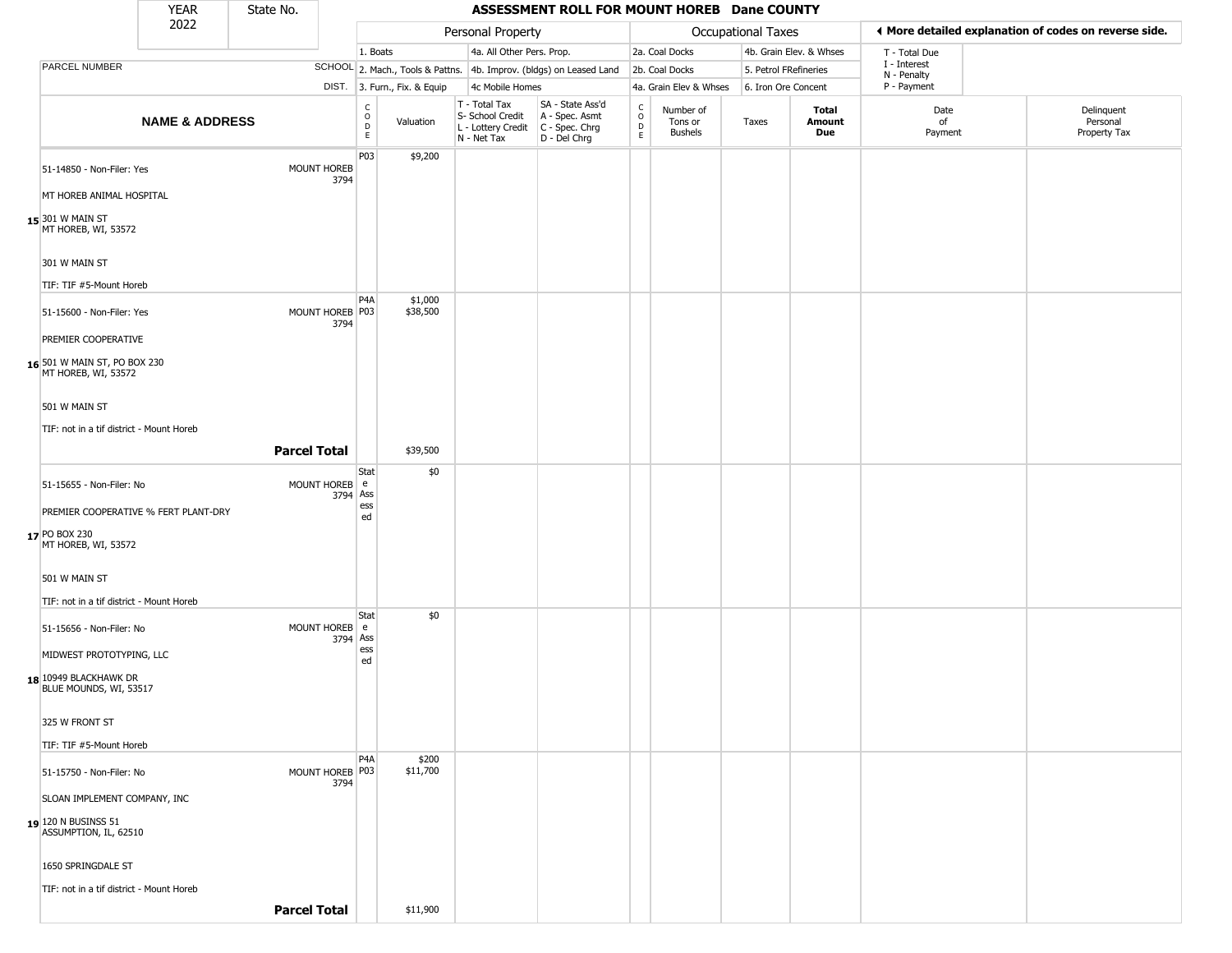|                                                                                        | <b>YEAR</b>               | State No. |                            |                         |                              |                                                                        | ASSESSMENT ROLL FOR MOUNT HOREB Dane COUNTY                            |                                            |                                 |                    |                         |                             |                                                       |
|----------------------------------------------------------------------------------------|---------------------------|-----------|----------------------------|-------------------------|------------------------------|------------------------------------------------------------------------|------------------------------------------------------------------------|--------------------------------------------|---------------------------------|--------------------|-------------------------|-----------------------------|-------------------------------------------------------|
|                                                                                        | 2022                      |           |                            |                         |                              | Personal Property                                                      |                                                                        |                                            |                                 | Occupational Taxes |                         |                             | ◀ More detailed explanation of codes on reverse side. |
|                                                                                        |                           |           |                            | 1. Boats                |                              | 4a. All Other Pers. Prop.                                              |                                                                        |                                            | 2a. Coal Docks                  |                    | 4b. Grain Elev. & Whses | T - Total Due               |                                                       |
| PARCEL NUMBER                                                                          |                           |           |                            |                         |                              |                                                                        | SCHOOL 2. Mach., Tools & Pattns. 4b. Improv. (bldgs) on Leased Land    |                                            | 2b. Coal Docks                  |                    | 5. Petrol FRefineries   | I - Interest<br>N - Penalty |                                                       |
|                                                                                        |                           |           |                            |                         | DIST. 3. Furn., Fix. & Equip | 4c Mobile Homes                                                        |                                                                        |                                            | 4a. Grain Elev & Whses          |                    | 6. Iron Ore Concent     | P - Payment                 |                                                       |
|                                                                                        | <b>NAME &amp; ADDRESS</b> |           |                            | С<br>$\circ$<br>D<br>E. | Valuation                    | T - Total Tax<br>S- School Credit<br>L - Lottery Credit<br>N - Net Tax | SA - State Ass'd<br>A - Spec. Asmt<br>$C - Spec. Chrg$<br>D - Del Chrg | $\begin{array}{c} C \\ 0 \\ E \end{array}$ | Number of<br>Tons or<br>Bushels | Taxes              | Total<br>Amount<br>Due  | Date<br>of<br>Payment       | Delinquent<br>Personal<br>Property Tax                |
| 51-15900 - Non-Filer: Yes<br>MT HOREB FAMILY PHARMACY                                  |                           |           | MOUNT HOREB P03<br>3794    | P <sub>4</sub> A        | \$600<br>\$1,800             |                                                                        |                                                                        |                                            |                                 |                    |                         |                             |                                                       |
| 20 203 W MAIN ST<br>MT HOREB, WI, 53572                                                |                           |           |                            |                         |                              |                                                                        |                                                                        |                                            |                                 |                    |                         |                             |                                                       |
| 203 W MAIN ST<br>TIF: TIF #5-Mount Horeb                                               |                           |           |                            |                         |                              |                                                                        |                                                                        |                                            |                                 |                    |                         |                             |                                                       |
|                                                                                        |                           |           | <b>Parcel Total</b>        |                         | \$2,400                      |                                                                        |                                                                        |                                            |                                 |                    |                         |                             |                                                       |
| 51-17100 - Non-Filer: No                                                               |                           |           | MOUNT HOREB<br>3794        | P03                     | \$3,800                      |                                                                        |                                                                        |                                            |                                 |                    |                         |                             |                                                       |
| OLSON'S OF MT HOREB INC D/B/A OLSONS FLOWERS<br>$21$ 214 E MAIN<br>MT HOREB, WI, 53572 |                           |           |                            |                         |                              |                                                                        |                                                                        |                                            |                                 |                    |                         |                             |                                                       |
| 214 E MAIN ST                                                                          |                           |           |                            |                         |                              |                                                                        |                                                                        |                                            |                                 |                    |                         |                             |                                                       |
| TIF: TIF #5-Mount Horeb                                                                |                           |           |                            |                         |                              |                                                                        |                                                                        |                                            |                                 |                    |                         |                             |                                                       |
| 51-17400 - Non-Filer: No                                                               |                           |           | <b>MOUNT HOREB</b><br>3794 | P03                     | \$1,400                      |                                                                        |                                                                        |                                            |                                 |                    |                         |                             |                                                       |
| OLSON'S OF MT HOREB INC DBA OLSON'S XMAS HOUSE                                         |                           |           |                            |                         |                              |                                                                        |                                                                        |                                            |                                 |                    |                         |                             |                                                       |
| 22 214 E MAIN ST<br>MT HOREB, WI, 53572                                                |                           |           |                            |                         |                              |                                                                        |                                                                        |                                            |                                 |                    |                         |                             |                                                       |
| 214 E MAIN ST                                                                          |                           |           |                            |                         |                              |                                                                        |                                                                        |                                            |                                 |                    |                         |                             |                                                       |
| TIF: TIF #5-Mount Horeb                                                                |                           |           |                            |                         |                              |                                                                        |                                                                        |                                            |                                 |                    |                         |                             |                                                       |
| 51-17550 - Non-Filer: Yes                                                              |                           |           | <b>MOUNT HOREB</b><br>3794 | P <sub>0</sub> 3        | \$2,700                      |                                                                        |                                                                        |                                            |                                 |                    |                         |                             |                                                       |
| OPEN HOUSE IMPORTS JANICE SIEVERS<br>23 308 E MAIN ST<br>MT HOREB, WI, 53572           |                           |           |                            |                         |                              |                                                                        |                                                                        |                                            |                                 |                    |                         |                             |                                                       |
| 308 E MAIN ST                                                                          |                           |           |                            |                         |                              |                                                                        |                                                                        |                                            |                                 |                    |                         |                             |                                                       |
| TIF: TIF #5-Mount Horeb<br>51-17800 - Non-Filer: No                                    |                           |           | MOUNT HOREB P03            | P <sub>4</sub> A        | \$8,700<br>\$42,400          |                                                                        |                                                                        |                                            |                                 |                    |                         |                             |                                                       |
| MCDONALDS #18131 DP&K INC - DION CONN                                                  |                           |           | 3794                       |                         |                              |                                                                        |                                                                        |                                            |                                 |                    |                         |                             |                                                       |
| 24 N3250 COUNTY HIGHWAY J<br>POYNETTE, WI, 53955                                       |                           |           |                            |                         |                              |                                                                        |                                                                        |                                            |                                 |                    |                         |                             |                                                       |
| 1301 SPRINGDALE ST                                                                     |                           |           |                            |                         |                              |                                                                        |                                                                        |                                            |                                 |                    |                         |                             |                                                       |
| TIF: not in a tif district - Mount Horeb                                               |                           |           | <b>Parcel Total</b>        |                         | \$51,100                     |                                                                        |                                                                        |                                            |                                 |                    |                         |                             |                                                       |
|                                                                                        |                           |           |                            |                         |                              |                                                                        |                                                                        |                                            |                                 |                    |                         |                             |                                                       |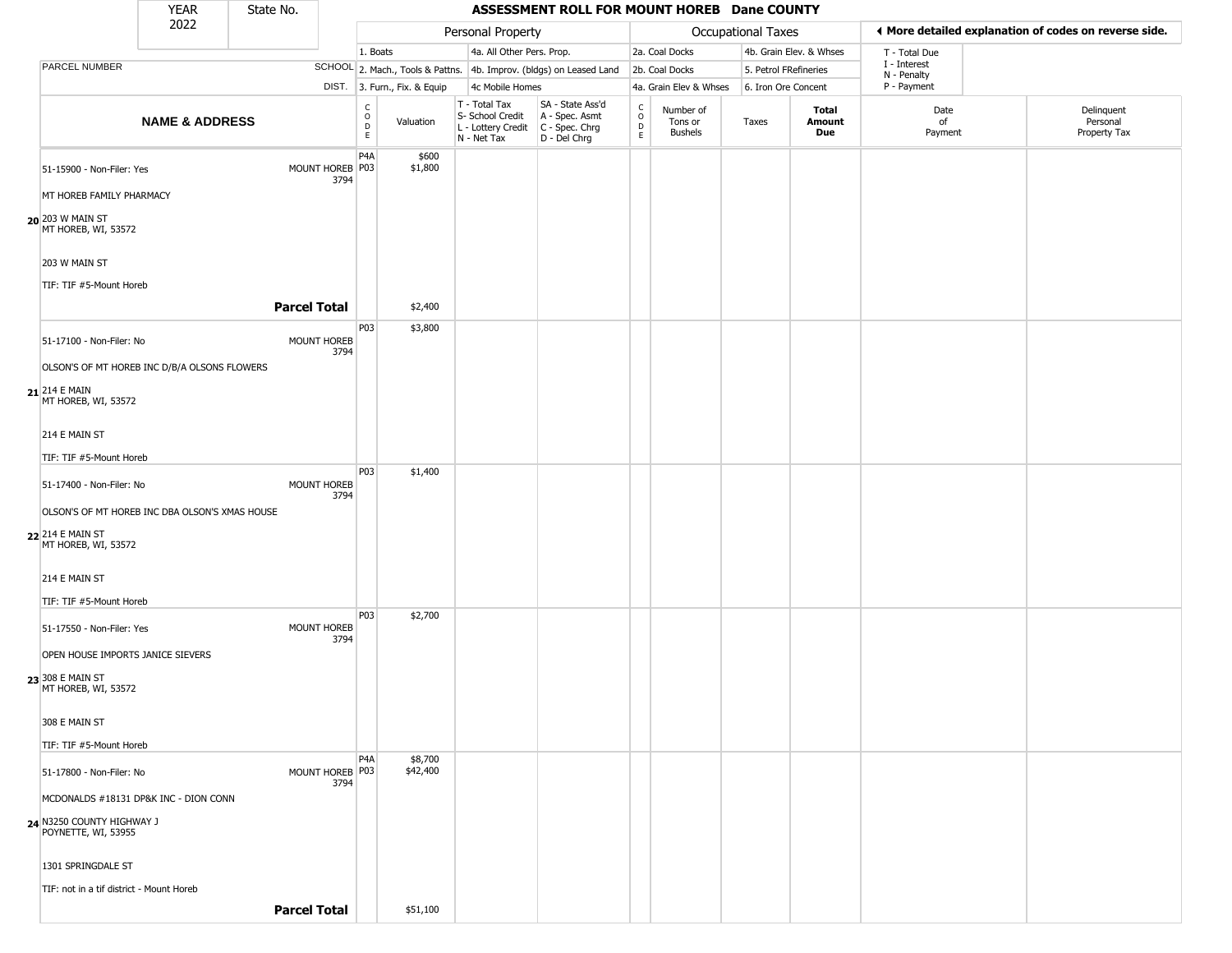|                                                                                      | <b>YEAR</b>               | State No.           |                         |                                       |                              |                                                                        | ASSESSMENT ROLL FOR MOUNT HOREB Dane COUNTY                          |                                              |                                        |                       |                         |                             |                                                       |
|--------------------------------------------------------------------------------------|---------------------------|---------------------|-------------------------|---------------------------------------|------------------------------|------------------------------------------------------------------------|----------------------------------------------------------------------|----------------------------------------------|----------------------------------------|-----------------------|-------------------------|-----------------------------|-------------------------------------------------------|
|                                                                                      | 2022                      |                     |                         |                                       |                              | Personal Property                                                      |                                                                      |                                              |                                        | Occupational Taxes    |                         |                             | ♦ More detailed explanation of codes on reverse side. |
|                                                                                      |                           |                     |                         | 1. Boats                              |                              | 4a. All Other Pers. Prop.                                              |                                                                      |                                              | 2a. Coal Docks                         |                       | 4b. Grain Elev. & Whses | T - Total Due               |                                                       |
| PARCEL NUMBER                                                                        |                           |                     |                         |                                       |                              |                                                                        | SCHOOL 2. Mach., Tools & Pattns. 4b. Improv. (bldgs) on Leased Land  |                                              | 2b. Coal Docks                         | 5. Petrol FRefineries |                         | I - Interest<br>N - Penalty |                                                       |
|                                                                                      |                           |                     |                         |                                       | DIST. 3. Furn., Fix. & Equip | 4c Mobile Homes                                                        |                                                                      |                                              | 4a. Grain Elev & Whses                 | 6. Iron Ore Concent   |                         | P - Payment                 |                                                       |
|                                                                                      | <b>NAME &amp; ADDRESS</b> |                     |                         | $\mathsf{C}$<br>$\overline{O}$<br>$E$ | Valuation                    | T - Total Tax<br>S- School Credit<br>L - Lottery Credit<br>N - Net Tax | SA - State Ass'd<br>A - Spec. Asmt<br>C - Spec. Chrg<br>D - Del Chrg | $\mathsf{C}$<br>$\circ$<br>$\mathsf{D}$<br>E | Number of<br>Tons or<br><b>Bushels</b> | Taxes                 | Total<br>Amount<br>Due  | Date<br>of<br>Payment       | Delinquent<br>Personal<br>Property Tax                |
| 51-19200 - Non-Filer: Yes                                                            |                           |                     | MOUNT HOREB<br>3794     | P03                                   | \$200                        |                                                                        |                                                                      |                                              |                                        |                       |                         |                             |                                                       |
| RONS BARBER SHOP RONALD WALDSMITH<br>25 7858 W OAKBROOK CIRCLE<br>MADISON, WI, 53717 |                           |                     |                         |                                       |                              |                                                                        |                                                                      |                                              |                                        |                       |                         |                             |                                                       |
| 207 E MAIN ST                                                                        |                           |                     |                         |                                       |                              |                                                                        |                                                                      |                                              |                                        |                       |                         |                             |                                                       |
| TIF: TIF #5-Mount Horeb                                                              |                           |                     |                         |                                       |                              |                                                                        |                                                                      |                                              |                                        |                       |                         |                             |                                                       |
| 51-20000 - Non-Filer: Yes                                                            |                           |                     | MOUNT HOREB<br>3794     | P03                                   | \$84,900                     |                                                                        |                                                                      |                                              |                                        |                       |                         |                             |                                                       |
| <b>Driftless Social</b>                                                              |                           |                     |                         |                                       |                              |                                                                        |                                                                      |                                              |                                        |                       |                         |                             |                                                       |
| 26 128 E MAIN ST<br>MT HOREB, WI, 53572                                              |                           |                     |                         |                                       |                              |                                                                        |                                                                      |                                              |                                        |                       |                         |                             |                                                       |
| 128 E MAIN ST                                                                        |                           |                     |                         |                                       |                              |                                                                        |                                                                      |                                              |                                        |                       |                         |                             |                                                       |
| TIF: TIF #5-Mount Horeb                                                              |                           |                     |                         |                                       |                              |                                                                        |                                                                      |                                              |                                        |                       |                         |                             |                                                       |
| 51-22650 - Non-Filer: Yes                                                            |                           |                     | MOUNT HOREB P03<br>3794 | P <sub>4</sub> A                      | \$100<br>\$300               |                                                                        |                                                                      |                                              |                                        |                       |                         |                             |                                                       |
| VILLAGE BARBER, THE                                                                  |                           |                     |                         |                                       |                              |                                                                        |                                                                      |                                              |                                        |                       |                         |                             |                                                       |
| 27 115 E MAIN ST<br>MT HOREB, WI, 53572                                              |                           |                     |                         |                                       |                              |                                                                        |                                                                      |                                              |                                        |                       |                         |                             |                                                       |
| 115 E MAIN ST                                                                        |                           |                     |                         |                                       |                              |                                                                        |                                                                      |                                              |                                        |                       |                         |                             |                                                       |
| TIF: TIF #5-Mount Horeb                                                              |                           |                     |                         |                                       |                              |                                                                        |                                                                      |                                              |                                        |                       |                         |                             |                                                       |
|                                                                                      |                           | <b>Parcel Total</b> |                         |                                       | \$400                        |                                                                        |                                                                      |                                              |                                        |                       |                         |                             |                                                       |
| 51-23300 - Non-Filer: No                                                             |                           |                     | MOUNT HOREB<br>3794     | P03                                   | \$400                        |                                                                        |                                                                      |                                              |                                        |                       |                         |                             |                                                       |
| MT HOREB CAR WASH, LLC AARON HELLENBRAND                                             |                           |                     |                         |                                       |                              |                                                                        |                                                                      |                                              |                                        |                       |                         |                             |                                                       |
| 28 8990 ZWETTLER RD<br>BLUE MOUNDS, WI, 53517                                        |                           |                     |                         |                                       |                              |                                                                        |                                                                      |                                              |                                        |                       |                         |                             |                                                       |
| 500 W MAIN ST                                                                        |                           |                     |                         |                                       |                              |                                                                        |                                                                      |                                              |                                        |                       |                         |                             |                                                       |
| TIF: not in a tif district - Mount Horeb                                             |                           |                     |                         |                                       |                              |                                                                        |                                                                      |                                              |                                        |                       |                         |                             |                                                       |
| 51-23700 - Non-Filer: Yes                                                            |                           |                     | MOUNT HOREB<br>3794     | P03                                   | \$200                        |                                                                        |                                                                      |                                              |                                        |                       |                         |                             |                                                       |
| ARCHERY LANES VALKYRIE C/O ROGER BAKKEN                                              |                           |                     |                         |                                       |                              |                                                                        |                                                                      |                                              |                                        |                       |                         |                             |                                                       |
| 29 3083 MOUNDS VIEW RD<br>BLUE MOUNDS, WI, 53517                                     |                           |                     |                         |                                       |                              |                                                                        |                                                                      |                                              |                                        |                       |                         |                             |                                                       |
| 203 1/2 W MAIN ST                                                                    |                           |                     |                         |                                       |                              |                                                                        |                                                                      |                                              |                                        |                       |                         |                             |                                                       |
| TIF: TIF #5-Mount Horeb                                                              |                           |                     |                         |                                       |                              |                                                                        |                                                                      |                                              |                                        |                       |                         |                             |                                                       |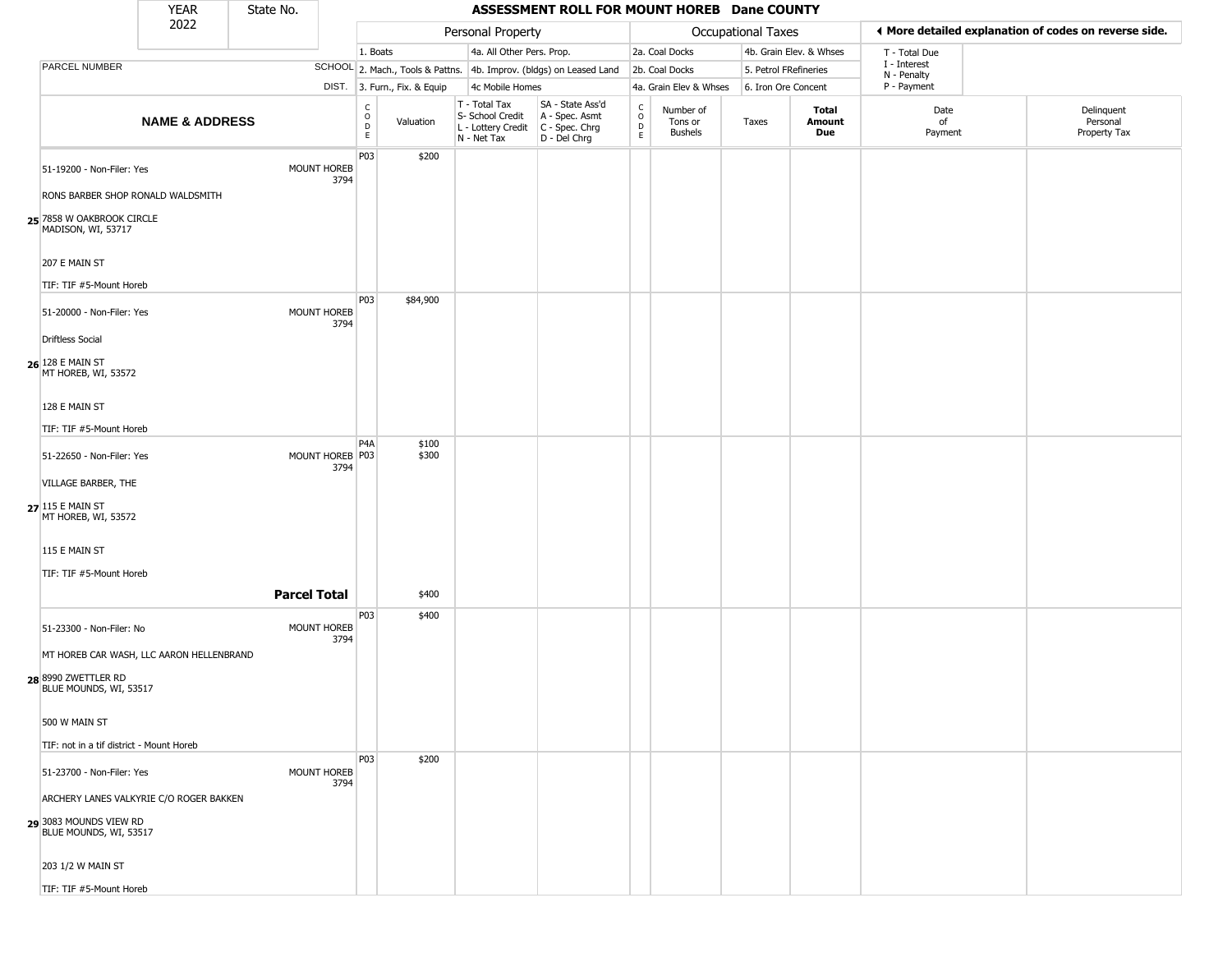|                                                                                                                                                                            | <b>YEAR</b>               | State No. |                                                |                         |                               |                                                                        | ASSESSMENT ROLL FOR MOUNT HOREB Dane COUNTY                          |                        |                                        |                       |                         |                             |                                                       |
|----------------------------------------------------------------------------------------------------------------------------------------------------------------------------|---------------------------|-----------|------------------------------------------------|-------------------------|-------------------------------|------------------------------------------------------------------------|----------------------------------------------------------------------|------------------------|----------------------------------------|-----------------------|-------------------------|-----------------------------|-------------------------------------------------------|
|                                                                                                                                                                            | 2022                      |           |                                                |                         |                               | Personal Property                                                      |                                                                      |                        |                                        | Occupational Taxes    |                         |                             | ♦ More detailed explanation of codes on reverse side. |
|                                                                                                                                                                            |                           |           |                                                | 1. Boats                |                               | 4a. All Other Pers. Prop.                                              |                                                                      |                        | 2a. Coal Docks                         |                       | 4b. Grain Elev. & Whses | T - Total Due               |                                                       |
| <b>PARCEL NUMBER</b>                                                                                                                                                       |                           |           |                                                |                         |                               |                                                                        | SCHOOL 2. Mach., Tools & Pattns. 4b. Improv. (bldgs) on Leased Land  |                        | 2b. Coal Docks                         | 5. Petrol FRefineries |                         | I - Interest<br>N - Penalty |                                                       |
|                                                                                                                                                                            |                           |           |                                                |                         | DIST. 3. Furn., Fix. & Equip  | 4c Mobile Homes                                                        |                                                                      |                        | 4a. Grain Elev & Whses                 | 6. Iron Ore Concent   |                         | P - Payment                 |                                                       |
|                                                                                                                                                                            | <b>NAME &amp; ADDRESS</b> |           |                                                | C<br>$\circ$<br>D<br>E. | Valuation                     | T - Total Tax<br>S- School Credit<br>L - Lottery Credit<br>N - Net Tax | SA - State Ass'd<br>A - Spec. Asmt<br>C - Spec. Chrg<br>D - Del Chrg | C<br>$\circ$<br>D<br>E | Number of<br>Tons or<br><b>Bushels</b> | Taxes                 | Total<br>Amount<br>Due  | Date<br>of<br>Payment       | Delinquent<br>Personal<br>Property Tax                |
| 51-23900 - Non-Filer: No<br>VIKING HARDWARE INC<br>30 1240 SPRINGDALE ST<br>MT HOREB, WI, 53572<br>1240 SPRINGDALE ST<br>TIF: not in a tif district - Mount Horeb          |                           |           | MOUNT HOREB P03<br>3794<br><b>Parcel Total</b> | P <sub>4</sub> A        | \$200<br>\$59,700<br>\$59,900 |                                                                        |                                                                      |                        |                                        |                       |                         |                             |                                                       |
| 51-24000 - Non-Filer: Yes<br>MKF HOLDINGS<br>$31$ 144 VALLEY VIEW RD<br>MT HOREB, WI, 53572<br>951 SPRINGDALE ST<br>TIF: not in a tif district - Mount Horeb               |                           |           | MOUNT HOREB P03<br>3794<br><b>Parcel Total</b> | P4A                     | \$500<br>\$3,700<br>\$4,200   |                                                                        |                                                                      |                        |                                        |                       |                         |                             |                                                       |
|                                                                                                                                                                            |                           |           |                                                | P03                     | \$22,500                      |                                                                        |                                                                      |                        |                                        |                       |                         |                             |                                                       |
| 51-25250 - Non-Filer: No<br>APH STORE INC<br>32 PO BOX 1338<br>ST CLOUD, MN, 56302<br>1230 SPRINGDALE ST<br>TIF: not in a tif district - Mount Horeb                       |                           |           | MOUNT HOREB<br>3794                            |                         |                               |                                                                        |                                                                      |                        |                                        |                       |                         |                             |                                                       |
| 51-25320 - Non-Filer: Yes<br>FIREHOUSE BAR & GRILL<br>33 PO BOX 146<br>MT HOREB, WI, 53572<br>117 S FIRST ST                                                               |                           |           | MOUNT HOREB<br>3794                            | P <sub>0</sub> 3        | \$31,700                      |                                                                        |                                                                      |                        |                                        |                       |                         |                             |                                                       |
| TIF: TIF #5-Mount Horeb<br>51-25350 - Non-Filer: Yes<br><b>WITCHERY STITCHERY</b><br>34 103 E FRONT ST<br>MT HOREB, WI, 53572<br>103 E FRONT ST<br>TIF: TIF #5-Mount Horeb |                           |           | MOUNT HOREB<br>3794                            | P03                     | \$6,800                       |                                                                        |                                                                      |                        |                                        |                       |                         |                             |                                                       |

TIF: TIF #5-Mount Horeb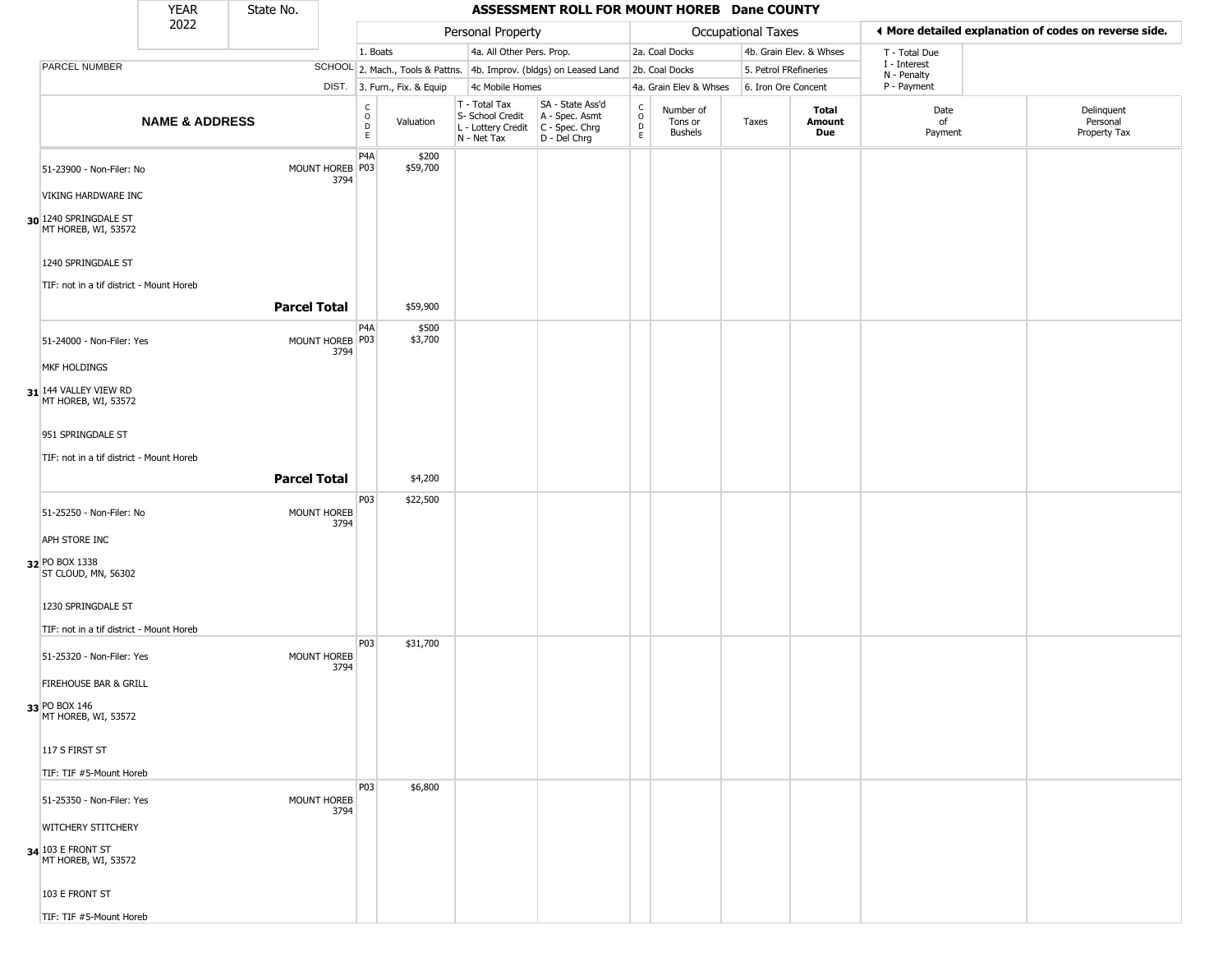|                |                                               | <b>YEAR</b>                             | State No.           |                         |                                                 |                              |                                                                        | ASSESSMENT ROLL FOR MOUNT HOREB Dane COUNTY                            |                                            |                                        |                       |                         |                             |                                                       |
|----------------|-----------------------------------------------|-----------------------------------------|---------------------|-------------------------|-------------------------------------------------|------------------------------|------------------------------------------------------------------------|------------------------------------------------------------------------|--------------------------------------------|----------------------------------------|-----------------------|-------------------------|-----------------------------|-------------------------------------------------------|
|                |                                               | 2022                                    |                     |                         |                                                 |                              | Personal Property                                                      |                                                                        |                                            |                                        | Occupational Taxes    |                         |                             | I More detailed explanation of codes on reverse side. |
|                |                                               |                                         |                     |                         |                                                 | 1. Boats                     | 4a. All Other Pers. Prop.                                              |                                                                        |                                            | 2a. Coal Docks                         |                       | 4b. Grain Elev. & Whses | T - Total Due               |                                                       |
|                | PARCEL NUMBER                                 |                                         |                     |                         |                                                 |                              |                                                                        | SCHOOL 2. Mach., Tools & Pattns. 4b. Improv. (bldgs) on Leased Land    |                                            | 2b. Coal Docks                         | 5. Petrol FRefineries |                         | I - Interest<br>N - Penalty |                                                       |
|                |                                               |                                         |                     |                         |                                                 | DIST. 3. Furn., Fix. & Equip | 4c Mobile Homes                                                        |                                                                        |                                            | 4a. Grain Elev & Whses                 | 6. Iron Ore Concent   |                         | P - Payment                 |                                                       |
|                |                                               | <b>NAME &amp; ADDRESS</b>               |                     |                         | $\begin{array}{c} C \\ O \\ D \\ E \end{array}$ | Valuation                    | T - Total Tax<br>S- School Credit<br>L - Lottery Credit<br>N - Net Tax | SA - State Ass'd<br>A - Spec. Asmt<br>$C - Spec. Chrg$<br>D - Del Chrg | $\begin{array}{c} C \\ 0 \\ E \end{array}$ | Number of<br>Tons or<br><b>Bushels</b> | Taxes                 | Total<br>Amount<br>Due  | Date<br>of<br>Payment       | Delinquent<br>Personal<br>Property Tax                |
|                | 51-26430 - Non-Filer: No                      |                                         |                     | MOUNT HOREB<br>3794     | P03                                             | \$300                        |                                                                        |                                                                        |                                            |                                        |                       |                         |                             |                                                       |
|                |                                               | AMERICAN FAMILY MUTUAL INSURANCE CO S.I |                     |                         |                                                 |                              |                                                                        |                                                                        |                                            |                                        |                       |                         |                             |                                                       |
| 35 PO BOX 4747 | OAK BROOK, IL, 60522-4747                     |                                         |                     |                         |                                                 |                              |                                                                        |                                                                        |                                            |                                        |                       |                         |                             |                                                       |
|                | 402 E MAIN ST                                 |                                         |                     |                         |                                                 |                              |                                                                        |                                                                        |                                            |                                        |                       |                         |                             |                                                       |
|                | TIF: TIF #5-Mount Horeb                       |                                         |                     |                         |                                                 |                              |                                                                        |                                                                        |                                            |                                        |                       |                         |                             |                                                       |
|                | 51-26700 - Non-Filer: Yes                     |                                         |                     | MOUNT HOREB<br>3794     | P03                                             | \$6,800                      |                                                                        |                                                                        |                                            |                                        |                       |                         |                             |                                                       |
|                |                                               | TROLLWAY LIQUORS MICHAEL AND MELISSA    |                     |                         |                                                 |                              |                                                                        |                                                                        |                                            |                                        |                       |                         |                             |                                                       |
|                | 36 504 W MAIN ST<br>MOUNT HOREB, WI, 53572    |                                         |                     |                         |                                                 |                              |                                                                        |                                                                        |                                            |                                        |                       |                         |                             |                                                       |
|                | 504 W MAIN ST                                 |                                         |                     |                         |                                                 |                              |                                                                        |                                                                        |                                            |                                        |                       |                         |                             |                                                       |
|                | TIF: not in a tif district - Mount Horeb      |                                         |                     |                         |                                                 |                              |                                                                        |                                                                        |                                            |                                        |                       |                         |                             |                                                       |
|                | 51-26721 - Non-Filer: No                      |                                         |                     | MOUNT HOREB P03<br>3794 | P <sub>4</sub> A                                | \$100<br>\$1,600             |                                                                        |                                                                        |                                            |                                        |                       |                         |                             |                                                       |
|                |                                               | WINFIELD SOLUTIONS ATTN LAND O'LAKES    |                     |                         |                                                 |                              |                                                                        |                                                                        |                                            |                                        |                       |                         |                             |                                                       |
|                | 37 PO BOX 64101 MS 5185<br>ST PAUL, MN, 55164 |                                         |                     |                         |                                                 |                              |                                                                        |                                                                        |                                            |                                        |                       |                         |                             |                                                       |
|                | 510 W GARFIELD ST                             |                                         |                     |                         |                                                 |                              |                                                                        |                                                                        |                                            |                                        |                       |                         |                             |                                                       |
|                | TIF: not in a tif district - Mount Horeb      |                                         |                     |                         |                                                 |                              |                                                                        |                                                                        |                                            |                                        |                       |                         |                             |                                                       |
|                |                                               |                                         | <b>Parcel Total</b> |                         |                                                 | \$1,700                      |                                                                        |                                                                        |                                            |                                        |                       |                         |                             |                                                       |
|                | 51-26723 - Non-Filer: No                      |                                         |                     | MOUNT HOREB<br>3794     | P4A                                             | \$100                        |                                                                        |                                                                        |                                            |                                        |                       |                         |                             |                                                       |
|                | AMERIGAS PROPANE LP                           |                                         |                     |                         |                                                 |                              |                                                                        |                                                                        |                                            |                                        |                       |                         |                             |                                                       |
| 38 PO BOX 1240 | MANCHESTER, NH, 03105                         |                                         |                     |                         |                                                 |                              |                                                                        |                                                                        |                                            |                                        |                       |                         |                             |                                                       |
| <b>VARIOUS</b> |                                               |                                         |                     |                         |                                                 |                              |                                                                        |                                                                        |                                            |                                        |                       |                         |                             |                                                       |
|                | TIF: not in a tif district - Mount Horeb      |                                         |                     |                         |                                                 |                              |                                                                        |                                                                        |                                            |                                        |                       |                         |                             |                                                       |
|                | 51-26732 - Non-Filer: No                      |                                         |                     | MOUNT HOREB<br>3794     | P03                                             | \$9,100                      |                                                                        |                                                                        |                                            |                                        |                       |                         |                             |                                                       |
|                |                                               | UW MEDICAL FOUNDATION ATTN FINANCE DEPT |                     |                         |                                                 |                              |                                                                        |                                                                        |                                            |                                        |                       |                         |                             |                                                       |
|                | 39 PO BOX 620993<br>MIDDLETON, WI, 53562      |                                         |                     |                         |                                                 |                              |                                                                        |                                                                        |                                            |                                        |                       |                         |                             |                                                       |

600 N EIGHTH ST

TIF: not in a tif district - Mount Horeb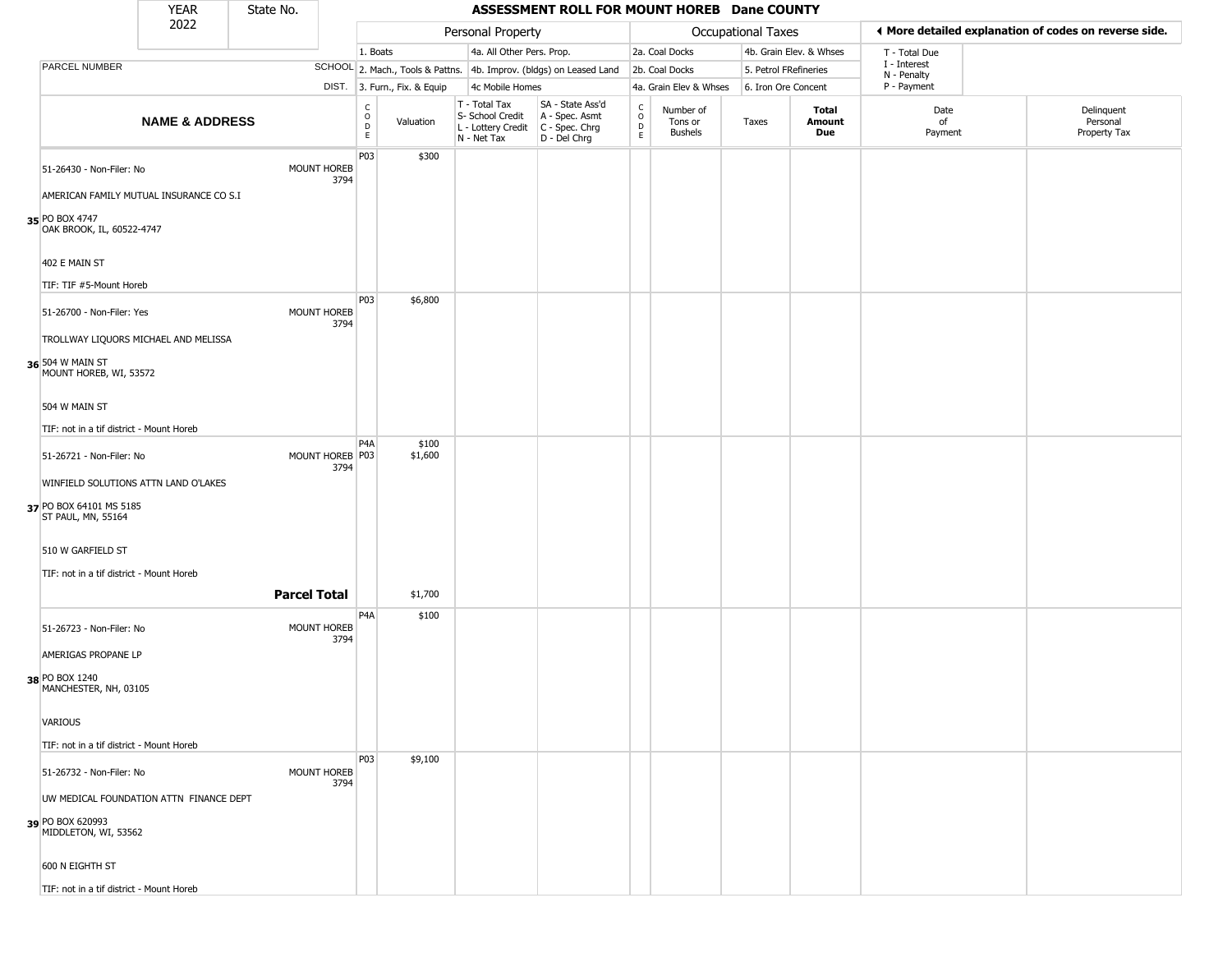|                                                                   | <b>YEAR</b>               | State No. |                            |                                                |                              |                                                                                       | ASSESSMENT ROLL FOR MOUNT HOREB Dane COUNTY                         |                                     |                                        |                       |                         |                             |                                                       |
|-------------------------------------------------------------------|---------------------------|-----------|----------------------------|------------------------------------------------|------------------------------|---------------------------------------------------------------------------------------|---------------------------------------------------------------------|-------------------------------------|----------------------------------------|-----------------------|-------------------------|-----------------------------|-------------------------------------------------------|
|                                                                   | 2022                      |           |                            |                                                |                              | Personal Property                                                                     |                                                                     |                                     |                                        | Occupational Taxes    |                         |                             | I More detailed explanation of codes on reverse side. |
|                                                                   |                           |           |                            | 1. Boats                                       |                              | 4a. All Other Pers. Prop.                                                             |                                                                     |                                     | 2a. Coal Docks                         |                       | 4b. Grain Elev. & Whses | T - Total Due               |                                                       |
| PARCEL NUMBER                                                     |                           |           |                            |                                                |                              |                                                                                       | SCHOOL 2. Mach., Tools & Pattns. 4b. Improv. (bldgs) on Leased Land |                                     | 2b. Coal Docks                         | 5. Petrol FRefineries |                         | I - Interest<br>N - Penalty |                                                       |
|                                                                   |                           |           |                            |                                                | DIST. 3. Furn., Fix. & Equip | 4c Mobile Homes                                                                       |                                                                     |                                     | 4a. Grain Elev & Whses                 | 6. Iron Ore Concent   |                         | P - Payment                 |                                                       |
|                                                                   | <b>NAME &amp; ADDRESS</b> |           |                            | $\begin{matrix} 0 \\ 0 \\ D \end{matrix}$<br>E | Valuation                    | T - Total Tax<br>S- School Credit<br>L - Lottery Credit C - Spec. Chrg<br>N - Net Tax | SA - State Ass'd<br>A - Spec. Asmt<br>D - Del Chrg                  | $\int_{0}^{c}$<br>$\mathsf{D}$<br>E | Number of<br>Tons or<br><b>Bushels</b> | Taxes                 | Total<br>Amount<br>Due  | Date<br>of<br>Payment       | Delinquent<br>Personal<br>Property Tax                |
| 51-26801 - Non-Filer: No                                          |                           |           | MOUNT HOREB<br>3794        | P03                                            | \$130,900                    |                                                                                       |                                                                     |                                     |                                        |                       |                         |                             |                                                       |
| STATE BANK OF CROSS PLAINS                                        |                           |           |                            |                                                |                              |                                                                                       |                                                                     |                                     |                                        |                       |                         |                             |                                                       |
| 40 1205 MAIN ST<br>CROSS PLAINS, WI, 53528                        |                           |           |                            |                                                |                              |                                                                                       |                                                                     |                                     |                                        |                       |                         |                             |                                                       |
| 1740 SPRINGDALE ST                                                |                           |           |                            |                                                |                              |                                                                                       |                                                                     |                                     |                                        |                       |                         |                             |                                                       |
| TIF: TIF #3-Mount Horeb                                           |                           |           |                            | P03                                            | \$41,000                     |                                                                                       |                                                                     |                                     |                                        |                       |                         |                             |                                                       |
| 51-26803 - Non-Filer: No                                          |                           |           | <b>MOUNT HOREB</b><br>3794 |                                                |                              |                                                                                       |                                                                     |                                     |                                        |                       |                         |                             |                                                       |
| GORDON FLESCH COMPANY INC/GFC LEASING<br>41 2675 RESEARCH PARK DR |                           |           |                            |                                                |                              |                                                                                       |                                                                     |                                     |                                        |                       |                         |                             |                                                       |
| MADISON, WI, 53711                                                |                           |           |                            |                                                |                              |                                                                                       |                                                                     |                                     |                                        |                       |                         |                             |                                                       |
| VARIOUS                                                           |                           |           |                            |                                                |                              |                                                                                       |                                                                     |                                     |                                        |                       |                         |                             |                                                       |
| TIF: TIF #3-Mount Horeb                                           |                           |           |                            |                                                |                              |                                                                                       |                                                                     |                                     |                                        |                       |                         |                             |                                                       |
| 51-26820 - Non-Filer: Yes                                         |                           |           | <b>MOUNT HOREB</b><br>3794 | P03                                            | \$200                        |                                                                                       |                                                                     |                                     |                                        |                       |                         |                             |                                                       |
| <b>BRUCE TAYLOR GALLERY</b>                                       |                           |           |                            |                                                |                              |                                                                                       |                                                                     |                                     |                                        |                       |                         |                             |                                                       |
| 42 207 E MAIN<br>MT HOREB, WI, 53572                              |                           |           |                            |                                                |                              |                                                                                       |                                                                     |                                     |                                        |                       |                         |                             |                                                       |
| 207 E MAIN ST                                                     |                           |           |                            |                                                |                              |                                                                                       |                                                                     |                                     |                                        |                       |                         |                             |                                                       |
| TIF: TIF #5-Mount Horeb                                           |                           |           |                            |                                                |                              |                                                                                       |                                                                     |                                     |                                        |                       |                         |                             |                                                       |
| 51-26825 - Non-Filer: Yes                                         |                           |           | <b>MOUNT HOREB</b><br>3794 | P03                                            | \$800                        |                                                                                       |                                                                     |                                     |                                        |                       |                         |                             |                                                       |
| ISAAC'S ANTIQUES JANELLE HOLSTRUM                                 |                           |           |                            |                                                |                              |                                                                                       |                                                                     |                                     |                                        |                       |                         |                             |                                                       |
| 43 132 E MAIN ST<br>MT HOREB, WI, 53572                           |                           |           |                            |                                                |                              |                                                                                       |                                                                     |                                     |                                        |                       |                         |                             |                                                       |
| 132 E MAIN ST                                                     |                           |           |                            |                                                |                              |                                                                                       |                                                                     |                                     |                                        |                       |                         |                             |                                                       |
| TIF: TIF #5-Mount Horeb                                           |                           |           |                            |                                                |                              |                                                                                       |                                                                     |                                     |                                        |                       |                         |                             |                                                       |
| 51-26826 - Non-Filer: Yes                                         |                           |           | MOUNT HOREB<br>3794        | P03                                            | \$200                        |                                                                                       |                                                                     |                                     |                                        |                       |                         |                             |                                                       |
| VIVID HAIR DESIGN JEWELRY BOUTIQUE                                |                           |           |                            |                                                |                              |                                                                                       |                                                                     |                                     |                                        |                       |                         |                             |                                                       |
| 44 216 W MAIN ST<br>MT HOREB, WI, 53572                           |                           |           |                            |                                                |                              |                                                                                       |                                                                     |                                     |                                        |                       |                         |                             |                                                       |
| 216 W MAIN ST                                                     |                           |           |                            |                                                |                              |                                                                                       |                                                                     |                                     |                                        |                       |                         |                             |                                                       |

TIF: TIF #5-Mount Horeb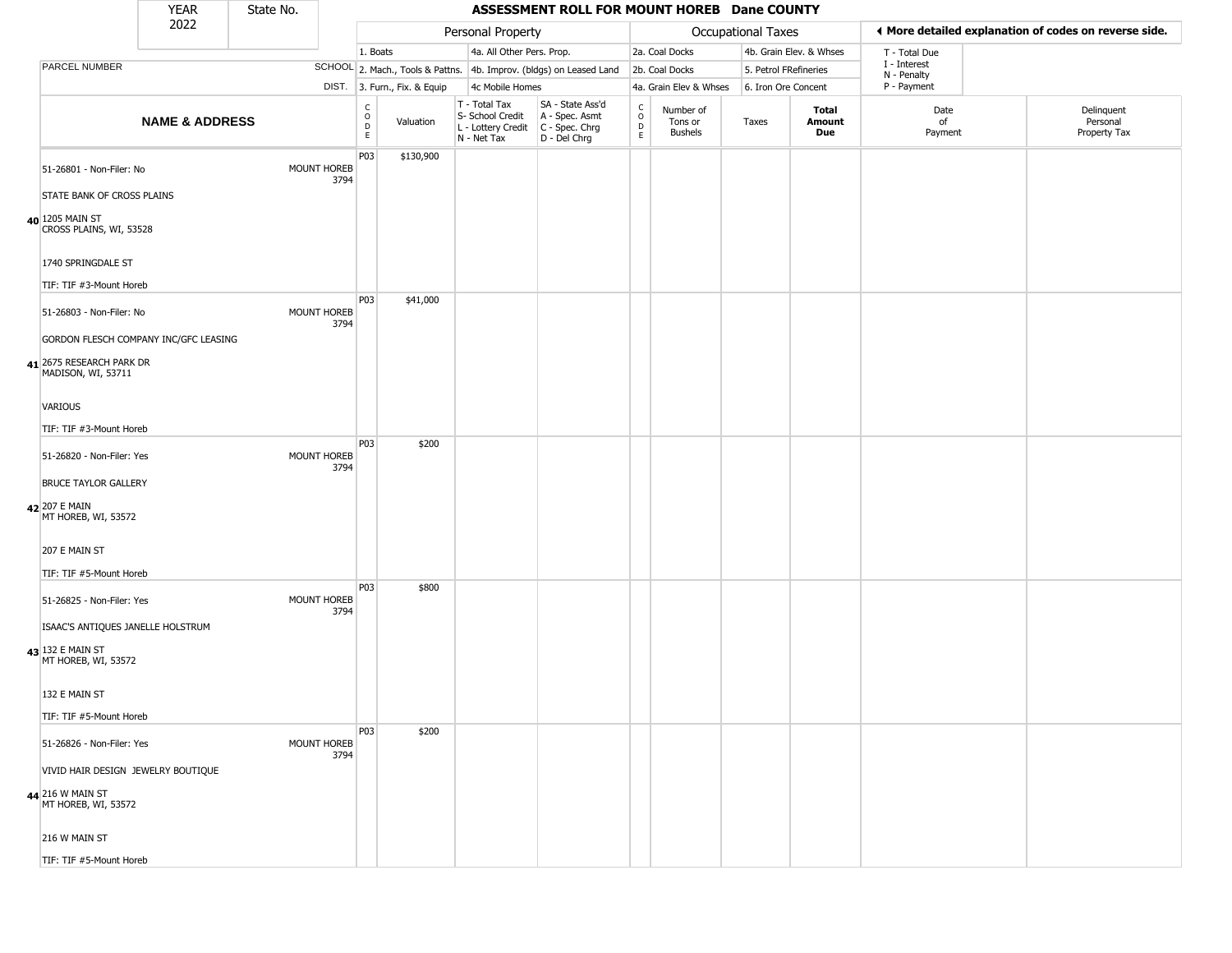|                                                              | <b>YEAR</b>               | State No.           |                         |                                |                              |                                                  | ASSESSMENT ROLL FOR MOUNT HOREB Dane COUNTY                                               |                                   |                                        |                       |                         |                             |                                                       |
|--------------------------------------------------------------|---------------------------|---------------------|-------------------------|--------------------------------|------------------------------|--------------------------------------------------|-------------------------------------------------------------------------------------------|-----------------------------------|----------------------------------------|-----------------------|-------------------------|-----------------------------|-------------------------------------------------------|
|                                                              | 2022                      |                     |                         |                                |                              | Personal Property                                |                                                                                           |                                   |                                        | Occupational Taxes    |                         |                             | ♦ More detailed explanation of codes on reverse side. |
|                                                              |                           |                     |                         | 1. Boats                       |                              | 4a. All Other Pers. Prop.                        |                                                                                           |                                   | 2a. Coal Docks                         |                       | 4b. Grain Elev. & Whses | T - Total Due               |                                                       |
| PARCEL NUMBER                                                |                           |                     |                         |                                |                              |                                                  | SCHOOL 2. Mach., Tools & Pattns. 4b. Improv. (bldgs) on Leased Land                       |                                   | 2b. Coal Docks                         | 5. Petrol FRefineries |                         | I - Interest<br>N - Penalty |                                                       |
|                                                              |                           |                     |                         |                                | DIST. 3. Furn., Fix. & Equip | 4c Mobile Homes                                  |                                                                                           |                                   | 4a. Grain Elev & Whses                 | 6. Iron Ore Concent   |                         | P - Payment                 |                                                       |
|                                                              | <b>NAME &amp; ADDRESS</b> |                     |                         | $\frac{c}{0}$<br>$\frac{D}{E}$ | Valuation                    | T - Total Tax<br>S- School Credit<br>N - Net Tax | SA - State Ass'd<br>A - Spec. Asmt<br>L - Lottery Credit   C - Spec. Chrg<br>D - Del Chrg | C<br>$\circ$<br>$\mathsf{D}$<br>E | Number of<br>Tons or<br><b>Bushels</b> | Taxes                 | Total<br>Amount<br>Due  | Date<br>of<br>Payment       | Delinquent<br>Personal<br>Property Tax                |
| 51-26838 - Non-Filer: Yes                                    |                           |                     | MOUNT HOREB mpt<br>3794 | Exe                            | \$0                          |                                                  |                                                                                           |                                   |                                        |                       |                         |                             |                                                       |
| <b>NORSK GOLF BOWL</b>                                       |                           |                     |                         |                                |                              |                                                  |                                                                                           |                                   |                                        |                       |                         |                             |                                                       |
| 45 <sup>2755</sup> GOLF BOWL RD<br>MT HOREB, WI, 53572       |                           |                     |                         |                                |                              |                                                  |                                                                                           |                                   |                                        |                       |                         |                             |                                                       |
| 2755 GOLF BOWL RD                                            |                           |                     |                         |                                |                              |                                                  |                                                                                           |                                   |                                        |                       |                         |                             |                                                       |
| TIF: not in a tif district - Mount Horeb                     |                           |                     |                         |                                |                              |                                                  |                                                                                           |                                   |                                        |                       |                         |                             |                                                       |
| 51-26872 - Non-Filer: No                                     |                           | MOUNT HOREB         | 3794                    | P03                            | \$1,000                      |                                                  |                                                                                           |                                   |                                        |                       |                         |                             |                                                       |
| <b>FARMERS BROS CO</b>                                       |                           |                     |                         |                                |                              |                                                  |                                                                                           |                                   |                                        |                       |                         |                             |                                                       |
| 46 1912 FARMER BROTHERS DR, TAX DEPT<br>NORTHLAKE, TX, 76262 |                           |                     |                         |                                |                              |                                                  |                                                                                           |                                   |                                        |                       |                         |                             |                                                       |
| VARIOUS                                                      |                           |                     |                         |                                |                              |                                                  |                                                                                           |                                   |                                        |                       |                         |                             |                                                       |
| TIF: not in a tif district - Mount Horeb                     |                           |                     |                         |                                |                              |                                                  |                                                                                           |                                   |                                        |                       |                         |                             |                                                       |
| 51-26890 - Non-Filer: Yes                                    |                           | MOUNT HOREB P03     | 3794                    | P <sub>4</sub> A               | \$100<br>\$500               |                                                  |                                                                                           |                                   |                                        |                       |                         |                             |                                                       |
| <b>STRANDS SALON</b>                                         |                           |                     |                         |                                |                              |                                                  |                                                                                           |                                   |                                        |                       |                         |                             |                                                       |
| 47 1859 SPRINGDALE ST<br>MT HOREB, WI, 53572                 |                           |                     |                         |                                |                              |                                                  |                                                                                           |                                   |                                        |                       |                         |                             |                                                       |
| 1859 SPRINGDALE ST                                           |                           |                     |                         |                                |                              |                                                  |                                                                                           |                                   |                                        |                       |                         |                             |                                                       |
| TIF: TIF #3-Mount Horeb                                      |                           |                     |                         |                                |                              |                                                  |                                                                                           |                                   |                                        |                       |                         |                             |                                                       |
|                                                              |                           | <b>Parcel Total</b> |                         |                                | \$600                        |                                                  |                                                                                           |                                   |                                        |                       |                         |                             |                                                       |
| 51-26913 - Non-Filer: Yes                                    |                           | MOUNT HOREB         |                         | P03                            | \$9,000                      |                                                  |                                                                                           |                                   |                                        |                       |                         |                             |                                                       |
| FINKS CAFE C/O ERIC WOODRUFF                                 |                           |                     | 3794                    |                                |                              |                                                  |                                                                                           |                                   |                                        |                       |                         |                             |                                                       |
| 48 204 W MAIN ST<br>MT HOREB, WI, 53572                      |                           |                     |                         |                                |                              |                                                  |                                                                                           |                                   |                                        |                       |                         |                             |                                                       |
| 204 W MAIN ST                                                |                           |                     |                         |                                |                              |                                                  |                                                                                           |                                   |                                        |                       |                         |                             |                                                       |
| TIF: TIF #5-Mount Horeb                                      |                           |                     |                         |                                |                              |                                                  |                                                                                           |                                   |                                        |                       |                         |                             |                                                       |
| 51-26991 - Non-Filer: No                                     |                           | MOUNT HOREB         | 3794                    | <b>P03</b>                     | \$23,900                     |                                                  |                                                                                           |                                   |                                        |                       |                         |                             |                                                       |
| SAMUELSON EYECARE, LLC                                       |                           |                     |                         |                                |                              |                                                  |                                                                                           |                                   |                                        |                       |                         |                             |                                                       |
| 428 W MAIN ST<br>MT HOREB, WI, 53572                         |                           |                     |                         |                                |                              |                                                  |                                                                                           |                                   |                                        |                       |                         |                             |                                                       |
| 428 W MAIN ST                                                |                           |                     |                         |                                |                              |                                                  |                                                                                           |                                   |                                        |                       |                         |                             |                                                       |
| TIF: not in a tif district - Mount Horeb                     |                           |                     |                         |                                |                              |                                                  |                                                                                           |                                   |                                        |                       |                         |                             |                                                       |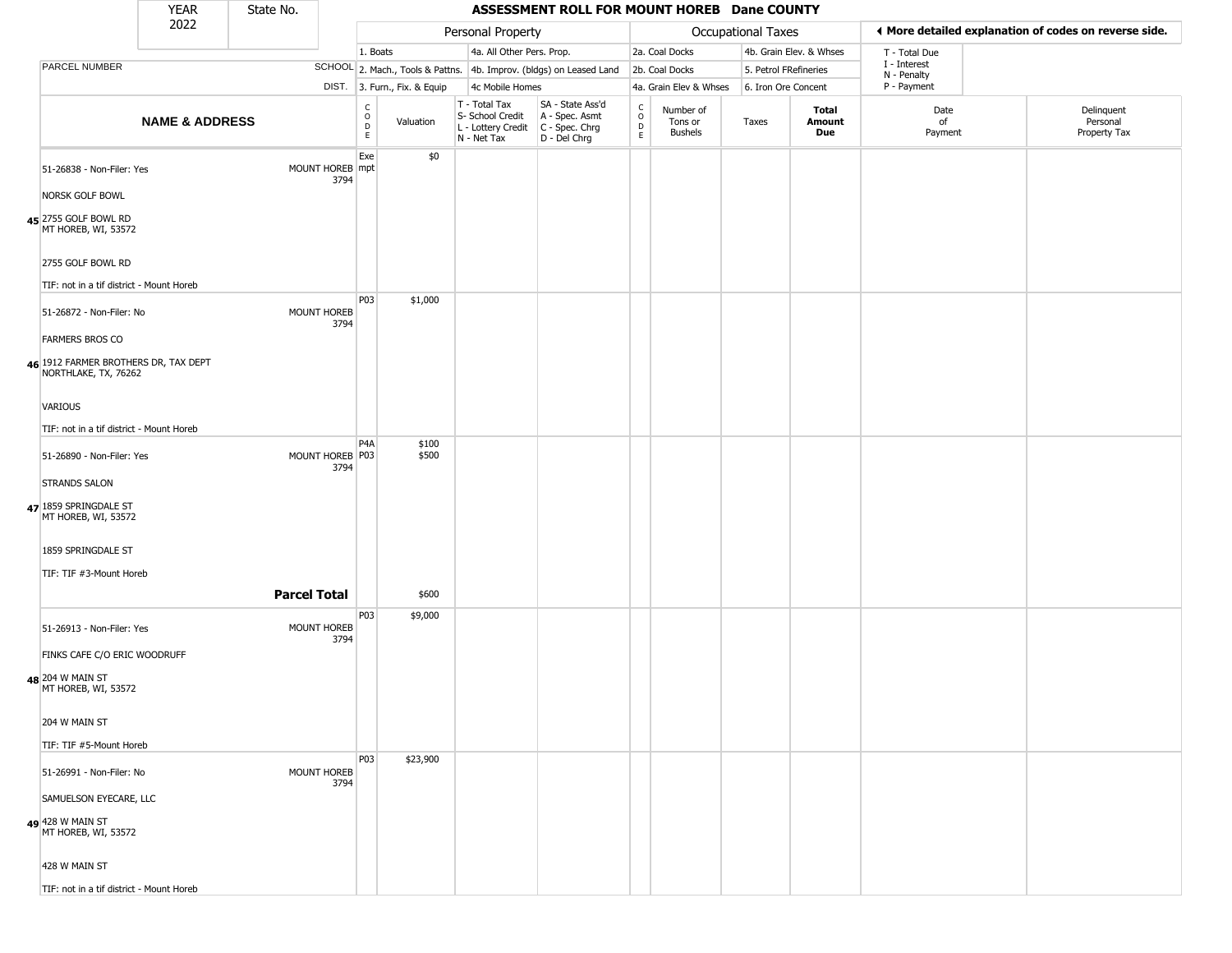|                                                                      | <b>YEAR</b>               | State No.           |                           |                            |                              |                                                                                                          | ASSESSMENT ROLL FOR MOUNT HOREB Dane COUNTY                         |                                  |                                        |                    |                         |                             |                                                       |
|----------------------------------------------------------------------|---------------------------|---------------------|---------------------------|----------------------------|------------------------------|----------------------------------------------------------------------------------------------------------|---------------------------------------------------------------------|----------------------------------|----------------------------------------|--------------------|-------------------------|-----------------------------|-------------------------------------------------------|
|                                                                      | 2022                      |                     |                           |                            |                              | Personal Property                                                                                        |                                                                     |                                  |                                        | Occupational Taxes |                         |                             | ◀ More detailed explanation of codes on reverse side. |
|                                                                      |                           |                     |                           | 1. Boats                   |                              | 4a. All Other Pers. Prop.                                                                                |                                                                     |                                  | 2a. Coal Docks                         |                    | 4b. Grain Elev. & Whses | T - Total Due               |                                                       |
| PARCEL NUMBER                                                        |                           |                     |                           |                            |                              |                                                                                                          | SCHOOL 2. Mach., Tools & Pattns. 4b. Improv. (bldgs) on Leased Land |                                  | 2b. Coal Docks                         |                    | 5. Petrol FRefineries   | I - Interest<br>N - Penalty |                                                       |
|                                                                      |                           |                     |                           |                            | DIST. 3. Furn., Fix. & Equip | 4c Mobile Homes                                                                                          |                                                                     |                                  | 4a. Grain Elev & Whses                 |                    | 6. Iron Ore Concent     | P - Payment                 |                                                       |
|                                                                      | <b>NAME &amp; ADDRESS</b> |                     |                           | c<br>$\mathsf O$<br>D<br>E | Valuation                    | T - Total Tax<br>S- School Credit   A - Spec. Asmt<br>L - Lottery Credit   C - Spec. Chrg<br>N - Net Tax | SA - State Ass'd<br>D - Del Chrg                                    | C<br>$\circ$<br>$\mathsf D$<br>E | Number of<br>Tons or<br><b>Bushels</b> | Taxes              | Total<br>Amount<br>Due  | Date<br>of<br>Payment       | Delinquent<br>Personal<br>Property Tax                |
| 51-27001 - Non-Filer: No<br>MOONHILL MERCANTILE % JAMES & MARY ELLIS |                           |                     | MOUNT HOREB   P03<br>3794 | P <sub>4</sub> A           | \$1,000<br>\$1,200           |                                                                                                          |                                                                     |                                  |                                        |                    |                         |                             |                                                       |
| $50$ 108 E MAIN ST<br>MT HOREB, WI, 53572                            |                           |                     |                           |                            |                              |                                                                                                          |                                                                     |                                  |                                        |                    |                         |                             |                                                       |
| 108 E MAIN ST                                                        |                           |                     |                           |                            |                              |                                                                                                          |                                                                     |                                  |                                        |                    |                         |                             |                                                       |
| TIF: TIF #5-Mount Horeb                                              |                           | <b>Parcel Total</b> |                           |                            | \$2,200                      |                                                                                                          |                                                                     |                                  |                                        |                    |                         |                             |                                                       |
|                                                                      |                           |                     |                           | Exe                        | \$0                          |                                                                                                          |                                                                     |                                  |                                        |                    |                         |                             |                                                       |
| 51-27005 - Non-Filer: Yes                                            |                           |                     | MOUNT HOREB mpt<br>3794   |                            |                              |                                                                                                          |                                                                     |                                  |                                        |                    |                         |                             |                                                       |
| WHPC-LINCOLN COURT-MT HOREB, LLC                                     |                           |                     |                           |                            |                              |                                                                                                          |                                                                     |                                  |                                        |                    |                         |                             |                                                       |
| 51 2 EAST MIFFIN ST, SUITE 801<br>MADISON, WI, 53703                 |                           |                     |                           |                            |                              |                                                                                                          |                                                                     |                                  |                                        |                    |                         |                             |                                                       |
| 108 LINCOLN CT                                                       |                           |                     |                           |                            |                              |                                                                                                          |                                                                     |                                  |                                        |                    |                         |                             |                                                       |
| TIF: not in a tif district - Mount Horeb                             |                           |                     |                           |                            |                              |                                                                                                          |                                                                     |                                  |                                        |                    |                         |                             |                                                       |
| 51-27016 - Non-Filer: No                                             |                           |                     | MOUNT HOREB P03<br>3794   | P <sub>4</sub> A           | \$100<br>\$2,600             |                                                                                                          |                                                                     |                                  |                                        |                    |                         |                             |                                                       |
| KOENIG FINANCIAL SERVICES LLC                                        |                           |                     |                           |                            |                              |                                                                                                          |                                                                     |                                  |                                        |                    |                         |                             |                                                       |
| $52$ 130 S FIRST ST<br>MT HOREB, WI, 53572                           |                           |                     |                           |                            |                              |                                                                                                          |                                                                     |                                  |                                        |                    |                         |                             |                                                       |
| 130 S FIRST ST                                                       |                           |                     |                           |                            |                              |                                                                                                          |                                                                     |                                  |                                        |                    |                         |                             |                                                       |
| TIF: TIF #5-Mount Horeb                                              |                           |                     |                           |                            |                              |                                                                                                          |                                                                     |                                  |                                        |                    |                         |                             |                                                       |
|                                                                      |                           | <b>Parcel Total</b> |                           |                            | \$2,700                      |                                                                                                          |                                                                     |                                  |                                        |                    |                         |                             |                                                       |
| 51-27021 - Non-Filer: No                                             |                           |                     | MOUNT HOREB   P03<br>3794 | P <sub>4</sub> A           | \$1,600<br>\$2,000           |                                                                                                          |                                                                     |                                  |                                        |                    |                         |                             |                                                       |
| EDWARD D JONES & CO LP DBA: BRANCH TAX 25105                         |                           |                     |                           |                            |                              |                                                                                                          |                                                                     |                                  |                                        |                    |                         |                             |                                                       |
| 53 PO BOX 66528<br>ST LOUIS, MO, 63166-6528                          |                           |                     |                           |                            |                              |                                                                                                          |                                                                     |                                  |                                        |                    |                         |                             |                                                       |
| 106 E MAIN ST                                                        |                           |                     |                           |                            |                              |                                                                                                          |                                                                     |                                  |                                        |                    |                         |                             |                                                       |
| TIF: TIF #5-Mount Horeb                                              |                           |                     |                           |                            |                              |                                                                                                          |                                                                     |                                  |                                        |                    |                         |                             |                                                       |
|                                                                      |                           | <b>Parcel Total</b> |                           |                            | \$3,600                      |                                                                                                          |                                                                     |                                  |                                        |                    |                         |                             |                                                       |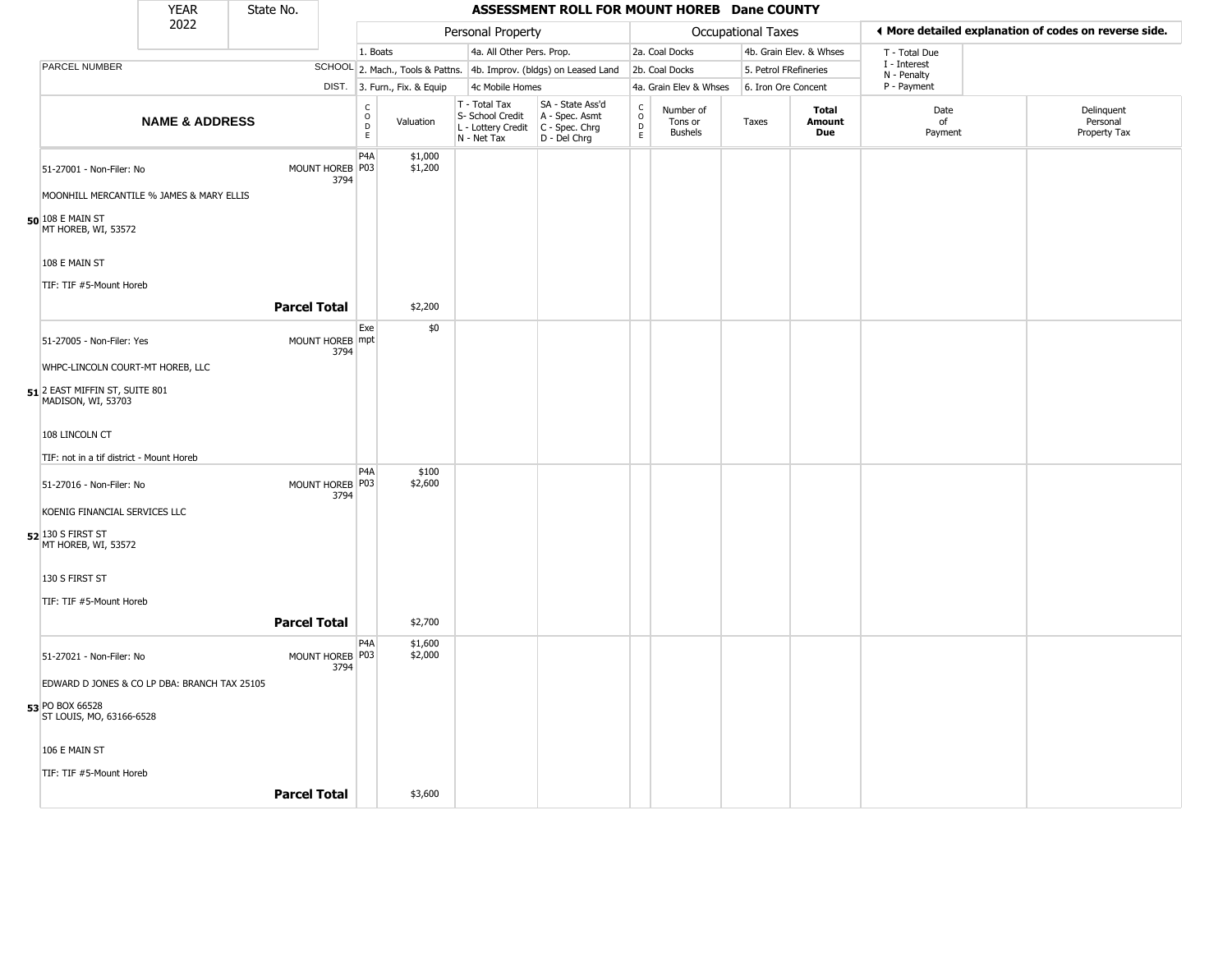|                                                                          | <b>YEAR</b>                                           | State No.           |                            |                                                                    |                              |             |                                   | ASSESSMENT ROLL FOR MOUNT HOREB Dane COUNTY                                               |                                   |                                        |                           |                         |                                                       |                                        |  |
|--------------------------------------------------------------------------|-------------------------------------------------------|---------------------|----------------------------|--------------------------------------------------------------------|------------------------------|-------------|-----------------------------------|-------------------------------------------------------------------------------------------|-----------------------------------|----------------------------------------|---------------------------|-------------------------|-------------------------------------------------------|----------------------------------------|--|
|                                                                          | 2022                                                  |                     |                            |                                                                    |                              |             | Personal Property                 |                                                                                           |                                   |                                        | <b>Occupational Taxes</b> |                         | I More detailed explanation of codes on reverse side. |                                        |  |
|                                                                          |                                                       |                     |                            | 1. Boats                                                           |                              |             | 4a. All Other Pers. Prop.         |                                                                                           |                                   | 2a. Coal Docks                         |                           | 4b. Grain Elev. & Whses | T - Total Due                                         |                                        |  |
| PARCEL NUMBER                                                            |                                                       |                     |                            |                                                                    |                              |             |                                   | SCHOOL 2. Mach., Tools & Pattns. 4b. Improv. (bldgs) on Leased Land                       |                                   | 2b. Coal Docks                         | 5. Petrol FRefineries     |                         | I - Interest<br>N - Penalty                           |                                        |  |
|                                                                          |                                                       |                     |                            |                                                                    | DIST. 3. Furn., Fix. & Equip |             | 4c Mobile Homes                   |                                                                                           |                                   | 4a. Grain Elev & Whses                 | 6. Iron Ore Concent       |                         | P - Payment                                           |                                        |  |
|                                                                          | <b>NAME &amp; ADDRESS</b>                             |                     |                            | $\begin{smallmatrix} C \\ O \\ D \end{smallmatrix}$<br>$\mathsf E$ | Valuation                    | N - Net Tax | T - Total Tax<br>S- School Credit | SA - State Ass'd<br>A - Spec. Asmt<br>L - Lottery Credit   C - Spec. Chrg<br>D - Del Chrg | C<br>$\circ$<br>$\mathsf{D}$<br>E | Number of<br>Tons or<br><b>Bushels</b> | Taxes                     | Total<br>Amount<br>Due  | Date<br>of<br>Payment                                 | Delinquent<br>Personal<br>Property Tax |  |
| 51-27043 - Non-Filer: No<br><b>COMPANY</b>                               | WASTE MANAGEMENT OF WISCONSIN INC C/O MARVIN F POER & |                     | <b>MOUNT HOREB</b><br>3794 | P <sub>4</sub> A                                                   | \$11,200                     |             |                                   |                                                                                           |                                   |                                        |                           |                         |                                                       |                                        |  |
| 54 PO BOX 802206<br>DALLAS, TX, 75380-2206<br>VARIOUS                    |                                                       |                     |                            |                                                                    |                              |             |                                   |                                                                                           |                                   |                                        |                           |                         |                                                       |                                        |  |
|                                                                          | TIF: not in a tif district - Mount Horeb              |                     |                            |                                                                    |                              |             |                                   |                                                                                           |                                   |                                        |                           |                         |                                                       |                                        |  |
| 51-27059 - Non-Filer: No                                                 | MARK B ROONEY, ATTORNEY S.C                           |                     | MOUNT HOREB P03<br>3794    | P <sub>4</sub> A                                                   | \$300<br>\$2,000             |             |                                   |                                                                                           |                                   |                                        |                           |                         |                                                       |                                        |  |
| 55 1809 SPRINGDALE ST STE 204<br>MT HOREB, WI, 53572                     |                                                       |                     |                            |                                                                    |                              |             |                                   |                                                                                           |                                   |                                        |                           |                         |                                                       |                                        |  |
| 1809 SPRINGDALE STSTE 204<br>TIF: TIF #3-Mount Horeb                     |                                                       |                     |                            |                                                                    |                              |             |                                   |                                                                                           |                                   |                                        |                           |                         |                                                       |                                        |  |
|                                                                          |                                                       | <b>Parcel Total</b> |                            |                                                                    | \$2,300                      |             |                                   |                                                                                           |                                   |                                        |                           |                         |                                                       |                                        |  |
| 51-27065 - Non-Filer: No                                                 |                                                       |                     | MOUNT HOREB P03<br>3794    | P4A                                                                | \$200<br>\$13,200            |             |                                   |                                                                                           |                                   |                                        |                           |                         |                                                       |                                        |  |
| MARK IT C/O BOB THOMPSON<br>56 1260 SPRINGDALE ST<br>MT HOREB, WI, 53572 |                                                       |                     |                            |                                                                    |                              |             |                                   |                                                                                           |                                   |                                        |                           |                         |                                                       |                                        |  |
| 1260 SPRINGDALE ST                                                       |                                                       |                     |                            |                                                                    |                              |             |                                   |                                                                                           |                                   |                                        |                           |                         |                                                       |                                        |  |
|                                                                          | TIF: not in a tif district - Mount Horeb              | <b>Parcel Total</b> |                            |                                                                    | \$13,400                     |             |                                   |                                                                                           |                                   |                                        |                           |                         |                                                       |                                        |  |
|                                                                          |                                                       |                     |                            | P03                                                                | \$8,000                      |             |                                   |                                                                                           |                                   |                                        |                           |                         |                                                       |                                        |  |
| 51-27070 - Non-Filer: No                                                 |                                                       |                     | <b>MOUNT HOREB</b><br>3794 |                                                                    |                              |             |                                   |                                                                                           |                                   |                                        |                           |                         |                                                       |                                        |  |
|                                                                          | ADT, LLC PROPERTY TAX DEPARTMENT                      |                     |                            |                                                                    |                              |             |                                   |                                                                                           |                                   |                                        |                           |                         |                                                       |                                        |  |
| 57 PO BOX 54767<br>LEXINGTON, KY, 40555                                  |                                                       |                     |                            |                                                                    |                              |             |                                   |                                                                                           |                                   |                                        |                           |                         |                                                       |                                        |  |
| <b>VARIOUS</b>                                                           |                                                       |                     |                            |                                                                    |                              |             |                                   |                                                                                           |                                   |                                        |                           |                         |                                                       |                                        |  |
|                                                                          | TIF: not in a tif district - Mount Horeb              |                     |                            |                                                                    |                              |             |                                   |                                                                                           |                                   |                                        |                           |                         |                                                       |                                        |  |
| 51-27080 - Non-Filer: No                                                 |                                                       |                     | MOUNT HOREB<br>3794        | <b>P03</b>                                                         | \$2,300                      |             |                                   |                                                                                           |                                   |                                        |                           |                         |                                                       |                                        |  |
| <b>DISH NETWORK LLC</b><br>58 PO BOX 6623<br>ENGLEWOOD, CO, 80155        |                                                       |                     |                            |                                                                    |                              |             |                                   |                                                                                           |                                   |                                        |                           |                         |                                                       |                                        |  |
| <b>VARIOUS</b>                                                           |                                                       |                     |                            |                                                                    |                              |             |                                   |                                                                                           |                                   |                                        |                           |                         |                                                       |                                        |  |
|                                                                          | TIF: not in a tif district - Mount Horeb              |                     |                            |                                                                    |                              |             |                                   |                                                                                           |                                   |                                        |                           |                         |                                                       |                                        |  |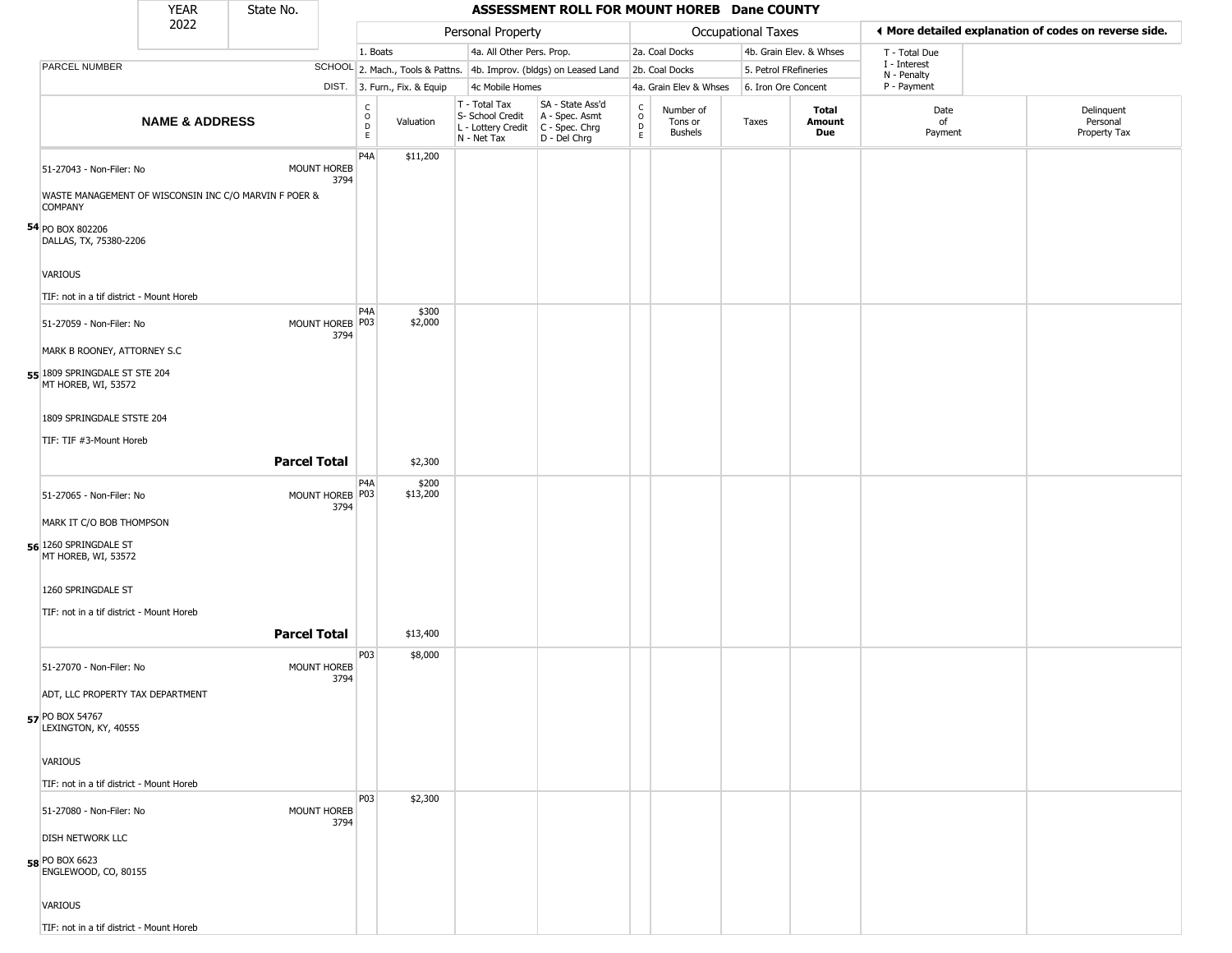|                                              | <b>YEAR</b>                           | State No.                 |                                             |                              |                                                  | ASSESSMENT ROLL FOR MOUNT HOREB Dane COUNTY                                               |                                                 |                                 |                       |                         |                             |                                                       |
|----------------------------------------------|---------------------------------------|---------------------------|---------------------------------------------|------------------------------|--------------------------------------------------|-------------------------------------------------------------------------------------------|-------------------------------------------------|---------------------------------|-----------------------|-------------------------|-----------------------------|-------------------------------------------------------|
|                                              | 2022                                  |                           |                                             |                              | Personal Property                                |                                                                                           |                                                 |                                 | Occupational Taxes    |                         |                             | ◀ More detailed explanation of codes on reverse side. |
|                                              |                                       |                           | 1. Boats                                    |                              | 4a. All Other Pers. Prop.                        |                                                                                           |                                                 | 2a. Coal Docks                  |                       | 4b. Grain Elev. & Whses | T - Total Due               |                                                       |
| PARCEL NUMBER                                |                                       |                           |                                             |                              |                                                  | SCHOOL 2. Mach., Tools & Pattns. 4b. Improv. (bldgs) on Leased Land                       |                                                 | 2b. Coal Docks                  | 5. Petrol FRefineries |                         | I - Interest<br>N - Penalty |                                                       |
|                                              |                                       |                           |                                             | DIST. 3. Furn., Fix. & Equip | 4c Mobile Homes                                  |                                                                                           |                                                 | 4a. Grain Elev & Whses          | 6. Iron Ore Concent   |                         | P - Payment                 |                                                       |
|                                              | <b>NAME &amp; ADDRESS</b>             |                           | $\frac{c}{0}$<br>$\mathsf D$<br>$\mathsf E$ | Valuation                    | T - Total Tax<br>S- School Credit<br>N - Net Tax | SA - State Ass'd<br>A - Spec. Asmt<br>L - Lottery Credit   C - Spec. Chrg<br>D - Del Chrg | $\begin{array}{c} C \\ O \\ D \\ E \end{array}$ | Number of<br>Tons or<br>Bushels | Taxes                 | Total<br>Amount<br>Due  | Date<br>of<br>Payment       | Delinquent<br>Personal<br>Property Tax                |
| 51-27099 - Non-Filer: No                     |                                       | MOUNT HOREB<br>3794       | P <sub>03</sub>                             | \$3,100                      |                                                  |                                                                                           |                                                 |                                 |                       |                         |                             |                                                       |
|                                              | MT HOREB AUTO SUPPLY C/O TRENT NELSON |                           |                                             |                              |                                                  |                                                                                           |                                                 |                                 |                       |                         |                             |                                                       |
| 59 1520 SPRINGDALE ST<br>MT HOREB, WI, 53572 |                                       |                           |                                             |                              |                                                  |                                                                                           |                                                 |                                 |                       |                         |                             |                                                       |
| 1520 SPRINGDALE ST                           |                                       |                           |                                             |                              |                                                  |                                                                                           |                                                 |                                 |                       |                         |                             |                                                       |
| TIF: not in a tif district - Mount Horeb     |                                       |                           |                                             |                              |                                                  |                                                                                           |                                                 |                                 |                       |                         |                             |                                                       |
| 51-27100 - Non-Filer: Yes                    |                                       | MOUNT HOREB               | P03                                         | \$2,200                      |                                                  |                                                                                           |                                                 |                                 |                       |                         |                             |                                                       |
| MY MECHANIC C/O LANCE HOOK                   |                                       | 3794                      |                                             |                              |                                                  |                                                                                           |                                                 |                                 |                       |                         |                             |                                                       |
| 60 526 SPRINGDALE ST<br>MT HOREB, WI, 53572  |                                       |                           |                                             |                              |                                                  |                                                                                           |                                                 |                                 |                       |                         |                             |                                                       |
| 526 SPRINGDALE ST                            |                                       |                           |                                             |                              |                                                  |                                                                                           |                                                 |                                 |                       |                         |                             |                                                       |
| TIF: not in a tif district - Mount Horeb     |                                       |                           |                                             |                              |                                                  |                                                                                           |                                                 |                                 |                       |                         |                             |                                                       |
| 51-27102 - Non-Filer: No                     |                                       | MOUNT HOREB P03<br>3794   | P <sub>4</sub> A                            | \$400<br>\$2,800             |                                                  |                                                                                           |                                                 |                                 |                       |                         |                             |                                                       |
| VILLAGE SMILE CARE LLC ANGELA COTEY          |                                       |                           |                                             |                              |                                                  |                                                                                           |                                                 |                                 |                       |                         |                             |                                                       |
| 61 1730 SPRINGDALE ST<br>MT HOREB, WI, 53572 |                                       |                           |                                             |                              |                                                  |                                                                                           |                                                 |                                 |                       |                         |                             |                                                       |
| 1730 SPRINGDALE ST                           |                                       |                           |                                             |                              |                                                  |                                                                                           |                                                 |                                 |                       |                         |                             |                                                       |
| TIF: TIF #3-Mount Horeb                      |                                       |                           |                                             |                              |                                                  |                                                                                           |                                                 |                                 |                       |                         |                             |                                                       |
|                                              |                                       | <b>Parcel Total</b>       |                                             | \$3,200                      |                                                  |                                                                                           |                                                 |                                 |                       |                         |                             |                                                       |
| 51-27109 - Non-Filer: No                     |                                       | MOUNT HOREB   P03<br>3794 | P <sub>4</sub> A                            | \$100<br>\$9,800             |                                                  |                                                                                           |                                                 |                                 |                       |                         |                             |                                                       |
| SUBWAY, SMMAK SUBS INC                       |                                       |                           |                                             |                              |                                                  |                                                                                           |                                                 |                                 |                       |                         |                             |                                                       |
| 62 17443 W CROFT RD<br>EVANSVILLE, WI, 53536 |                                       |                           |                                             |                              |                                                  |                                                                                           |                                                 |                                 |                       |                         |                             |                                                       |
| 1863 SPRINGDALE ST                           |                                       |                           |                                             |                              |                                                  |                                                                                           |                                                 |                                 |                       |                         |                             |                                                       |
| TIF: TIF #3-Mount Horeb                      |                                       |                           |                                             |                              |                                                  |                                                                                           |                                                 |                                 |                       |                         |                             |                                                       |
|                                              |                                       | <b>Parcel Total</b>       |                                             | \$9,900                      |                                                  |                                                                                           |                                                 |                                 |                       |                         |                             |                                                       |
|                                              |                                       |                           | P03                                         | \$7,000                      |                                                  |                                                                                           |                                                 |                                 |                       |                         |                             |                                                       |
| 51-27139 - Non-Filer: Yes                    |                                       | MOUNT HOREB<br>3794       |                                             |                              |                                                  |                                                                                           |                                                 |                                 |                       |                         |                             |                                                       |
| <b>BERGEY JEWELRY STORE</b>                  |                                       |                           |                                             |                              |                                                  |                                                                                           |                                                 |                                 |                       |                         |                             |                                                       |
| 63 203 E MAIN ST<br>MT HOREB, WI, 53572      |                                       |                           |                                             |                              |                                                  |                                                                                           |                                                 |                                 |                       |                         |                             |                                                       |
| 203 E MAIN ST                                |                                       |                           |                                             |                              |                                                  |                                                                                           |                                                 |                                 |                       |                         |                             |                                                       |
| TIF: TIF #5-Mount Horeb                      |                                       |                           |                                             |                              |                                                  |                                                                                           |                                                 |                                 |                       |                         |                             |                                                       |

TIF: TIF #5-Mount Horeb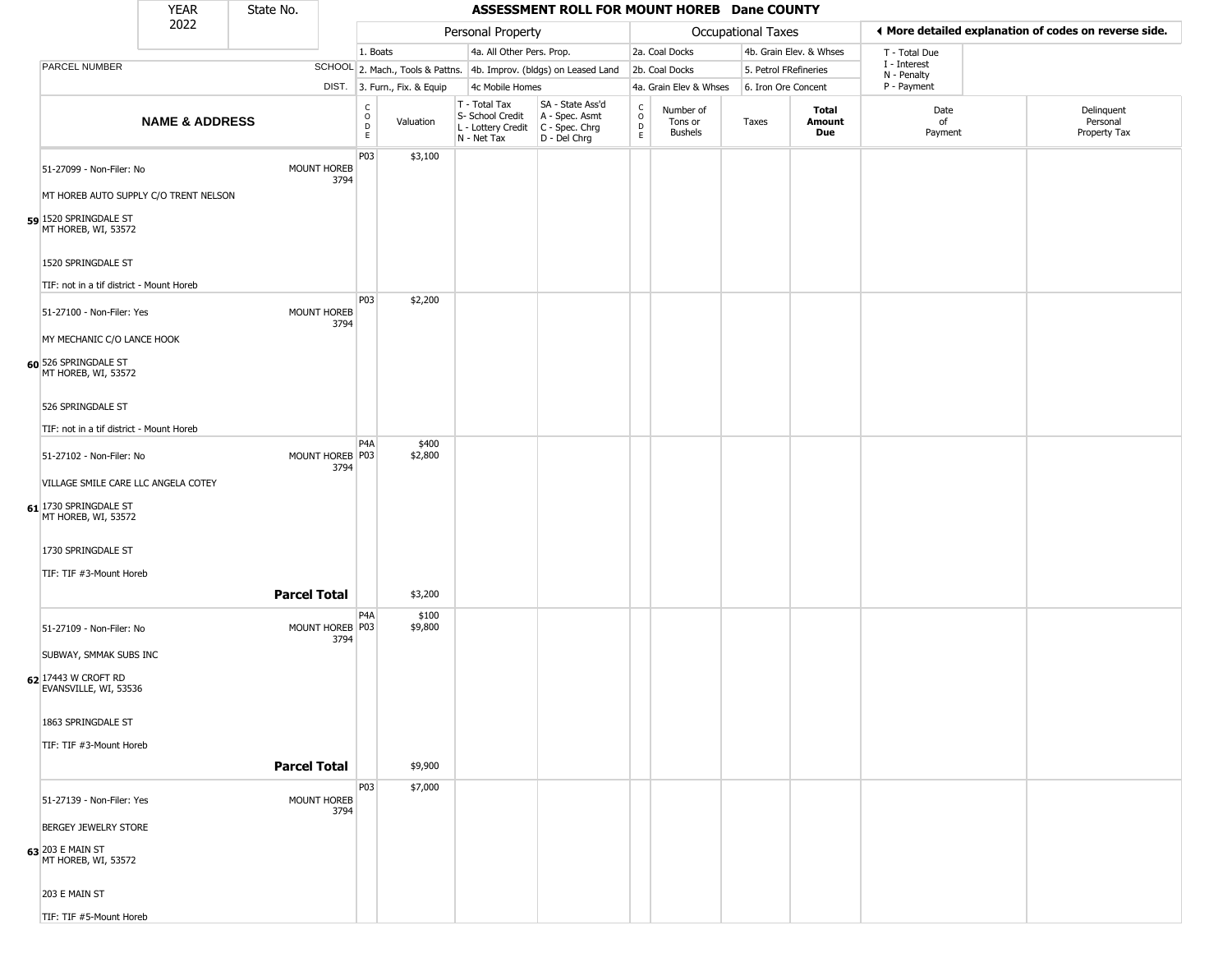|                                                      | <b>YEAR</b>               | State No.           |                         |                                   |                              |                                                                                         | ASSESSMENT ROLL FOR MOUNT HOREB Dane COUNTY                         |                        |                                        |                       |                         |                             |                                                       |
|------------------------------------------------------|---------------------------|---------------------|-------------------------|-----------------------------------|------------------------------|-----------------------------------------------------------------------------------------|---------------------------------------------------------------------|------------------------|----------------------------------------|-----------------------|-------------------------|-----------------------------|-------------------------------------------------------|
|                                                      | 2022                      |                     |                         |                                   |                              | Personal Property                                                                       |                                                                     |                        |                                        | Occupational Taxes    |                         |                             | ◀ More detailed explanation of codes on reverse side. |
|                                                      |                           |                     |                         | 1. Boats                          |                              | 4a. All Other Pers. Prop.                                                               |                                                                     |                        | 2a. Coal Docks                         |                       | 4b. Grain Elev. & Whses | T - Total Due               |                                                       |
| PARCEL NUMBER                                        |                           |                     |                         |                                   |                              |                                                                                         | SCHOOL 2. Mach., Tools & Pattns. 4b. Improv. (bldgs) on Leased Land |                        | 2b. Coal Docks                         | 5. Petrol FRefineries |                         | I - Interest<br>N - Penalty |                                                       |
|                                                      |                           |                     |                         |                                   | DIST. 3. Furn., Fix. & Equip | 4c Mobile Homes                                                                         |                                                                     |                        | 4a. Grain Elev & Whses                 | 6. Iron Ore Concent   |                         | P - Payment                 |                                                       |
|                                                      | <b>NAME &amp; ADDRESS</b> |                     |                         | $\frac{c}{0}$<br>$\mathsf D$<br>E | Valuation                    | T - Total Tax<br>S- School Credit<br>L - Lottery Credit   C - Spec. Chrg<br>N - Net Tax | SA - State Ass'd<br>A - Spec. Asmt<br>D - Del Chrg                  | C<br>$\circ$<br>D<br>E | Number of<br>Tons or<br><b>Bushels</b> | Taxes                 | Total<br>Amount<br>Due  | Date<br>of<br>Payment       | Delinquent<br>Personal<br>Property Tax                |
| 51-27172 - Non-Filer: Yes                            |                           |                     | MOUNT HOREB P03<br>3794 | P <sub>4</sub> A                  | \$100<br>\$200               |                                                                                         |                                                                     |                        |                                        |                       |                         |                             |                                                       |
| MICHAEL FEENEY                                       |                           |                     |                         |                                   |                              |                                                                                         |                                                                     |                        |                                        |                       |                         |                             |                                                       |
| 64 107 LONG VIEW AVE<br>MT HOREB, WI, 53572          |                           |                     |                         |                                   |                              |                                                                                         |                                                                     |                        |                                        |                       |                         |                             |                                                       |
| 125 S FIRST ST                                       |                           |                     |                         |                                   |                              |                                                                                         |                                                                     |                        |                                        |                       |                         |                             |                                                       |
| TIF: TIF #5-Mount Horeb                              |                           | <b>Parcel Total</b> |                         |                                   | \$300                        |                                                                                         |                                                                     |                        |                                        |                       |                         |                             |                                                       |
| 51-27192 - Non-Filer: Yes                            |                           |                     | MOUNT HOREB P03<br>3794 | P4A                               | \$200<br>\$1,400             |                                                                                         |                                                                     |                        |                                        |                       |                         |                             |                                                       |
| GREENLEAF EDITORIAL LLC C/O KEVIN CAMPBELL           |                           |                     |                         |                                   |                              |                                                                                         |                                                                     |                        |                                        |                       |                         |                             |                                                       |
| 65 415 LAKE ST<br>MT HOREB, WI, 53572                |                           |                     |                         |                                   |                              |                                                                                         |                                                                     |                        |                                        |                       |                         |                             |                                                       |
| 415 LAKE ST                                          |                           |                     |                         |                                   |                              |                                                                                         |                                                                     |                        |                                        |                       |                         |                             |                                                       |
| TIF: not in a tif district - Mount Horeb             |                           |                     |                         |                                   |                              |                                                                                         |                                                                     |                        |                                        |                       |                         |                             |                                                       |
|                                                      |                           | <b>Parcel Total</b> |                         |                                   | \$1,600                      |                                                                                         |                                                                     |                        |                                        |                       |                         |                             |                                                       |
|                                                      |                           |                     |                         | P03                               | \$6,600                      |                                                                                         |                                                                     |                        |                                        |                       |                         |                             |                                                       |
| 51-27206 - Non-Filer: No                             |                           |                     | MOUNT HOREB P4A<br>3794 |                                   | \$13,700                     |                                                                                         |                                                                     |                        |                                        |                       |                         |                             |                                                       |
| DULUTH HOLDINGS, LLC DBA DULUTH TRADING CO           |                           |                     |                         |                                   |                              |                                                                                         |                                                                     |                        |                                        |                       |                         |                             |                                                       |
| 66 2500 WESTFIELD DR, STE 202<br>ELGIN, IL, 60124    |                           |                     |                         |                                   |                              |                                                                                         |                                                                     |                        |                                        |                       |                         |                             |                                                       |
| 119 S SECOND ST B                                    |                           |                     |                         |                                   |                              |                                                                                         |                                                                     |                        |                                        |                       |                         |                             |                                                       |
| TIF: TIF #5-Mount Horeb                              |                           |                     |                         |                                   |                              |                                                                                         |                                                                     |                        |                                        |                       |                         |                             |                                                       |
|                                                      |                           | <b>Parcel Total</b> |                         |                                   | \$20,300                     |                                                                                         |                                                                     |                        |                                        |                       |                         |                             |                                                       |
| 51-27235 - Non-Filer: No                             |                           |                     | MOUNT HOREB<br>3794     | P03                               | \$300                        |                                                                                         |                                                                     |                        |                                        |                       |                         |                             |                                                       |
| PITNEY BOWES INC                                     |                           |                     |                         |                                   |                              |                                                                                         |                                                                     |                        |                                        |                       |                         |                             |                                                       |
| 67 600 N WESTSHORE BLVD, STE 810<br>TAMPA, FL, 33609 |                           |                     |                         |                                   |                              |                                                                                         |                                                                     |                        |                                        |                       |                         |                             |                                                       |
| <b>VARIOUS</b>                                       |                           |                     |                         |                                   |                              |                                                                                         |                                                                     |                        |                                        |                       |                         |                             |                                                       |
| TIF: not in a tif district - Mount Horeb             |                           |                     |                         |                                   |                              |                                                                                         |                                                                     |                        |                                        |                       |                         |                             |                                                       |
| 51-27286 - Non-Filer: No                             |                           |                     | MOUNT HOREB P03<br>3794 | P4A                               | \$1,500<br>\$19,900          |                                                                                         |                                                                     |                        |                                        |                       |                         |                             |                                                       |
| <b>CULVER'S</b>                                      |                           |                     |                         |                                   |                              |                                                                                         |                                                                     |                        |                                        |                       |                         |                             |                                                       |
| 68 1700 SPRINGDALE ST<br>MT HOREB, WI, 53572         |                           |                     |                         |                                   |                              |                                                                                         |                                                                     |                        |                                        |                       |                         |                             |                                                       |
| 1700 SPRINGDALE ST                                   |                           |                     |                         |                                   |                              |                                                                                         |                                                                     |                        |                                        |                       |                         |                             |                                                       |
| TIF: not in a tif district - Mount Horeb             |                           |                     |                         |                                   |                              |                                                                                         |                                                                     |                        |                                        |                       |                         |                             |                                                       |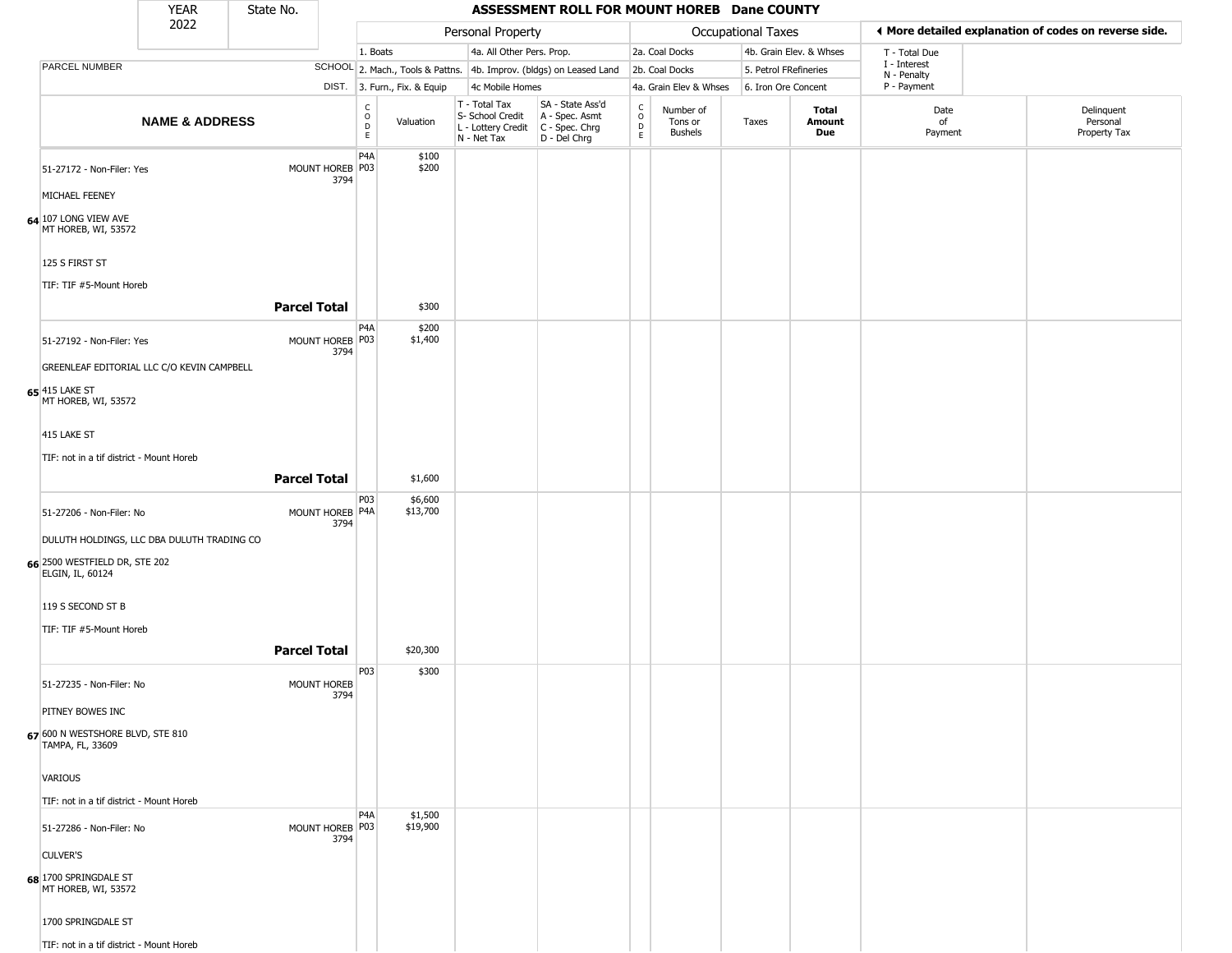|                                                                      | <b>YEAR</b>               | State No.           |      |                         |                              |                              |                                        | ASSESSMENT ROLL FOR MOUNT HOREB Dane COUNTY                            |                                                          |                                 |                       |                         |                             |                                                       |
|----------------------------------------------------------------------|---------------------------|---------------------|------|-------------------------|------------------------------|------------------------------|----------------------------------------|------------------------------------------------------------------------|----------------------------------------------------------|---------------------------------|-----------------------|-------------------------|-----------------------------|-------------------------------------------------------|
|                                                                      | 2022                      |                     |      |                         |                              |                              | Personal Property                      |                                                                        |                                                          |                                 | Occupational Taxes    |                         |                             | ◀ More detailed explanation of codes on reverse side. |
|                                                                      |                           |                     |      | 1. Boats                |                              |                              | 4a. All Other Pers. Prop.              |                                                                        |                                                          | 2a. Coal Docks                  |                       | 4b. Grain Elev. & Whses | T - Total Due               |                                                       |
| PARCEL NUMBER                                                        |                           |                     |      |                         |                              |                              |                                        | SCHOOL 2. Mach., Tools & Pattns. 4b. Improv. (bldgs) on Leased Land    |                                                          | 2b. Coal Docks                  | 5. Petrol FRefineries |                         | I - Interest<br>N - Penalty |                                                       |
|                                                                      |                           |                     |      |                         | DIST. 3. Furn., Fix. & Equip |                              | 4c Mobile Homes                        |                                                                        |                                                          | 4a. Grain Elev & Whses          | 6. Iron Ore Concent   |                         | P - Payment                 |                                                       |
|                                                                      | <b>NAME &amp; ADDRESS</b> |                     |      | $\frac{c}{0}$<br>D<br>E | Valuation                    | T - Total Tax<br>N - Net Tax | S- School Credit<br>L - Lottery Credit | SA - State Ass'd<br>A - Spec. Asmt<br>$C - Spec. Chrg$<br>D - Del Chrg | $\begin{smallmatrix} C \\ O \\ D \end{smallmatrix}$<br>E | Number of<br>Tons or<br>Bushels | Taxes                 | Total<br>Amount<br>Due  | Date<br>of<br>Payment       | Delinquent<br>Personal<br>Property Tax                |
|                                                                      |                           | <b>Parcel Total</b> |      |                         | \$21,400                     |                              |                                        |                                                                        |                                                          |                                 |                       |                         |                             |                                                       |
| 51-27287 - Non-Filer: Yes<br>FIVE STAR CELLULAR INC C/O DAN MINGIONE |                           | MOUNT HOREB         | 3794 | P03                     | \$26,600                     |                              |                                        |                                                                        |                                                          |                                 |                       |                         |                             |                                                       |
| 69 514 E LEFFLER ST<br>DODGEVILLE, WI, 53533                         |                           |                     |      |                         |                              |                              |                                        |                                                                        |                                                          |                                 |                       |                         |                             |                                                       |
| 1221 SPRINGDALE ST<br>TIF: not in a tif district - Mount Horeb       |                           |                     |      | P03                     | \$2,500                      |                              |                                        |                                                                        |                                                          |                                 |                       |                         |                             |                                                       |
| 51-27296 - Non-Filer: Yes<br>MOHO FITNESS                            |                           | MOUNT HOREB         | 3794 |                         |                              |                              |                                        |                                                                        |                                                          |                                 |                       |                         |                             |                                                       |
| 70 407 S EIGHTH ST<br>MT HOREB, WI, 53572                            |                           |                     |      |                         |                              |                              |                                        |                                                                        |                                                          |                                 |                       |                         |                             |                                                       |
| 407 S EIGHTH ST                                                      |                           |                     |      |                         |                              |                              |                                        |                                                                        |                                                          |                                 |                       |                         |                             |                                                       |
| TIF: not in a tif district - Mount Horeb                             |                           |                     |      | P03                     | \$45,400                     |                              |                                        |                                                                        |                                                          |                                 |                       |                         |                             |                                                       |
| 51-27315 - Non-Filer: No                                             |                           | MOUNT HOREB         | 3794 |                         |                              |                              |                                        |                                                                        |                                                          |                                 |                       |                         |                             |                                                       |
| GREATAMERICA FINANCIAL SERVICES CORP                                 |                           |                     |      |                         |                              |                              |                                        |                                                                        |                                                          |                                 |                       |                         |                             |                                                       |
| 71 625 1ST ST SE, STE 800<br>CEDAR RAPIDS, IA, 52401                 |                           |                     |      |                         |                              |                              |                                        |                                                                        |                                                          |                                 |                       |                         |                             |                                                       |
| VARIOUS<br>TIF: not in a tif district - Mount Horeb                  |                           |                     |      |                         |                              |                              |                                        |                                                                        |                                                          |                                 |                       |                         |                             |                                                       |
| 51-27316 - Non-Filer: No                                             |                           | MOUNT HOREB         |      | P03                     | \$300                        |                              |                                        |                                                                        |                                                          |                                 |                       |                         |                             |                                                       |
| QUADIENT INC FKA NEOPOST USA INC ATTN: TAX DEPARTMENT                |                           |                     | 3794 |                         |                              |                              |                                        |                                                                        |                                                          |                                 |                       |                         |                             |                                                       |
| 72 478 WHEELERS FARM RD<br>MILFORD, CT, 06461                        |                           |                     |      |                         |                              |                              |                                        |                                                                        |                                                          |                                 |                       |                         |                             |                                                       |
| <b>VARIOUS</b>                                                       |                           |                     |      |                         |                              |                              |                                        |                                                                        |                                                          |                                 |                       |                         |                             |                                                       |
| TIF: not in a tif district - Mount Horeb                             |                           |                     |      | P03                     | \$26,400                     |                              |                                        |                                                                        |                                                          |                                 |                       |                         |                             |                                                       |
| 51-27323 - Non-Filer: Yes                                            |                           | <b>MOUNT HOREB</b>  | 3794 |                         |                              |                              |                                        |                                                                        |                                                          |                                 |                       |                         |                             |                                                       |
| SPRING GARDEN RESTAURANT                                             |                           |                     |      |                         |                              |                              |                                        |                                                                        |                                                          |                                 |                       |                         |                             |                                                       |
| 73 520 SPRINGDALE ST<br>MT HOREB, WI, 53572                          |                           |                     |      |                         |                              |                              |                                        |                                                                        |                                                          |                                 |                       |                         |                             |                                                       |
| 520 SPRINGDALE ST                                                    |                           |                     |      |                         |                              |                              |                                        |                                                                        |                                                          |                                 |                       |                         |                             |                                                       |
| TIF: TIF #5-Mount Horeb                                              |                           |                     |      |                         |                              |                              |                                        |                                                                        |                                                          |                                 |                       |                         |                             |                                                       |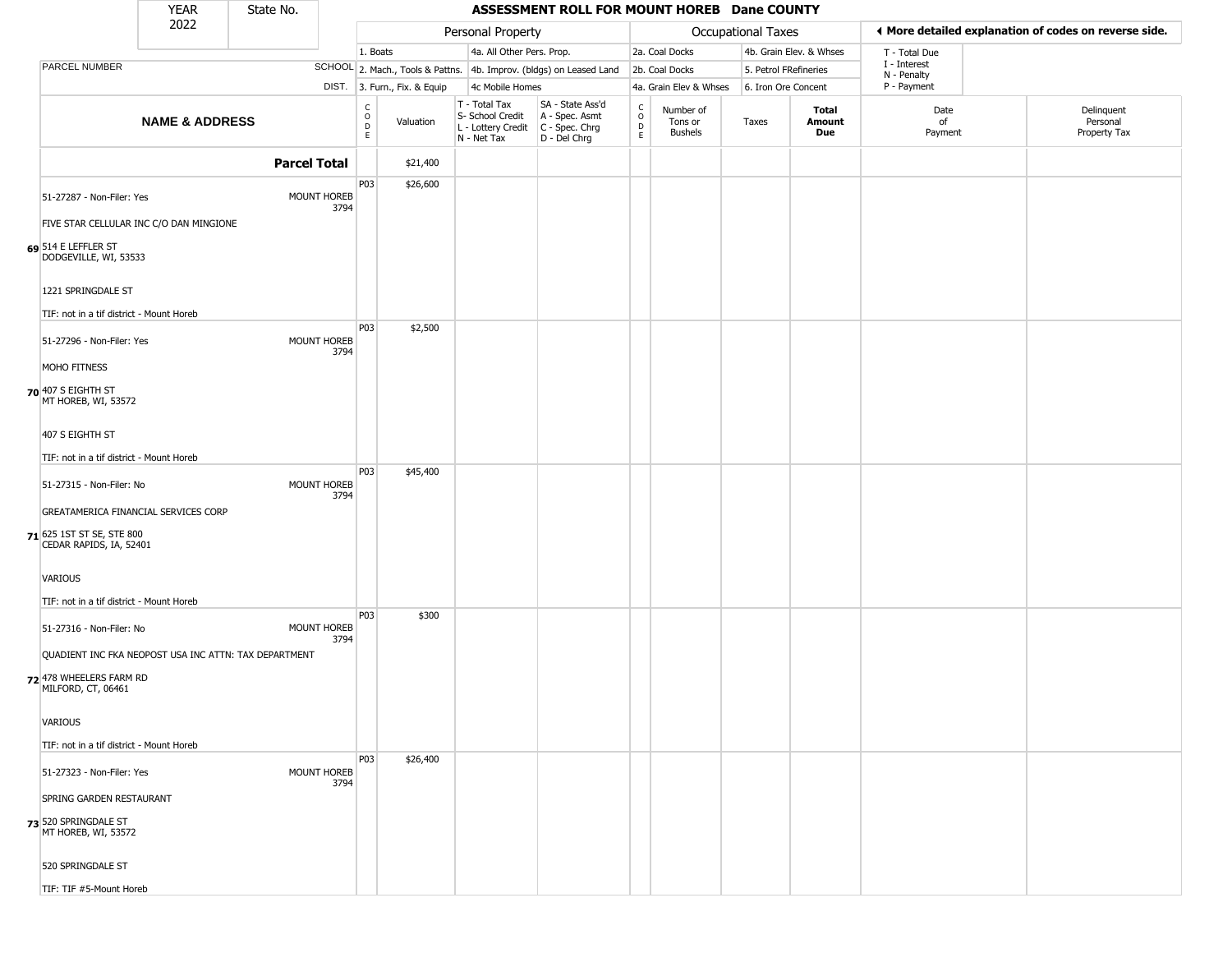|                                                      | <b>YEAR</b>                                | State No. |                            |                                             |                              |                                                                        | ASSESSMENT ROLL FOR MOUNT HOREB Dane COUNTY                          |                  |                                        |                    |                         |                             |                                                       |
|------------------------------------------------------|--------------------------------------------|-----------|----------------------------|---------------------------------------------|------------------------------|------------------------------------------------------------------------|----------------------------------------------------------------------|------------------|----------------------------------------|--------------------|-------------------------|-----------------------------|-------------------------------------------------------|
|                                                      | 2022                                       |           |                            |                                             |                              | Personal Property                                                      |                                                                      |                  |                                        | Occupational Taxes |                         |                             | ♦ More detailed explanation of codes on reverse side. |
|                                                      |                                            |           |                            | 1. Boats                                    |                              | 4a. All Other Pers. Prop.                                              |                                                                      |                  | 2a. Coal Docks                         |                    | 4b. Grain Elev. & Whses | T - Total Due               |                                                       |
| PARCEL NUMBER                                        |                                            |           |                            |                                             |                              |                                                                        | SCHOOL 2. Mach., Tools & Pattns. 4b. Improv. (bldgs) on Leased Land  |                  | 2b. Coal Docks                         |                    | 5. Petrol FRefineries   | I - Interest<br>N - Penalty |                                                       |
|                                                      |                                            |           |                            |                                             | DIST. 3. Furn., Fix. & Equip | 4c Mobile Homes                                                        |                                                                      |                  | 4a. Grain Elev & Whses                 |                    | 6. Iron Ore Concent     | P - Payment                 |                                                       |
|                                                      | <b>NAME &amp; ADDRESS</b>                  |           |                            | $\frac{c}{0}$<br>$\mathsf D$<br>$\mathsf E$ | Valuation                    | T - Total Tax<br>S- School Credit<br>L - Lottery Credit<br>N - Net Tax | SA - State Ass'd<br>A - Spec. Asmt<br>C - Spec. Chrg<br>D - Del Chrg | C<br>D<br>D<br>E | Number of<br>Tons or<br><b>Bushels</b> | Taxes              | Total<br>Amount<br>Due  | Date<br>of<br>Payment       | Delinquent<br>Personal<br>Property Tax                |
| 51-27332 - Non-Filer: No                             |                                            |           | <b>MOUNT HOREB</b><br>3794 | P03                                         | \$3,200                      |                                                                        |                                                                      |                  |                                        |                    |                         |                             |                                                       |
|                                                      | PITNEY BOWES GLOBAL FINANCIAL SERVICES LLC |           |                            |                                             |                              |                                                                        |                                                                      |                  |                                        |                    |                         |                             |                                                       |
| 74 600 N WESTSHORE BLVD, STE 810<br>TAMPA, FL, 33609 |                                            |           |                            |                                             |                              |                                                                        |                                                                      |                  |                                        |                    |                         |                             |                                                       |
| VARIOUS                                              |                                            |           |                            |                                             |                              |                                                                        |                                                                      |                  |                                        |                    |                         |                             |                                                       |
| TIF: not in a tif district - Mount Horeb             |                                            |           |                            |                                             |                              |                                                                        |                                                                      |                  |                                        |                    |                         |                             |                                                       |
| 51-27335 - Non-Filer: Yes                            |                                            |           | <b>MOUNT HOREB</b><br>3794 | P03                                         | \$26,400                     |                                                                        |                                                                      |                  |                                        |                    |                         |                             |                                                       |
| <b>FARMERS SAVINGS BANK</b>                          |                                            |           |                            |                                             |                              |                                                                        |                                                                      |                  |                                        |                    |                         |                             |                                                       |
| <b>75</b> 305 DOTY ST<br>MINERAL POINT, WI, 53565    |                                            |           |                            |                                             |                              |                                                                        |                                                                      |                  |                                        |                    |                         |                             |                                                       |
| 1833 SPRINGDALE ST                                   |                                            |           |                            |                                             |                              |                                                                        |                                                                      |                  |                                        |                    |                         |                             |                                                       |
| TIF: TIF #3-Mount Horeb                              |                                            |           |                            |                                             |                              |                                                                        |                                                                      |                  |                                        |                    |                         |                             |                                                       |
| 51-27344 - Non-Filer: No                             |                                            |           | <b>MOUNT HOREB</b><br>3794 | P03                                         | \$74,600                     |                                                                        |                                                                      |                  |                                        |                    |                         |                             |                                                       |
| MOUND CITY BANK                                      |                                            |           |                            |                                             |                              |                                                                        |                                                                      |                  |                                        |                    |                         |                             |                                                       |
| <b>76</b> 25 E PINE ST<br>PLATTEVILLE, WI, 53818     |                                            |           |                            |                                             |                              |                                                                        |                                                                      |                  |                                        |                    |                         |                             |                                                       |
| 1100 SPRINGDALE ST                                   |                                            |           |                            |                                             |                              |                                                                        |                                                                      |                  |                                        |                    |                         |                             |                                                       |
| TIF: not in a tif district - Mount Horeb             |                                            |           |                            |                                             |                              |                                                                        |                                                                      |                  |                                        |                    |                         |                             |                                                       |
| 51-27346 - Non-Filer: Yes                            |                                            |           | <b>MOUNT HOREB</b><br>3794 | P03                                         | \$43,400                     |                                                                        |                                                                      |                  |                                        |                    |                         |                             |                                                       |
| SNAP FITNESS PAT & JEN MCGUIRE                       |                                            |           |                            |                                             |                              |                                                                        |                                                                      |                  |                                        |                    |                         |                             |                                                       |
| 77 1855 SPINGDALE ST<br>MOUNT HOREB, WI, 53572       |                                            |           |                            |                                             |                              |                                                                        |                                                                      |                  |                                        |                    |                         |                             |                                                       |
| 1855 SPRINGDALE ST                                   |                                            |           |                            |                                             |                              |                                                                        |                                                                      |                  |                                        |                    |                         |                             |                                                       |
| TIF: TIF #3-Mount Horeb                              |                                            |           |                            |                                             |                              |                                                                        |                                                                      |                  |                                        |                    |                         |                             |                                                       |
| 51-27357 - Non-Filer: Yes                            |                                            |           | MOUNT HOREB<br>3794        | P03                                         | \$18,600                     |                                                                        |                                                                      |                  |                                        |                    |                         |                             |                                                       |
| NEW BEGINNINGS CHIROPRACTIC                          |                                            |           |                            |                                             |                              |                                                                        |                                                                      |                  |                                        |                    |                         |                             |                                                       |
| 78 1861 SPRINGDALE ST<br>MT HOREB, WI, 53572         |                                            |           |                            |                                             |                              |                                                                        |                                                                      |                  |                                        |                    |                         |                             |                                                       |
| 1861 SPRINGDALE ST                                   |                                            |           |                            |                                             |                              |                                                                        |                                                                      |                  |                                        |                    |                         |                             |                                                       |
| TIF: TIF #3-Mount Horeb                              |                                            |           |                            |                                             |                              |                                                                        |                                                                      |                  |                                        |                    |                         |                             |                                                       |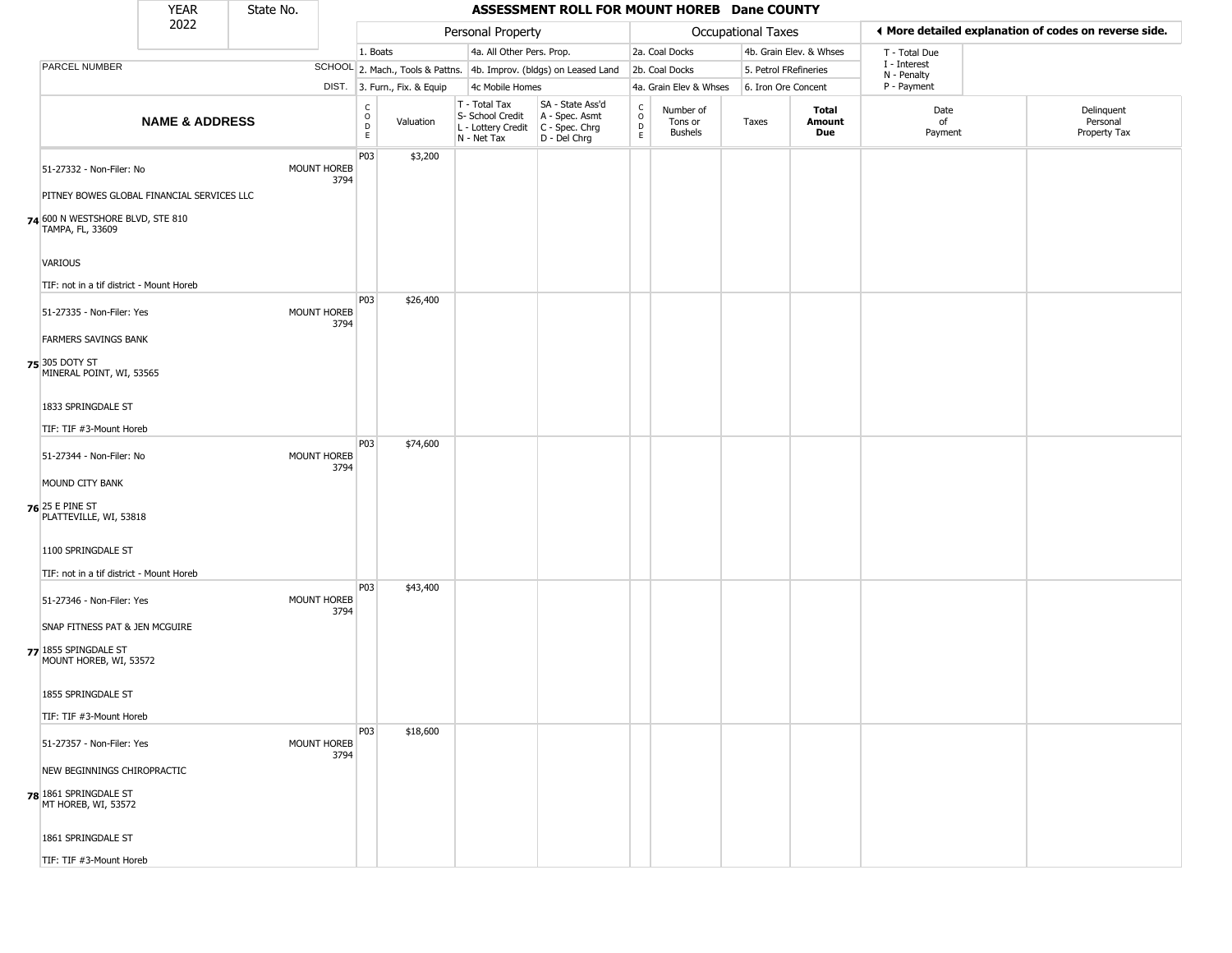|                                                         | <b>YEAR</b>                                | State No.           |                          |                              |                                                  | ASSESSMENT ROLL FOR MOUNT HOREB Dane COUNTY                                                 |                                   |                                        |                       |                         |                             |                                                       |  |
|---------------------------------------------------------|--------------------------------------------|---------------------|--------------------------|------------------------------|--------------------------------------------------|---------------------------------------------------------------------------------------------|-----------------------------------|----------------------------------------|-----------------------|-------------------------|-----------------------------|-------------------------------------------------------|--|
|                                                         | 2022                                       |                     |                          |                              | Personal Property                                |                                                                                             |                                   |                                        | Occupational Taxes    |                         |                             | ♦ More detailed explanation of codes on reverse side. |  |
|                                                         |                                            |                     |                          | 1. Boats                     | 4a. All Other Pers. Prop.                        |                                                                                             |                                   | 2a. Coal Docks                         |                       | 4b. Grain Elev. & Whses | T - Total Due               |                                                       |  |
| <b>PARCEL NUMBER</b>                                    |                                            |                     |                          |                              |                                                  | SCHOOL 2. Mach., Tools & Pattns. 4b. Improv. (bldgs) on Leased Land                         |                                   | 2b. Coal Docks                         | 5. Petrol FRefineries |                         | I - Interest<br>N - Penalty |                                                       |  |
|                                                         |                                            |                     |                          | DIST. 3. Furn., Fix. & Equip | 4c Mobile Homes                                  |                                                                                             |                                   | 4a. Grain Elev & Whses                 | 6. Iron Ore Concent   |                         | P - Payment                 |                                                       |  |
|                                                         | <b>NAME &amp; ADDRESS</b>                  |                     | C<br>D<br>E<br>E         | Valuation                    | T - Total Tax<br>S- School Credit<br>N - Net Tax | SA - State Ass'd<br>A - Spec. Asmt<br>L - Lottery Credit   C - Spec. Chrg<br>$D - Del Chrg$ | $\rm_{o}^{c}$<br>$\mathsf D$<br>E | Number of<br>Tons or<br><b>Bushels</b> | Taxes                 | Total<br>Amount<br>Due  | Date<br>of<br>Payment       | Delinquent<br>Personal<br>Property Tax                |  |
| 51-27359 - Non-Filer: Yes                               |                                            | MOUNT HOREB         | P03<br>3794              | \$9,800                      |                                                  |                                                                                             |                                   |                                        |                       |                         |                             |                                                       |  |
| TROLLBYTES, INC                                         |                                            |                     |                          |                              |                                                  |                                                                                             |                                   |                                        |                       |                         |                             |                                                       |  |
| 895 SPRINGDALE ST<br>MT HOREB, WI, 53572                |                                            |                     |                          |                              |                                                  |                                                                                             |                                   |                                        |                       |                         |                             |                                                       |  |
| 895 SPRINGDALE ST                                       |                                            |                     |                          |                              |                                                  |                                                                                             |                                   |                                        |                       |                         |                             |                                                       |  |
| TIF: not in a tif district - Mount Horeb                |                                            |                     |                          |                              |                                                  |                                                                                             |                                   |                                        |                       |                         |                             |                                                       |  |
| 51-27361 - Non-Filer: Yes                               |                                            | MOUNT HOREB         | P03<br>3794              | \$43,400                     |                                                  |                                                                                             |                                   |                                        |                       |                         |                             |                                                       |  |
| HOFF BISTRO 101 LLC                                     |                                            |                     |                          |                              |                                                  |                                                                                             |                                   |                                        |                       |                         |                             |                                                       |  |
| 80 101 E MAIN ST, STE 100<br>MOUNT HOREB, WI, 53572     |                                            |                     |                          |                              |                                                  |                                                                                             |                                   |                                        |                       |                         |                             |                                                       |  |
| 101 E MAIN ST, STE 100                                  |                                            |                     |                          |                              |                                                  |                                                                                             |                                   |                                        |                       |                         |                             |                                                       |  |
| TIF: TIF #5-Mount Horeb                                 |                                            |                     |                          |                              |                                                  |                                                                                             |                                   |                                        |                       |                         |                             |                                                       |  |
| 51-27365 - Non-Filer: No                                |                                            | MOUNT HOREB         | <b>P03</b><br>3794       | \$700                        |                                                  |                                                                                             |                                   |                                        |                       |                         |                             |                                                       |  |
| HALLMARK MARKETING COMPANY, LLC                         |                                            |                     |                          |                              |                                                  |                                                                                             |                                   |                                        |                       |                         |                             |                                                       |  |
| 81 PO BOX 419479-TAX 407<br>KANSAS CITY, MO, 64141-6479 |                                            |                     |                          |                              |                                                  |                                                                                             |                                   |                                        |                       |                         |                             |                                                       |  |
| 1401 BUS 15 & 151 E                                     |                                            |                     |                          |                              |                                                  |                                                                                             |                                   |                                        |                       |                         |                             |                                                       |  |
| TIF: not in a tif district - Mount Horeb                |                                            |                     |                          |                              |                                                  |                                                                                             |                                   |                                        |                       |                         |                             |                                                       |  |
| 51-27369 - Non-Filer: No                                |                                            | MOUNT HOREB P03     | P <sub>4</sub> A<br>3794 | \$400<br>\$134,400           |                                                  |                                                                                             |                                   |                                        |                       |                         |                             |                                                       |  |
|                                                         | WALGREENS CO DBA: WALGREEN CO, 11648-S-PPT |                     |                          |                              |                                                  |                                                                                             |                                   |                                        |                       |                         |                             |                                                       |  |
| 82 300 WILMOT RD MS 3301<br>DEERFIELD, IL, 60015        |                                            |                     |                          |                              |                                                  |                                                                                             |                                   |                                        |                       |                         |                             |                                                       |  |
| 1401 BUSINESS HWY 18-151                                |                                            |                     |                          |                              |                                                  |                                                                                             |                                   |                                        |                       |                         |                             |                                                       |  |
| TIF: not in a tif district - Mount Horeb                |                                            |                     |                          |                              |                                                  |                                                                                             |                                   |                                        |                       |                         |                             |                                                       |  |
|                                                         |                                            | <b>Parcel Total</b> |                          | \$134,800                    |                                                  |                                                                                             |                                   |                                        |                       |                         |                             |                                                       |  |
| 51-27371 - Non-Filer: No                                |                                            | MOUNT HOREB         | P03<br>3794              | \$7,000                      |                                                  |                                                                                             |                                   |                                        |                       |                         |                             |                                                       |  |
| SJOLINDS CHOCOLATE HOUSE                                |                                            |                     |                          |                              |                                                  |                                                                                             |                                   |                                        |                       |                         |                             |                                                       |  |
| 83 219 E MAIN ST<br>MT HOREB, WI, 53572                 |                                            |                     |                          |                              |                                                  |                                                                                             |                                   |                                        |                       |                         |                             |                                                       |  |
| 150 LILLEHAMMER LANE                                    |                                            |                     |                          |                              |                                                  |                                                                                             |                                   |                                        |                       |                         |                             |                                                       |  |
| TIF: TIF #3-Mount Horeb                                 |                                            |                     |                          |                              |                                                  |                                                                                             |                                   |                                        |                       |                         |                             |                                                       |  |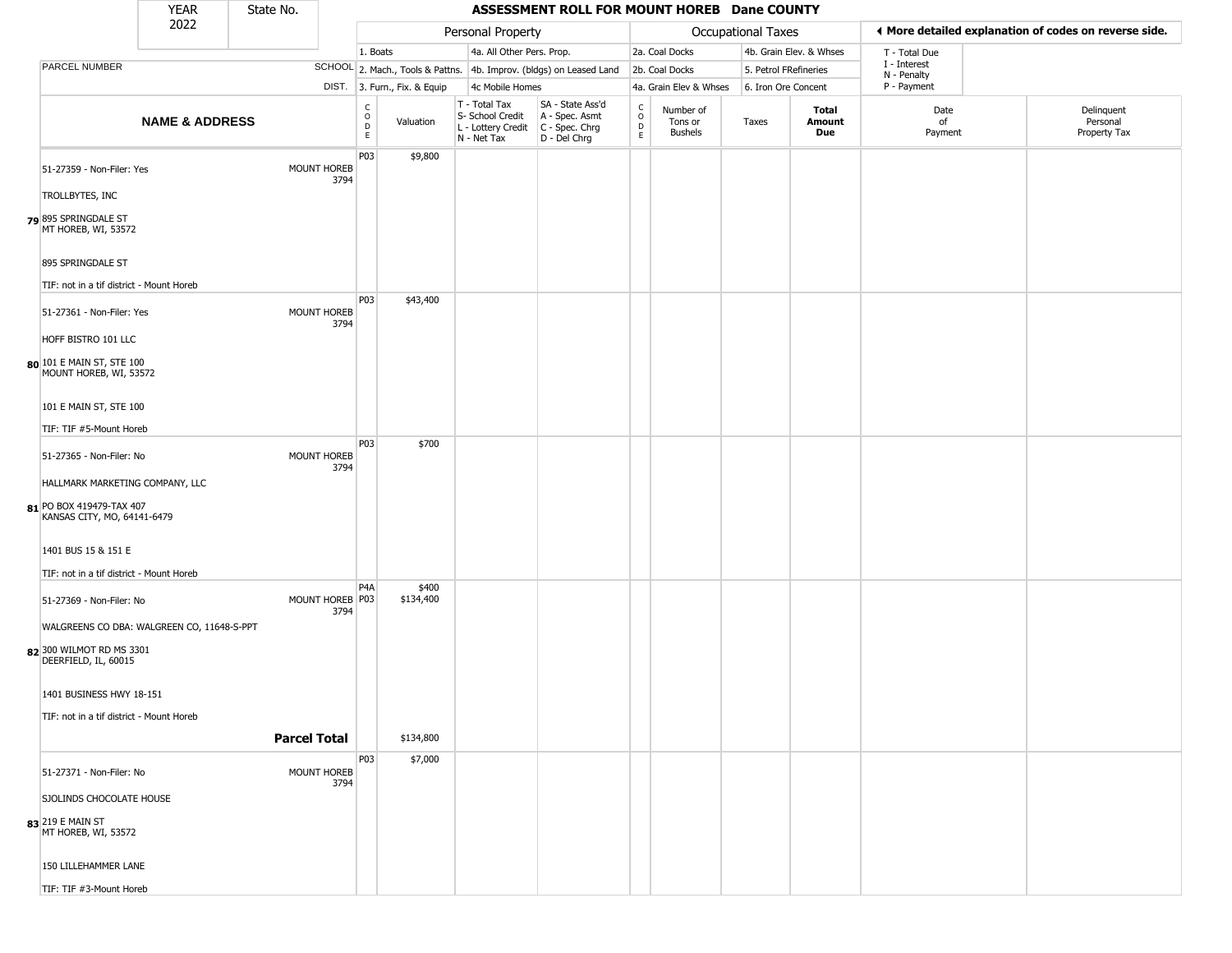|                                                                   | <b>YEAR</b>               | State No.                                                |      |                                                          |                              |                                                                                         | ASSESSMENT ROLL FOR MOUNT HOREB Dane COUNTY                         |                            |                                        |                       |                         |                             |                                                       |
|-------------------------------------------------------------------|---------------------------|----------------------------------------------------------|------|----------------------------------------------------------|------------------------------|-----------------------------------------------------------------------------------------|---------------------------------------------------------------------|----------------------------|----------------------------------------|-----------------------|-------------------------|-----------------------------|-------------------------------------------------------|
|                                                                   | 2022                      |                                                          |      |                                                          |                              | Personal Property                                                                       |                                                                     |                            |                                        | Occupational Taxes    |                         |                             | ♦ More detailed explanation of codes on reverse side. |
|                                                                   |                           |                                                          |      | 1. Boats                                                 |                              | 4a. All Other Pers. Prop.                                                               |                                                                     |                            | 2a. Coal Docks                         |                       | 4b. Grain Elev. & Whses | T - Total Due               |                                                       |
| PARCEL NUMBER                                                     |                           |                                                          |      |                                                          |                              |                                                                                         | SCHOOL 2. Mach., Tools & Pattns. 4b. Improv. (bldgs) on Leased Land |                            | 2b. Coal Docks                         | 5. Petrol FRefineries |                         | I - Interest<br>N - Penalty |                                                       |
|                                                                   |                           |                                                          |      |                                                          | DIST. 3. Furn., Fix. & Equip | 4c Mobile Homes                                                                         |                                                                     |                            | 4a. Grain Elev & Whses                 | 6. Iron Ore Concent   |                         | P - Payment                 |                                                       |
|                                                                   | <b>NAME &amp; ADDRESS</b> |                                                          |      | $\begin{matrix} 0 \\ 0 \\ D \end{matrix}$<br>$\mathsf E$ | Valuation                    | T - Total Tax<br>S- School Credit<br>L - Lottery Credit   C - Spec. Chrg<br>N - Net Tax | SA - State Ass'd<br>A - Spec. Asmt<br>$D - Del Chrg$                | C<br>$\mathsf O$<br>D<br>E | Number of<br>Tons or<br><b>Bushels</b> | Taxes                 | Total<br>Amount<br>Due  | Date<br>of<br>Payment       | Delinquent<br>Personal<br>Property Tax                |
| 51-27372 - Non-Filer: No                                          |                           | MOUNT HOREB                                              | 3794 | P03                                                      | \$3,600                      |                                                                                         |                                                                     |                            |                                        |                       |                         |                             |                                                       |
| DIRECTV, LLC                                                      |                           |                                                          |      |                                                          |                              |                                                                                         |                                                                     |                            |                                        |                       |                         |                             |                                                       |
| 84 PO BOX 2789<br>ADDISON, TX, 75001                              |                           |                                                          |      |                                                          |                              |                                                                                         |                                                                     |                            |                                        |                       |                         |                             |                                                       |
| VARIOUS                                                           |                           |                                                          |      |                                                          |                              |                                                                                         |                                                                     |                            |                                        |                       |                         |                             |                                                       |
| TIF: not in a tif district - Mount Horeb                          |                           |                                                          |      |                                                          |                              |                                                                                         |                                                                     |                            |                                        |                       |                         |                             |                                                       |
| 51-27389 - Non-Filer: No                                          |                           | MOUNT HOREB P03                                          | 3794 | P <sub>4</sub> A                                         | \$8,500<br>\$66,800          |                                                                                         |                                                                     |                            |                                        |                       |                         |                             |                                                       |
| DULUTH HOLDINGS INC                                               |                           |                                                          |      |                                                          |                              |                                                                                         |                                                                     |                            |                                        |                       |                         |                             |                                                       |
| 85 2500 WESTFIELD DR, STE 202<br>ELGIN, IL, 60124                 |                           |                                                          |      |                                                          |                              |                                                                                         |                                                                     |                            |                                        |                       |                         |                             |                                                       |
| 100 W MAIN ST                                                     |                           |                                                          |      |                                                          |                              |                                                                                         |                                                                     |                            |                                        |                       |                         |                             |                                                       |
| TIF: TIF #5-Mount Horeb                                           |                           |                                                          |      |                                                          |                              |                                                                                         |                                                                     |                            |                                        |                       |                         |                             |                                                       |
|                                                                   |                           | <b>Parcel Total</b>                                      |      |                                                          | \$75,300                     |                                                                                         |                                                                     |                            |                                        |                       |                         |                             |                                                       |
|                                                                   |                           |                                                          |      | P <sub>4</sub> A                                         | \$400                        |                                                                                         |                                                                     |                            |                                        |                       |                         |                             |                                                       |
| 51-27391 - Non-Filer: No                                          |                           | <b>MOUNT HOREB</b>                                       | 3794 |                                                          |                              |                                                                                         |                                                                     |                            |                                        |                       |                         |                             |                                                       |
|                                                                   |                           | GM-DI LEASING CORP C/O RYAN TAX COMPLIANCE SERVICES, LLC |      |                                                          |                              |                                                                                         |                                                                     |                            |                                        |                       |                         |                             |                                                       |
| 86 PO BOX 460169 DEPT 851<br>HOUSTON, TX, 77056                   |                           |                                                          |      |                                                          |                              |                                                                                         |                                                                     |                            |                                        |                       |                         |                             |                                                       |
| 9277 BUS HWY 18-151 E<br>TIF: not in a tif district - Mount Horeb |                           |                                                          |      |                                                          |                              |                                                                                         |                                                                     |                            |                                        |                       |                         |                             |                                                       |
|                                                                   |                           |                                                          |      | P <sub>4</sub> A                                         | \$200                        |                                                                                         |                                                                     |                            |                                        |                       |                         |                             |                                                       |
| 51-27392 - Non-Filer: No                                          |                           | MOUNT HOREB                                              | 3794 |                                                          |                              |                                                                                         |                                                                     |                            |                                        |                       |                         |                             |                                                       |
| REDBOX AUTOMATED RETAIL LLC                                       |                           |                                                          |      |                                                          |                              |                                                                                         |                                                                     |                            |                                        |                       |                         |                             |                                                       |
| 87 PO BOX 72210<br>PHOENIX, AZ, 85050                             |                           |                                                          |      |                                                          |                              |                                                                                         |                                                                     |                            |                                        |                       |                         |                             |                                                       |
| 1401 US HWY 181-51                                                |                           |                                                          |      |                                                          |                              |                                                                                         |                                                                     |                            |                                        |                       |                         |                             |                                                       |
| TIF: not in a tif district - Mount Horeb                          |                           |                                                          |      |                                                          |                              |                                                                                         |                                                                     |                            |                                        |                       |                         |                             |                                                       |
| 51-27399 - Non-Filer: Yes                                         |                           | MOUNT HOREB                                              | 3794 | P <sub>4</sub> A                                         | \$8,700                      |                                                                                         |                                                                     |                            |                                        |                       |                         |                             |                                                       |
| ADVANCED DISPOSAL SERVICES                                        |                           |                                                          |      |                                                          |                              |                                                                                         |                                                                     |                            |                                        |                       |                         |                             |                                                       |
| 88 PO BOX 473<br>WAUNAKEE, WI, 53597-0473                         |                           |                                                          |      |                                                          |                              |                                                                                         |                                                                     |                            |                                        |                       |                         |                             |                                                       |
| VARIOUS                                                           |                           |                                                          |      |                                                          |                              |                                                                                         |                                                                     |                            |                                        |                       |                         |                             |                                                       |
| TIF: not in a tif district - Mount Horeb                          |                           |                                                          |      |                                                          |                              |                                                                                         |                                                                     |                            |                                        |                       |                         |                             |                                                       |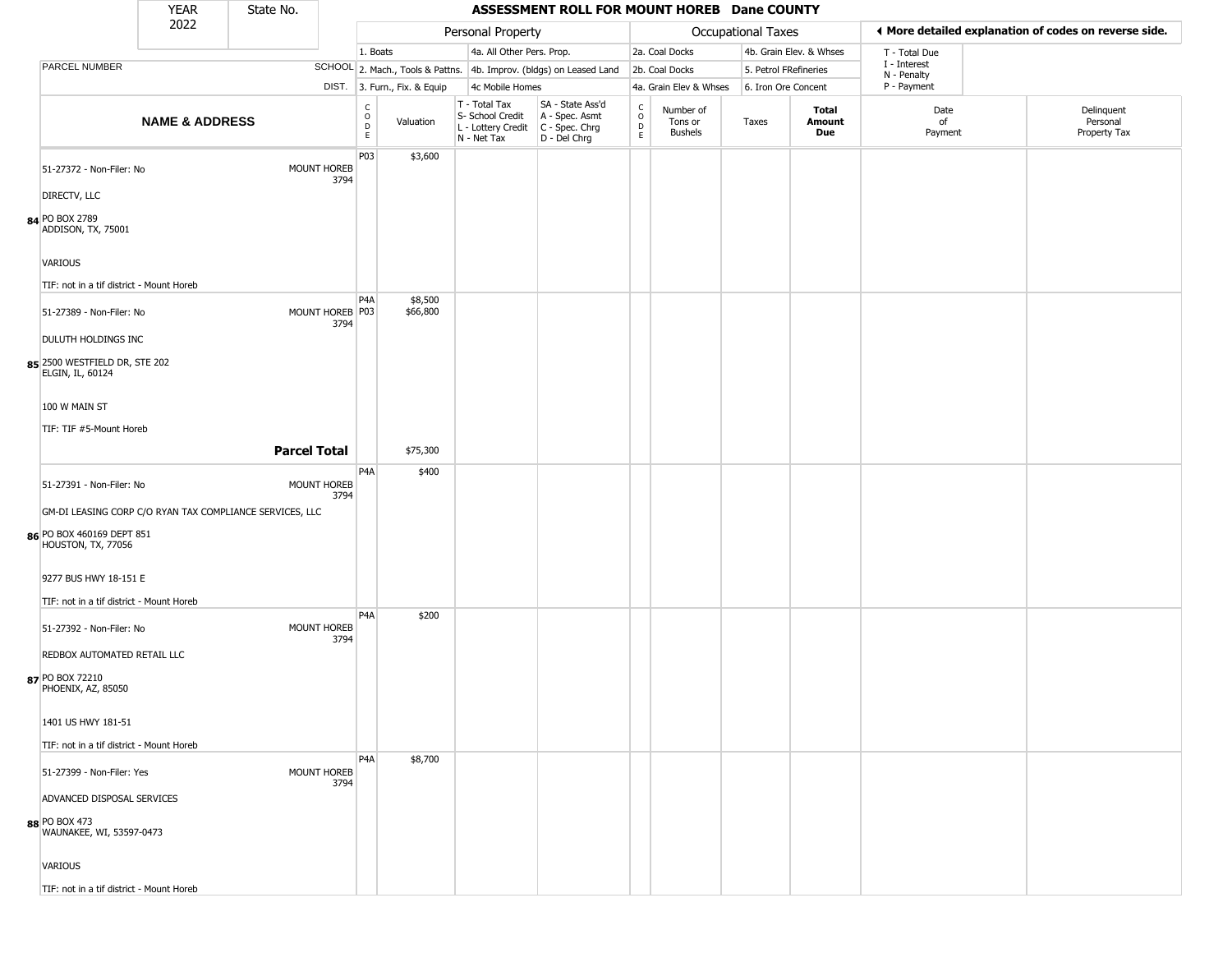|                                                     | <b>YEAR</b>               | State No.           |                            |                                                |                              |                                                                        | ASSESSMENT ROLL FOR MOUNT HOREB Dane COUNTY                          |                                                 |                                 |                     |                         |                             |                                                       |
|-----------------------------------------------------|---------------------------|---------------------|----------------------------|------------------------------------------------|------------------------------|------------------------------------------------------------------------|----------------------------------------------------------------------|-------------------------------------------------|---------------------------------|---------------------|-------------------------|-----------------------------|-------------------------------------------------------|
|                                                     | 2022                      |                     |                            |                                                |                              | Personal Property                                                      |                                                                      |                                                 |                                 | Occupational Taxes  |                         |                             | ♦ More detailed explanation of codes on reverse side. |
|                                                     |                           |                     |                            | 1. Boats                                       |                              | 4a. All Other Pers. Prop.                                              |                                                                      |                                                 | 2a. Coal Docks                  |                     | 4b. Grain Elev. & Whses | T - Total Due               |                                                       |
| PARCEL NUMBER                                       |                           |                     |                            |                                                |                              |                                                                        | SCHOOL 2. Mach., Tools & Pattns. 4b. Improv. (bldgs) on Leased Land  |                                                 | 2b. Coal Docks                  |                     | 5. Petrol FRefineries   | I - Interest<br>N - Penalty |                                                       |
|                                                     |                           |                     |                            |                                                | DIST. 3. Furn., Fix. & Equip | 4c Mobile Homes                                                        |                                                                      |                                                 | 4a. Grain Elev & Whses          | 6. Iron Ore Concent |                         | P - Payment                 |                                                       |
|                                                     | <b>NAME &amp; ADDRESS</b> |                     |                            | $\begin{matrix} 0 \\ 0 \\ D \end{matrix}$<br>E | Valuation                    | T - Total Tax<br>S- School Credit<br>L - Lottery Credit<br>N - Net Tax | SA - State Ass'd<br>A - Spec. Asmt<br>C - Spec. Chrg<br>D - Del Chrg | $\begin{array}{c} C \\ O \\ D \\ E \end{array}$ | Number of<br>Tons or<br>Bushels | Taxes               | Total<br>Amount<br>Due  | Date<br>of<br>Payment       | Delinquent<br>Personal<br>Property Tax                |
| 51-27401 - Non-Filer: No                            |                           |                     | MOUNT HOREB P03<br>3794    | P4A                                            | \$400<br>\$900               |                                                                        |                                                                      |                                                 |                                 |                     |                         |                             |                                                       |
| POTTERTON RULE INC                                  |                           |                     |                            |                                                |                              |                                                                        |                                                                      |                                                 |                                 |                     |                         |                             |                                                       |
| DODGEVILLE, WI, 53533                               |                           |                     |                            |                                                |                              |                                                                        |                                                                      |                                                 |                                 |                     |                         |                             |                                                       |
| 105 E MAIN ST                                       |                           |                     |                            |                                                |                              |                                                                        |                                                                      |                                                 |                                 |                     |                         |                             |                                                       |
| TIF: TIF #5-Mount Horeb                             |                           |                     |                            |                                                |                              |                                                                        |                                                                      |                                                 |                                 |                     |                         |                             |                                                       |
|                                                     |                           | <b>Parcel Total</b> |                            |                                                | \$1,300                      |                                                                        |                                                                      |                                                 |                                 |                     |                         |                             |                                                       |
| 51-27402 - Non-Filer: No                            |                           |                     | MOUNT HOREB P03<br>3794    | P4A                                            | \$400<br>\$1,700             |                                                                        |                                                                      |                                                 |                                 |                     |                         |                             |                                                       |
| <b>ESCH INSURANCE AGENCY INC</b>                    |                           |                     |                            |                                                |                              |                                                                        |                                                                      |                                                 |                                 |                     |                         |                             |                                                       |
| 90 322 N IOWA ST<br>DODGEVILLE, WI, 53533           |                           |                     |                            |                                                |                              |                                                                        |                                                                      |                                                 |                                 |                     |                         |                             |                                                       |
| 1728 SPRINGDALE ST SUITE B                          |                           |                     |                            |                                                |                              |                                                                        |                                                                      |                                                 |                                 |                     |                         |                             |                                                       |
| TIF: TIF #3-Mount Horeb                             |                           |                     |                            |                                                |                              |                                                                        |                                                                      |                                                 |                                 |                     |                         |                             |                                                       |
|                                                     |                           | <b>Parcel Total</b> |                            |                                                | \$2,100                      |                                                                        |                                                                      |                                                 |                                 |                     |                         |                             |                                                       |
|                                                     |                           |                     |                            | P <sub>03</sub>                                | \$20,700                     |                                                                        |                                                                      |                                                 |                                 |                     |                         |                             |                                                       |
| 51-27404 - Non-Filer: No                            |                           |                     | <b>MOUNT HOREB</b><br>3794 |                                                |                              |                                                                        |                                                                      |                                                 |                                 |                     |                         |                             |                                                       |
| <b>GALLINA MANAGEMENT INC</b>                       |                           |                     |                            |                                                |                              |                                                                        |                                                                      |                                                 |                                 |                     |                         |                             |                                                       |
| <b>91</b> 101 E MAIN ST #500<br>MT HOREB, WI, 53572 |                           |                     |                            |                                                |                              |                                                                        |                                                                      |                                                 |                                 |                     |                         |                             |                                                       |
| 101 E MAIN ST #500                                  |                           |                     |                            |                                                |                              |                                                                        |                                                                      |                                                 |                                 |                     |                         |                             |                                                       |
| TIF: TIF #5-Mount Horeb                             |                           |                     |                            |                                                |                              |                                                                        |                                                                      |                                                 |                                 |                     |                         |                             |                                                       |
| 51-27409 - Non-Filer: No                            |                           |                     | MOUNT HOREB P03<br>3794    | P <sub>4</sub> A                               | \$900<br>\$23,000            |                                                                        |                                                                      |                                                 |                                 |                     |                         |                             |                                                       |
| MSG, LLC PIZZA HUT                                  |                           |                     |                            |                                                |                              |                                                                        |                                                                      |                                                 |                                 |                     |                         |                             |                                                       |
| 92 434 S YELLOWSTONE DR 101<br>MADISON, WI, 53719   |                           |                     |                            |                                                |                              |                                                                        |                                                                      |                                                 |                                 |                     |                         |                             |                                                       |
| 1848 SPRINGDALE ST                                  |                           |                     |                            |                                                |                              |                                                                        |                                                                      |                                                 |                                 |                     |                         |                             |                                                       |
| TIF: not in a tif district - Mount Horeb            |                           |                     |                            |                                                |                              |                                                                        |                                                                      |                                                 |                                 |                     |                         |                             |                                                       |
|                                                     |                           | <b>Parcel Total</b> |                            |                                                | \$23,900                     |                                                                        |                                                                      |                                                 |                                 |                     |                         |                             |                                                       |
|                                                     |                           |                     |                            | P03                                            | \$1,000                      |                                                                        |                                                                      |                                                 |                                 |                     |                         |                             |                                                       |
| 51-27410 - Non-Filer: Yes                           |                           |                     | MOUNT HOREB<br>3794        |                                                |                              |                                                                        |                                                                      |                                                 |                                 |                     |                         |                             |                                                       |
| AQUA SHINE CAR WASH LLC                             |                           |                     |                            |                                                |                              |                                                                        |                                                                      |                                                 |                                 |                     |                         |                             |                                                       |
| 93 101 N BROOKWOOD DR3<br>MT HOREB, WI, 53572       |                           |                     |                            |                                                |                              |                                                                        |                                                                      |                                                 |                                 |                     |                         |                             |                                                       |
| 101 N BROOKWOOD DR                                  |                           |                     |                            |                                                |                              |                                                                        |                                                                      |                                                 |                                 |                     |                         |                             |                                                       |
| TIF: TIF #3-Mount Horeb                             |                           |                     |                            |                                                |                              |                                                                        |                                                                      |                                                 |                                 |                     |                         |                             |                                                       |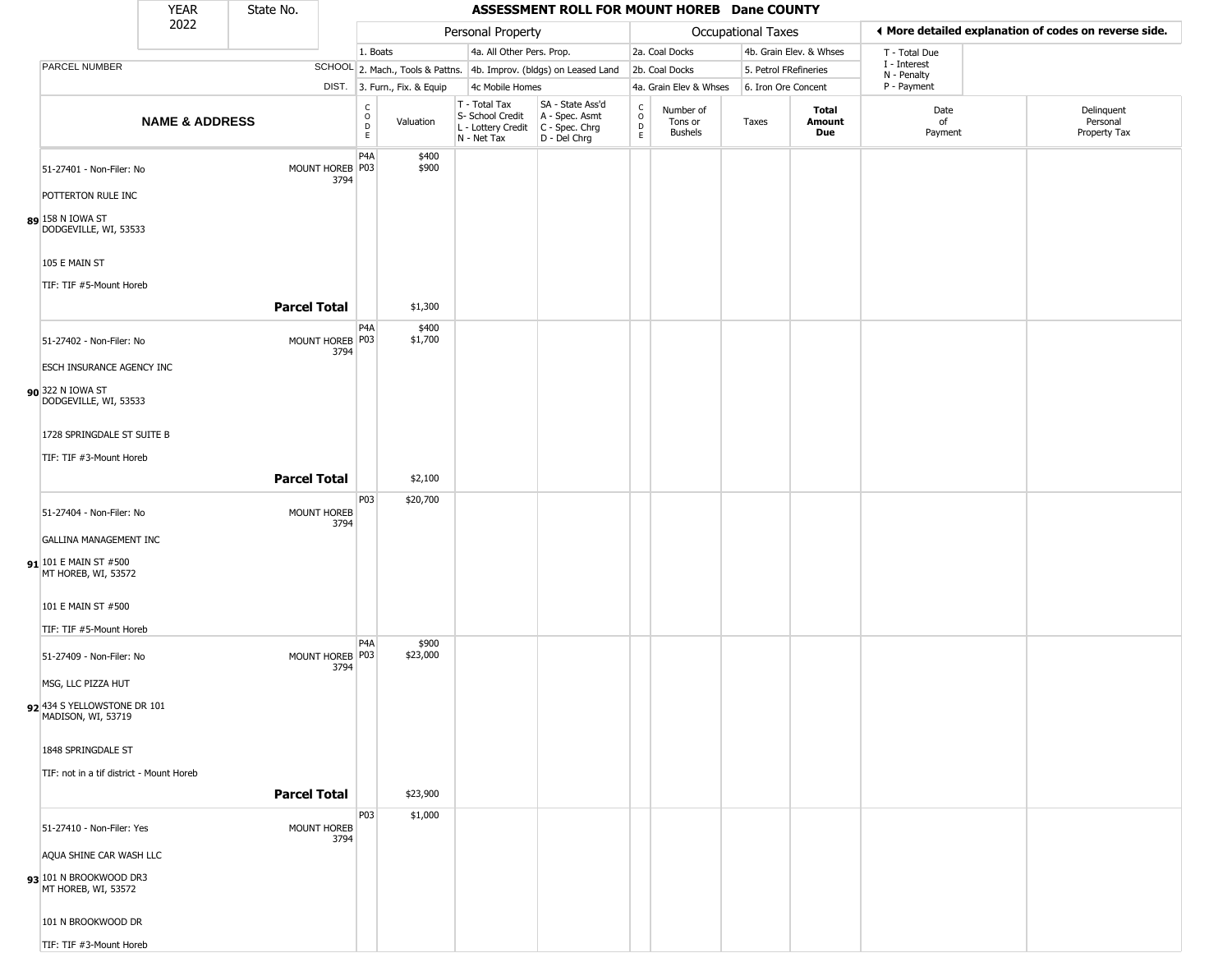|                                                  | <b>YEAR</b>               | State No.                                                     |                         |                                   |                              |                                                  | ASSESSMENT ROLL FOR MOUNT HOREB Dane COUNTY                                                 |                                   |                                        |                       |                         |                             |                                                       |
|--------------------------------------------------|---------------------------|---------------------------------------------------------------|-------------------------|-----------------------------------|------------------------------|--------------------------------------------------|---------------------------------------------------------------------------------------------|-----------------------------------|----------------------------------------|-----------------------|-------------------------|-----------------------------|-------------------------------------------------------|
|                                                  | 2022                      |                                                               |                         |                                   |                              | Personal Property                                |                                                                                             |                                   |                                        | Occupational Taxes    |                         |                             | ◀ More detailed explanation of codes on reverse side. |
|                                                  |                           |                                                               |                         | 1. Boats                          |                              | 4a. All Other Pers. Prop.                        |                                                                                             |                                   | 2a. Coal Docks                         |                       | 4b. Grain Elev. & Whses | T - Total Due               |                                                       |
| PARCEL NUMBER                                    |                           |                                                               |                         |                                   |                              |                                                  | SCHOOL 2. Mach., Tools & Pattns. 4b. Improv. (bldgs) on Leased Land                         |                                   | 2b. Coal Docks                         | 5. Petrol FRefineries |                         | I - Interest<br>N - Penalty |                                                       |
|                                                  |                           |                                                               |                         |                                   | DIST. 3. Furn., Fix. & Equip | 4c Mobile Homes                                  |                                                                                             |                                   | 4a. Grain Elev & Whses                 | 6. Iron Ore Concent   |                         | P - Payment                 |                                                       |
|                                                  | <b>NAME &amp; ADDRESS</b> |                                                               |                         | $\frac{c}{0}$<br>$\mathsf D$<br>E | Valuation                    | T - Total Tax<br>S- School Credit<br>N - Net Tax | SA - State Ass'd<br>A - Spec. Asmt<br>L - Lottery Credit   C - Spec. Chrg<br>$D - Del Chrg$ | $\rm_{o}^{c}$<br>$\mathsf D$<br>E | Number of<br>Tons or<br><b>Bushels</b> | Taxes                 | Total<br>Amount<br>Due  | Date<br>of<br>Payment       | Delinquent<br>Personal<br>Property Tax                |
| 51-27411 - Non-Filer: No                         |                           |                                                               | MOUNT HOREB P03<br>3794 | P4A                               | \$1,800<br>\$5,100           |                                                  |                                                                                             |                                   |                                        |                       |                         |                             |                                                       |
| TULUM, LLC AZTLAN MEXICAN GRILL                  |                           |                                                               |                         |                                   |                              |                                                  |                                                                                             |                                   |                                        |                       |                         |                             |                                                       |
| 94 407 W MAIN ST<br>MT HOREB, WI, 53572          |                           |                                                               |                         |                                   |                              |                                                  |                                                                                             |                                   |                                        |                       |                         |                             |                                                       |
| 407 W MAIN ST                                    |                           |                                                               |                         |                                   |                              |                                                  |                                                                                             |                                   |                                        |                       |                         |                             |                                                       |
| TIF: not in a tif district - Mount Horeb         |                           |                                                               |                         |                                   |                              |                                                  |                                                                                             |                                   |                                        |                       |                         |                             |                                                       |
|                                                  |                           | <b>Parcel Total</b>                                           |                         |                                   | \$6,900                      |                                                  |                                                                                             |                                   |                                        |                       |                         |                             |                                                       |
| 51-27414 - Non-Filer: Yes                        |                           |                                                               | MOUNT HOREB             | P03                               | \$1,000                      |                                                  |                                                                                             |                                   |                                        |                       |                         |                             |                                                       |
| <b>RED CARPET SALON</b>                          |                           |                                                               | 3794                    |                                   |                              |                                                  |                                                                                             |                                   |                                        |                       |                         |                             |                                                       |
| 95 101 E MAIN ST, STE 350<br>MT HOREB, WI, 53572 |                           |                                                               |                         |                                   |                              |                                                  |                                                                                             |                                   |                                        |                       |                         |                             |                                                       |
| 101 E MAIN ST, STE 350                           |                           |                                                               |                         |                                   |                              |                                                  |                                                                                             |                                   |                                        |                       |                         |                             |                                                       |
| TIF: not in a tif district - Mount Horeb         |                           |                                                               |                         |                                   |                              |                                                  |                                                                                             |                                   |                                        |                       |                         |                             |                                                       |
| 51-27417 - Non-Filer: Yes                        |                           |                                                               | MOUNT HOREB mpt<br>3794 | Exe                               | \$0                          |                                                  |                                                                                             |                                   |                                        |                       |                         |                             |                                                       |
| MIDWEST VIDEO SOLUTIONS                          |                           |                                                               |                         |                                   |                              |                                                  |                                                                                             |                                   |                                        |                       |                         |                             |                                                       |
| 96 100 MAJESTIC DR, STE 200<br>WESTBY, WI, 54667 |                           |                                                               |                         |                                   |                              |                                                  |                                                                                             |                                   |                                        |                       |                         |                             |                                                       |
| 200 E MAIN ST                                    |                           |                                                               |                         |                                   |                              |                                                  |                                                                                             |                                   |                                        |                       |                         |                             |                                                       |
| TIF: not in a tif district - Mount Horeb         |                           |                                                               |                         | P03                               | \$2,900                      |                                                  |                                                                                             |                                   |                                        |                       |                         |                             |                                                       |
| 51-27418 - Non-Filer: No                         |                           |                                                               | MOUNT HOREB<br>3794     |                                   |                              |                                                  |                                                                                             |                                   |                                        |                       |                         |                             |                                                       |
|                                                  |                           | QUADIENT LEASING USA INC MAILFINANCE INC ATTN: TAX DEPARTMENT |                         |                                   |                              |                                                  |                                                                                             |                                   |                                        |                       |                         |                             |                                                       |
| 97 478 WHEELERS FARM RD<br>MILFORD, CT, 06461    |                           |                                                               |                         |                                   |                              |                                                  |                                                                                             |                                   |                                        |                       |                         |                             |                                                       |
| VARIOUS                                          |                           |                                                               |                         |                                   |                              |                                                  |                                                                                             |                                   |                                        |                       |                         |                             |                                                       |
| TIF: not in a tif district - Mount Horeb         |                           |                                                               |                         |                                   |                              |                                                  |                                                                                             |                                   |                                        |                       |                         |                             |                                                       |
| 51-27422 - Non-Filer: Yes                        |                           |                                                               | MOUNT HOREB<br>3794     | <b>P03</b>                        | \$14,700                     |                                                  |                                                                                             |                                   |                                        |                       |                         |                             |                                                       |
| <b>DULUTH HOLDING INC</b>                        |                           |                                                               |                         |                                   |                              |                                                  |                                                                                             |                                   |                                        |                       |                         |                             |                                                       |
| 98 201 E FRONT ST<br>MOUNT HOREB, WI, 53572      |                           |                                                               |                         |                                   |                              |                                                  |                                                                                             |                                   |                                        |                       |                         |                             |                                                       |
| 102 W MAIN ST                                    |                           |                                                               |                         |                                   |                              |                                                  |                                                                                             |                                   |                                        |                       |                         |                             |                                                       |
| TIF: TIF #5-Mount Horeb                          |                           |                                                               |                         |                                   |                              |                                                  |                                                                                             |                                   |                                        |                       |                         |                             |                                                       |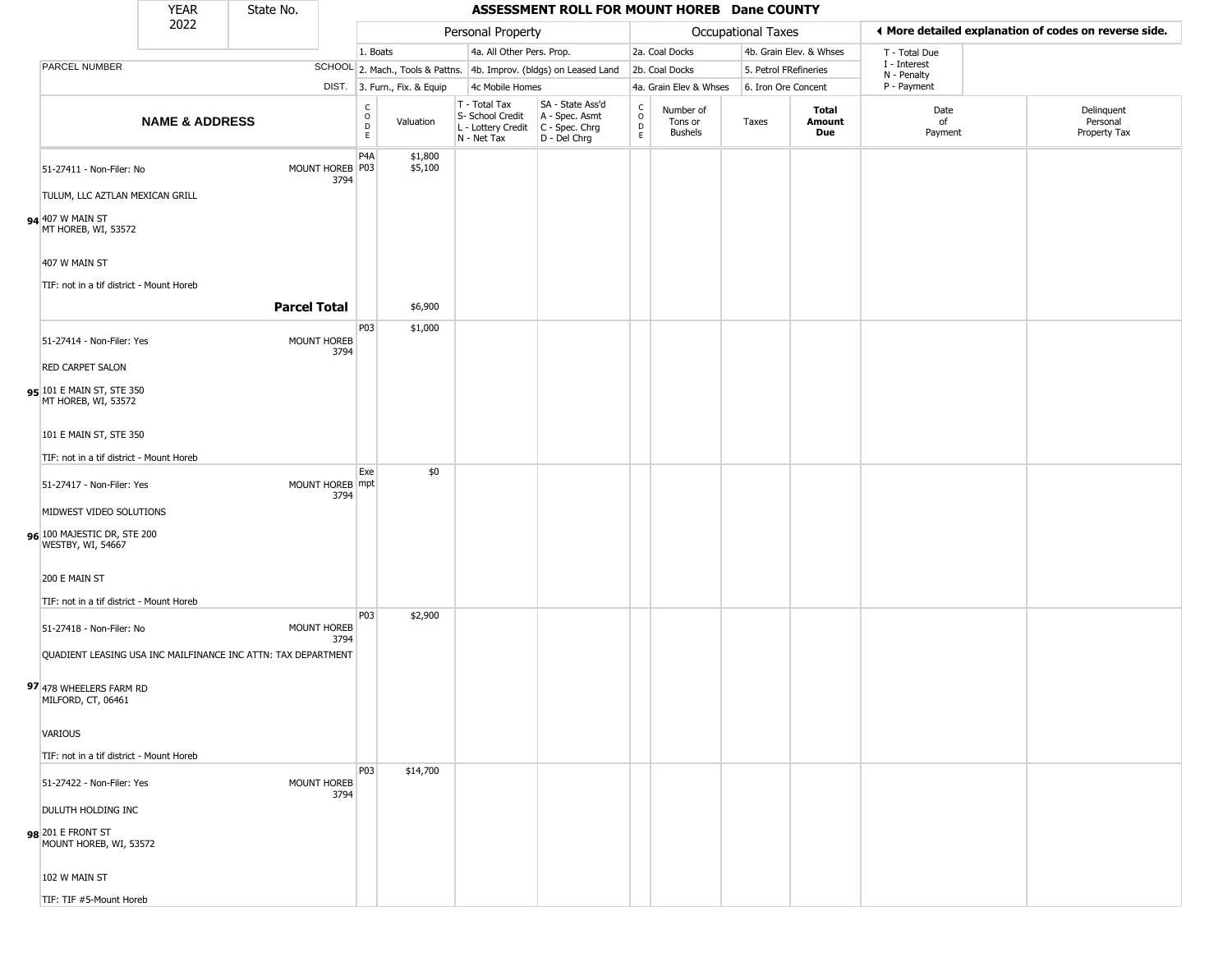|                                                                                    | <b>YEAR</b>               | State No.           |                            |                         |                              |                                                                        | ASSESSMENT ROLL FOR MOUNT HOREB Dane COUNTY                          |                                         |                                        |                    |                         |                             |                                                       |
|------------------------------------------------------------------------------------|---------------------------|---------------------|----------------------------|-------------------------|------------------------------|------------------------------------------------------------------------|----------------------------------------------------------------------|-----------------------------------------|----------------------------------------|--------------------|-------------------------|-----------------------------|-------------------------------------------------------|
|                                                                                    | 2022                      |                     |                            |                         |                              | Personal Property                                                      |                                                                      |                                         |                                        | Occupational Taxes |                         |                             | ◀ More detailed explanation of codes on reverse side. |
|                                                                                    |                           |                     |                            | 1. Boats                |                              | 4a. All Other Pers. Prop.                                              |                                                                      |                                         | 2a. Coal Docks                         |                    | 4b. Grain Elev. & Whses | T - Total Due               |                                                       |
| <b>PARCEL NUMBER</b>                                                               |                           |                     |                            |                         |                              |                                                                        | SCHOOL 2. Mach., Tools & Pattns. 4b. Improv. (bldgs) on Leased Land  |                                         | 2b. Coal Docks                         |                    | 5. Petrol FRefineries   | I - Interest<br>N - Penalty |                                                       |
|                                                                                    |                           |                     |                            |                         | DIST. 3. Furn., Fix. & Equip | 4c Mobile Homes                                                        |                                                                      |                                         | 4a. Grain Elev & Whses                 |                    | 6. Iron Ore Concent     | P - Payment                 |                                                       |
|                                                                                    | <b>NAME &amp; ADDRESS</b> |                     |                            | C<br>$\circ$<br>D<br>E. | Valuation                    | T - Total Tax<br>S- School Credit<br>L - Lottery Credit<br>N - Net Tax | SA - State Ass'd<br>A - Spec. Asmt<br>C - Spec. Chrg<br>D - Del Chrg | $_{\rm o}^{\rm c}$<br>$\mathsf{D}$<br>E | Number of<br>Tons or<br><b>Bushels</b> | Taxes              | Total<br>Amount<br>Due  | Date<br>of<br>Payment       | Delinquent<br>Personal<br>Property Tax                |
| 51-27426 - Non-Filer: No                                                           |                           |                     | <b>MOUNT HOREB</b><br>3794 | P03                     | \$200                        |                                                                        |                                                                      |                                         |                                        |                    |                         |                             |                                                       |
| AMERICAN BOTTLING COMPANY, THE<br>99 PO BOX 1925<br>FRISCO, TX, 75034              |                           |                     |                            |                         |                              |                                                                        |                                                                      |                                         |                                        |                    |                         |                             |                                                       |
| 213 E MAIN ST                                                                      |                           |                     |                            |                         |                              |                                                                        |                                                                      |                                         |                                        |                    |                         |                             |                                                       |
| TIF: TIF #5-Mount Horeb<br>51-27431 - Non-Filer: Yes                               |                           |                     | MOUNT HOREB<br>3794        | P03                     | \$6,800                      |                                                                        |                                                                      |                                         |                                        |                    |                         |                             |                                                       |
| JIN BIN LI<br>100 1200 SPRINGDALE ST                                               |                           |                     |                            |                         |                              |                                                                        |                                                                      |                                         |                                        |                    |                         |                             |                                                       |
| MOUNT HOREB, WI, 53572<br>1200 SPRINGDALE ST                                       |                           |                     |                            |                         |                              |                                                                        |                                                                      |                                         |                                        |                    |                         |                             |                                                       |
| TIF: not in a tif district - Mount Horeb                                           |                           |                     |                            |                         |                              |                                                                        |                                                                      |                                         |                                        |                    |                         |                             |                                                       |
|                                                                                    |                           |                     |                            | P <sub>4</sub> A        | \$5,300                      |                                                                        |                                                                      |                                         |                                        |                    |                         |                             |                                                       |
| 51-27433 - Non-Filer: No<br>O'REILLY AUTOMOTIVE STORES, INC DBA O'REILY AUTO PARTS |                           |                     | MOUNT HOREB P03<br>3794    |                         | \$11,300                     |                                                                        |                                                                      |                                         |                                        |                    |                         |                             |                                                       |
| 101 PO BOX 9167<br>SPRINGFIELD, MO, 65801                                          |                           |                     |                            |                         |                              |                                                                        |                                                                      |                                         |                                        |                    |                         |                             |                                                       |
| 1201 BUSINESS 18-151                                                               |                           |                     |                            |                         |                              |                                                                        |                                                                      |                                         |                                        |                    |                         |                             |                                                       |
| TIF: not in a tif district - Mount Horeb                                           |                           | <b>Parcel Total</b> |                            |                         | \$16,600                     |                                                                        |                                                                      |                                         |                                        |                    |                         |                             |                                                       |
| 51-27434 - Non-Filer: Yes                                                          |                           |                     | MOUNT HOREB P03<br>3794    | P4A                     | \$100<br>\$700               |                                                                        |                                                                      |                                         |                                        |                    |                         |                             |                                                       |
| MT HOREB CHIROPRACTIC JOE RYAN<br>102 1840 SPRINGDALE ST<br>MT HOREB, WI, 53572    |                           |                     |                            |                         |                              |                                                                        |                                                                      |                                         |                                        |                    |                         |                             |                                                       |
| 1840 SPRINGDALE ST                                                                 |                           |                     |                            |                         |                              |                                                                        |                                                                      |                                         |                                        |                    |                         |                             |                                                       |
| TIF: not in a tif district - Mount Horeb                                           |                           | <b>Parcel Total</b> |                            |                         | \$800                        |                                                                        |                                                                      |                                         |                                        |                    |                         |                             |                                                       |
| 51-27437 - Non-Filer: No                                                           |                           |                     | MOUNT HOREB                | P <sub>4</sub> A        | \$300                        |                                                                        |                                                                      |                                         |                                        |                    |                         |                             |                                                       |
| REDBOX AUTOMATED RETAIL, LLC                                                       |                           |                     | 3794                       |                         |                              |                                                                        |                                                                      |                                         |                                        |                    |                         |                             |                                                       |
| 103 PO BOX 72210<br>PHOENIX, AZ, 85050                                             |                           |                     |                            |                         |                              |                                                                        |                                                                      |                                         |                                        |                    |                         |                             |                                                       |
| 525 SPRINGDALE ST                                                                  |                           |                     |                            |                         |                              |                                                                        |                                                                      |                                         |                                        |                    |                         |                             |                                                       |

TIF: not in a tif district - Mount Horeb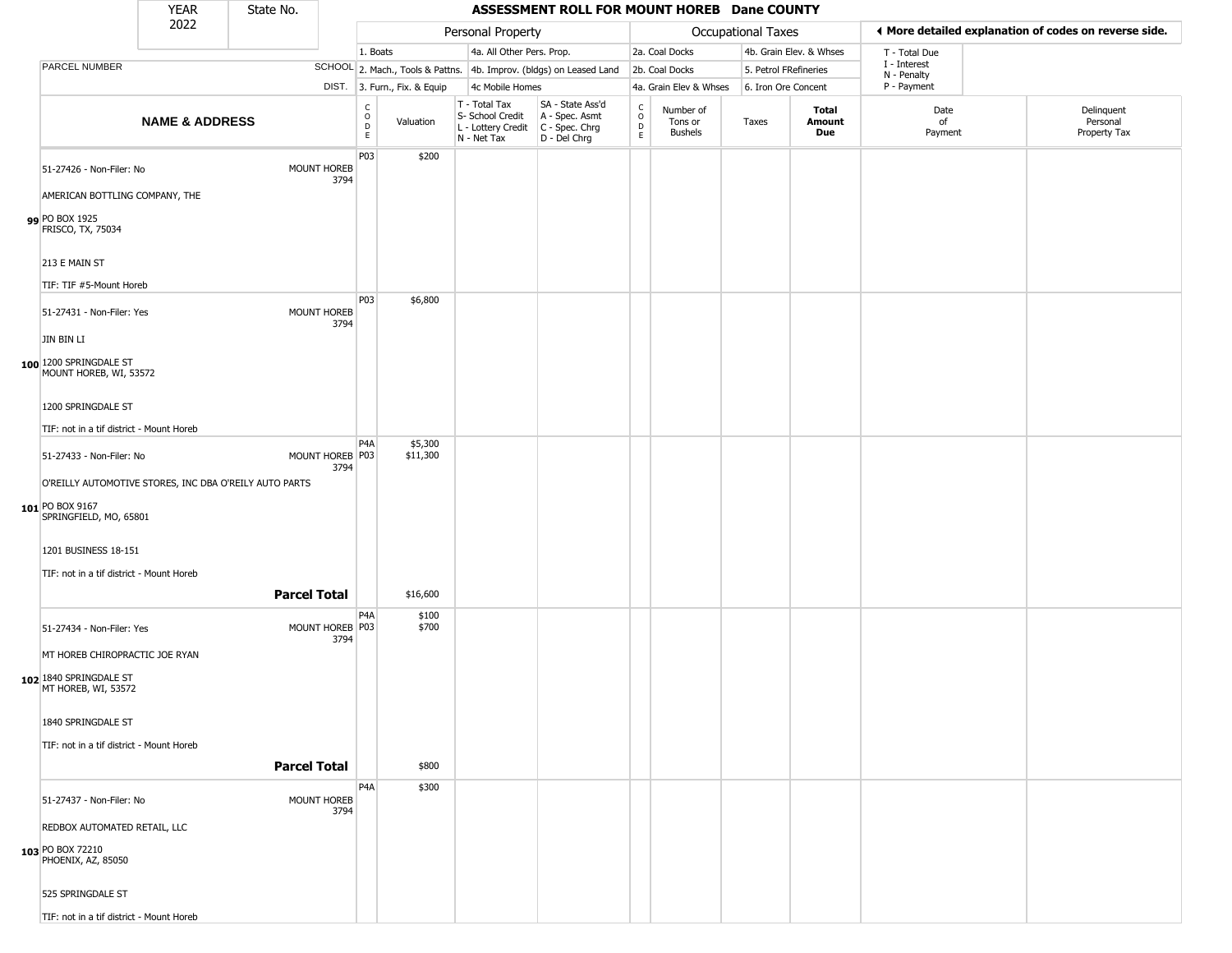|                                                                                  | <b>YEAR</b>               | State No.           |                         |                                                              |                              |                                                                        | ASSESSMENT ROLL FOR MOUNT HOREB Dane COUNTY                          |                                                 |                                        |                           |                         |                             |                                                       |
|----------------------------------------------------------------------------------|---------------------------|---------------------|-------------------------|--------------------------------------------------------------|------------------------------|------------------------------------------------------------------------|----------------------------------------------------------------------|-------------------------------------------------|----------------------------------------|---------------------------|-------------------------|-----------------------------|-------------------------------------------------------|
|                                                                                  | 2022                      |                     |                         |                                                              |                              | Personal Property                                                      |                                                                      |                                                 |                                        | <b>Occupational Taxes</b> |                         |                             | ◀ More detailed explanation of codes on reverse side. |
|                                                                                  |                           |                     |                         | 1. Boats                                                     |                              | 4a. All Other Pers. Prop.                                              |                                                                      |                                                 | 2a. Coal Docks                         |                           | 4b. Grain Elev. & Whses | T - Total Due               |                                                       |
| PARCEL NUMBER                                                                    |                           |                     |                         |                                                              |                              |                                                                        | SCHOOL 2. Mach., Tools & Pattns. 4b. Improv. (bldgs) on Leased Land  |                                                 | 2b. Coal Docks                         | 5. Petrol FRefineries     |                         | I - Interest<br>N - Penalty |                                                       |
|                                                                                  |                           |                     |                         |                                                              | DIST. 3. Furn., Fix. & Equip | 4c Mobile Homes                                                        |                                                                      |                                                 | 4a. Grain Elev & Whses                 | 6. Iron Ore Concent       |                         | P - Payment                 |                                                       |
|                                                                                  | <b>NAME &amp; ADDRESS</b> |                     |                         | $\mathsf{C}$<br>$\begin{array}{c}\n0 \\ D \\ E\n\end{array}$ | Valuation                    | T - Total Tax<br>S- School Credit<br>L - Lottery Credit<br>N - Net Tax | SA - State Ass'd<br>A - Spec. Asmt<br>C - Spec. Chrg<br>D - Del Chrg | $\begin{array}{c} C \\ O \\ D \\ E \end{array}$ | Number of<br>Tons or<br><b>Bushels</b> | Taxes                     | Total<br>Amount<br>Due  | Date<br>of<br>Payment       | Delinquent<br>Personal<br>Property Tax                |
| 51-27446 - Non-Filer: No<br>CC OF MADISON, INC                                   |                           |                     | MOUNT HOREB P03<br>3794 | P <sub>4</sub> A                                             | \$1,600<br>\$3,000           |                                                                        |                                                                      |                                                 |                                        |                           |                         |                             |                                                       |
| 104 1001 FOURIER DR, STE 200<br>MADISON, WI, 53717-1958                          |                           |                     |                         |                                                              |                              |                                                                        |                                                                      |                                                 |                                        |                           |                         |                             |                                                       |
| 1205 SPRINGDALE ST                                                               |                           |                     |                         |                                                              |                              |                                                                        |                                                                      |                                                 |                                        |                           |                         |                             |                                                       |
| TIF: not in a tif district - Mount Horeb                                         |                           | <b>Parcel Total</b> |                         |                                                              | \$4,600                      |                                                                        |                                                                      |                                                 |                                        |                           |                         |                             |                                                       |
| 51-27450 - Non-Filer: No                                                         |                           |                     | MOUNT HOREB<br>3794     | P03                                                          | \$600                        |                                                                        |                                                                      |                                                 |                                        |                           |                         |                             |                                                       |
| STANLEY CONVERGENT SECURITY SOLUTIONS C/O MILLENNIUM TAX<br>SVCS, LLC            |                           |                     |                         |                                                              |                              |                                                                        |                                                                      |                                                 |                                        |                           |                         |                             |                                                       |
| 105 PO BOX 1029<br>DUBLIN, PA, 18917-1029                                        |                           |                     |                         |                                                              |                              |                                                                        |                                                                      |                                                 |                                        |                           |                         |                             |                                                       |
| 1300 BUSINESS HWY 18-151 E                                                       |                           |                     |                         |                                                              |                              |                                                                        |                                                                      |                                                 |                                        |                           |                         |                             |                                                       |
| TIF: not in a tif district - Mount Horeb                                         |                           |                     |                         | P4A                                                          | \$100                        |                                                                        |                                                                      |                                                 |                                        |                           |                         |                             |                                                       |
| 51-27452 - Non-Filer: Yes                                                        |                           |                     | MOUNT HOREB P03<br>3794 |                                                              | \$200                        |                                                                        |                                                                      |                                                 |                                        |                           |                         |                             |                                                       |
| JENNY JOHNSON REALTY, LLC JENNY JOHNSON<br>106 200 W MAIN<br>MT HOREB, WI, 53572 |                           |                     |                         |                                                              |                              |                                                                        |                                                                      |                                                 |                                        |                           |                         |                             |                                                       |
| 200 W MAIN ST<br>TIF: TIF #5-Mount Horeb                                         |                           |                     |                         |                                                              |                              |                                                                        |                                                                      |                                                 |                                        |                           |                         |                             |                                                       |
|                                                                                  |                           | <b>Parcel Total</b> |                         |                                                              | \$300                        |                                                                        |                                                                      |                                                 |                                        |                           |                         |                             |                                                       |
| 51-27456 - Non-Filer: No                                                         |                           |                     | MOUNT HOREB<br>3794     | P03                                                          | \$100                        |                                                                        |                                                                      |                                                 |                                        |                           |                         |                             |                                                       |
| JW BRAGER HEATING AND COOLING, LLC                                               |                           |                     |                         |                                                              |                              |                                                                        |                                                                      |                                                 |                                        |                           |                         |                             |                                                       |
| 107 409 W MAIN ST<br>MT HOREB, WI, 53572                                         |                           |                     |                         |                                                              |                              |                                                                        |                                                                      |                                                 |                                        |                           |                         |                             |                                                       |
| 409 W MAIN ST                                                                    |                           |                     |                         |                                                              |                              |                                                                        |                                                                      |                                                 |                                        |                           |                         |                             |                                                       |
| TIF: not in a tif district - Mount Horeb                                         |                           |                     |                         | P03                                                          | \$500                        |                                                                        |                                                                      |                                                 |                                        |                           |                         |                             |                                                       |
| 51-27458 - Non-Filer: Yes                                                        |                           |                     | MOUNT HOREB<br>3794     |                                                              |                              |                                                                        |                                                                      |                                                 |                                        |                           |                         |                             |                                                       |
| SRV<br>108 201 E FRONT ST<br>MOUNT HOREB, WI, 53572                              |                           |                     |                         |                                                              |                              |                                                                        |                                                                      |                                                 |                                        |                           |                         |                             |                                                       |
| 100 W MAIN ST                                                                    |                           |                     |                         |                                                              |                              |                                                                        |                                                                      |                                                 |                                        |                           |                         |                             |                                                       |
| TIF: TIF #5-Mount Horeb                                                          |                           |                     |                         |                                                              |                              |                                                                        |                                                                      |                                                 |                                        |                           |                         |                             |                                                       |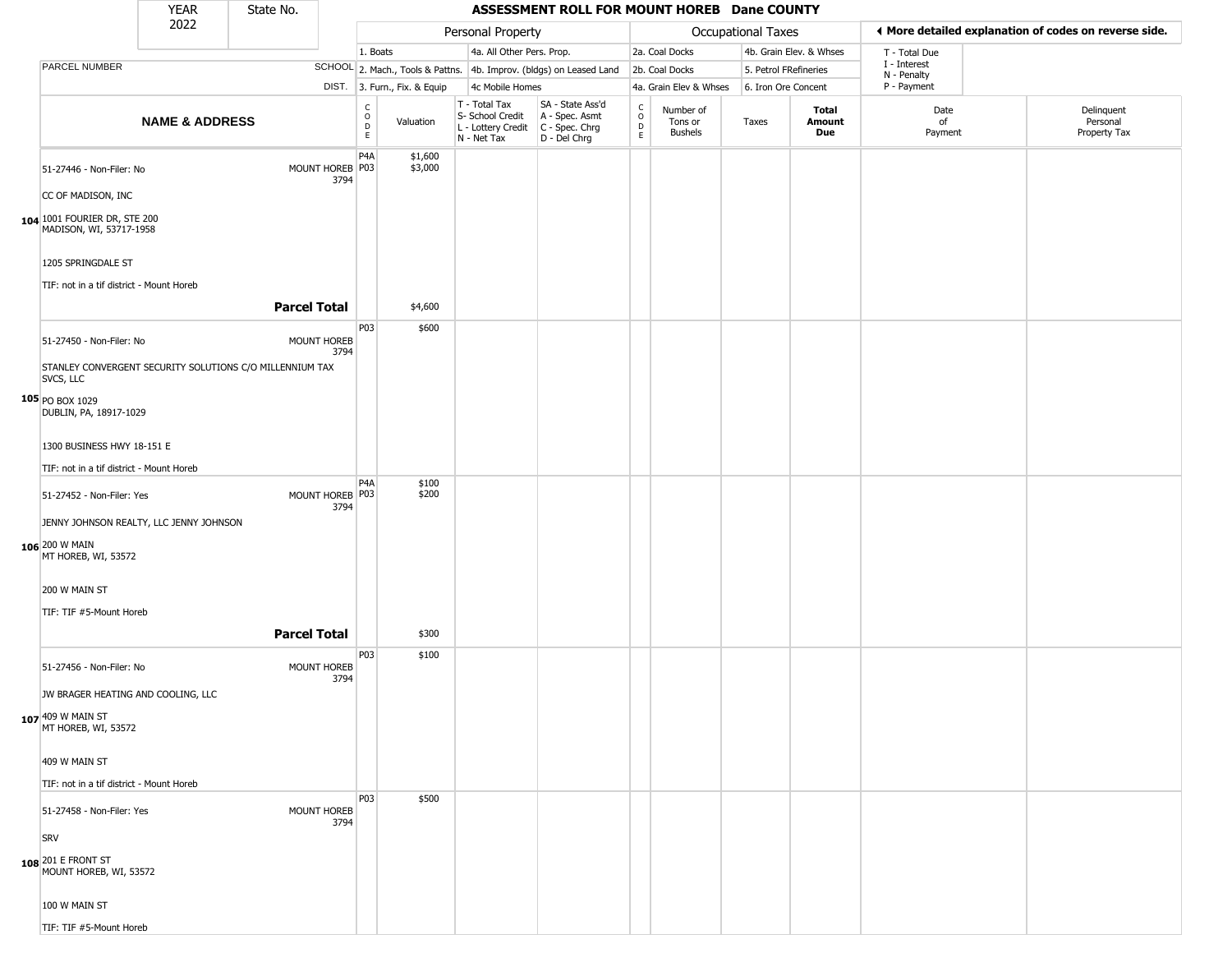|                                                                | <b>YEAR</b>               | State No.                                                   |                         |                              |                              |                                                                                         | ASSESSMENT ROLL FOR MOUNT HOREB Dane COUNTY                         |                                     |                                        |                           |                         |                             |                                                       |
|----------------------------------------------------------------|---------------------------|-------------------------------------------------------------|-------------------------|------------------------------|------------------------------|-----------------------------------------------------------------------------------------|---------------------------------------------------------------------|-------------------------------------|----------------------------------------|---------------------------|-------------------------|-----------------------------|-------------------------------------------------------|
|                                                                | 2022                      |                                                             |                         |                              |                              | Personal Property                                                                       |                                                                     |                                     |                                        | <b>Occupational Taxes</b> |                         |                             | ◀ More detailed explanation of codes on reverse side. |
|                                                                |                           |                                                             |                         | 1. Boats                     |                              | 4a. All Other Pers. Prop.                                                               |                                                                     |                                     | 2a. Coal Docks                         |                           | 4b. Grain Elev. & Whses | T - Total Due               |                                                       |
| PARCEL NUMBER                                                  |                           |                                                             |                         |                              |                              |                                                                                         | SCHOOL 2. Mach., Tools & Pattns. 4b. Improv. (bldgs) on Leased Land |                                     | 2b. Coal Docks                         | 5. Petrol FRefineries     |                         | I - Interest<br>N - Penalty |                                                       |
|                                                                |                           |                                                             |                         |                              | DIST. 3. Furn., Fix. & Equip | 4c Mobile Homes                                                                         |                                                                     |                                     | 4a. Grain Elev & Whses                 | 6. Iron Ore Concent       |                         | P - Payment                 |                                                       |
|                                                                | <b>NAME &amp; ADDRESS</b> |                                                             |                         | $_{\rm o}^{\rm c}$<br>D<br>E | Valuation                    | T - Total Tax<br>S- School Credit<br>L - Lottery Credit   C - Spec. Chrg<br>N - Net Tax | SA - State Ass'd<br>A - Spec. Asmt<br>D - Del Chrg                  | $_{\rm o}^{\rm c}$<br>$\frac{D}{E}$ | Number of<br>Tons or<br><b>Bushels</b> | Taxes                     | Total<br>Amount<br>Due  | Date<br>of<br>Payment       | Delinquent<br>Personal<br>Property Tax                |
| 51-27459 - Non-Filer: Yes                                      |                           |                                                             | MOUNT HOREB P4A<br>3794 | P03                          | \$2,200<br>\$6,900           |                                                                                         |                                                                     |                                     |                                        |                           |                         |                             |                                                       |
| <b>ANYTIME FITNESS</b>                                         |                           |                                                             |                         |                              |                              |                                                                                         |                                                                     |                                     |                                        |                           |                         |                             |                                                       |
| 109 6000 MONONA DR, STE 204<br>MONONA, WI, 53716               |                           |                                                             |                         |                              |                              |                                                                                         |                                                                     |                                     |                                        |                           |                         |                             |                                                       |
| 1209 SPRINGDALE ST<br>TIF: not in a tif district - Mount Horeb |                           |                                                             |                         |                              |                              |                                                                                         |                                                                     |                                     |                                        |                           |                         |                             |                                                       |
|                                                                |                           | <b>Parcel Total</b>                                         |                         |                              | \$9,100                      |                                                                                         |                                                                     |                                     |                                        |                           |                         |                             |                                                       |
| 51-27462 - Non-Filer: Yes                                      |                           |                                                             | MOUNT HOREB P4A         | P03                          | \$100<br>\$200               |                                                                                         |                                                                     |                                     |                                        |                           |                         |                             |                                                       |
|                                                                |                           | HAGLUND BUSINESS SERVICES, LLC DBA H & R BLOCK TODD HAGLUND | 3794                    |                              |                              |                                                                                         |                                                                     |                                     |                                        |                           |                         |                             |                                                       |
| 110 1406 SPRINGDALE ST<br>MT HOREB, WI, 53572                  |                           |                                                             |                         |                              |                              |                                                                                         |                                                                     |                                     |                                        |                           |                         |                             |                                                       |
| 1406 SPRINGDALE ST                                             |                           |                                                             |                         |                              |                              |                                                                                         |                                                                     |                                     |                                        |                           |                         |                             |                                                       |
| TIF: not in a tif district - Mount Horeb                       |                           |                                                             |                         |                              |                              |                                                                                         |                                                                     |                                     |                                        |                           |                         |                             |                                                       |
|                                                                |                           | <b>Parcel Total</b>                                         |                         |                              | \$300                        |                                                                                         |                                                                     |                                     |                                        |                           |                         |                             |                                                       |
| 51-27466 - Non-Filer: No                                       |                           | <b>MOUNT HOREB</b>                                          | 3794                    | P03                          | \$1,600                      |                                                                                         |                                                                     |                                     |                                        |                           |                         |                             |                                                       |
| SMUCKER FOODSERVICE, INC                                       |                           |                                                             |                         |                              |                              |                                                                                         |                                                                     |                                     |                                        |                           |                         |                             |                                                       |
| 111 PO BOX 3576<br>CHICAGO, IL, 60654                          |                           |                                                             |                         |                              |                              |                                                                                         |                                                                     |                                     |                                        |                           |                         |                             |                                                       |
| 407 N EIGHTH ST                                                |                           |                                                             |                         |                              |                              |                                                                                         |                                                                     |                                     |                                        |                           |                         |                             |                                                       |
| TIF: not in a tif district - Mount Horeb                       |                           |                                                             |                         |                              |                              |                                                                                         |                                                                     |                                     |                                        |                           |                         |                             |                                                       |
| 51-27468 - Non-Filer: Yes                                      |                           |                                                             | MOUNT HOREB P03<br>3794 | P4A                          | \$1,400<br>\$32,600          |                                                                                         |                                                                     |                                     |                                        |                           |                         |                             |                                                       |
| WALK-ON BAR & GRILL                                            |                           |                                                             |                         |                              |                              |                                                                                         |                                                                     |                                     |                                        |                           |                         |                             |                                                       |
| 112 120 E MAIN ST<br>MOUNT HOREB, WI, 53572                    |                           |                                                             |                         |                              |                              |                                                                                         |                                                                     |                                     |                                        |                           |                         |                             |                                                       |
| 120 E MAIN ST                                                  |                           |                                                             |                         |                              |                              |                                                                                         |                                                                     |                                     |                                        |                           |                         |                             |                                                       |
| TIF: TIF #5-Mount Horeb                                        |                           |                                                             |                         |                              |                              |                                                                                         |                                                                     |                                     |                                        |                           |                         |                             |                                                       |
|                                                                |                           | <b>Parcel Total</b>                                         |                         |                              | \$34,000                     |                                                                                         |                                                                     |                                     |                                        |                           |                         |                             |                                                       |
| 51-27469 - Non-Filer: No                                       |                           | MOUNT HOREB                                                 | 3794                    | P03                          | \$2,300                      |                                                                                         |                                                                     |                                     |                                        |                           |                         |                             |                                                       |
| <b>GEMPLERS, INC</b>                                           |                           |                                                             |                         |                              |                              |                                                                                         |                                                                     |                                     |                                        |                           |                         |                             |                                                       |
| 113 PO Box 5175<br>Janesville, WI, 53547                       |                           |                                                             |                         |                              |                              |                                                                                         |                                                                     |                                     |                                        |                           |                         |                             |                                                       |
| 100 S FIRST ST                                                 |                           |                                                             |                         |                              |                              |                                                                                         |                                                                     |                                     |                                        |                           |                         |                             |                                                       |
| TIF: TIF #5-Mount Horeb                                        |                           |                                                             |                         |                              |                              |                                                                                         |                                                                     |                                     |                                        |                           |                         |                             |                                                       |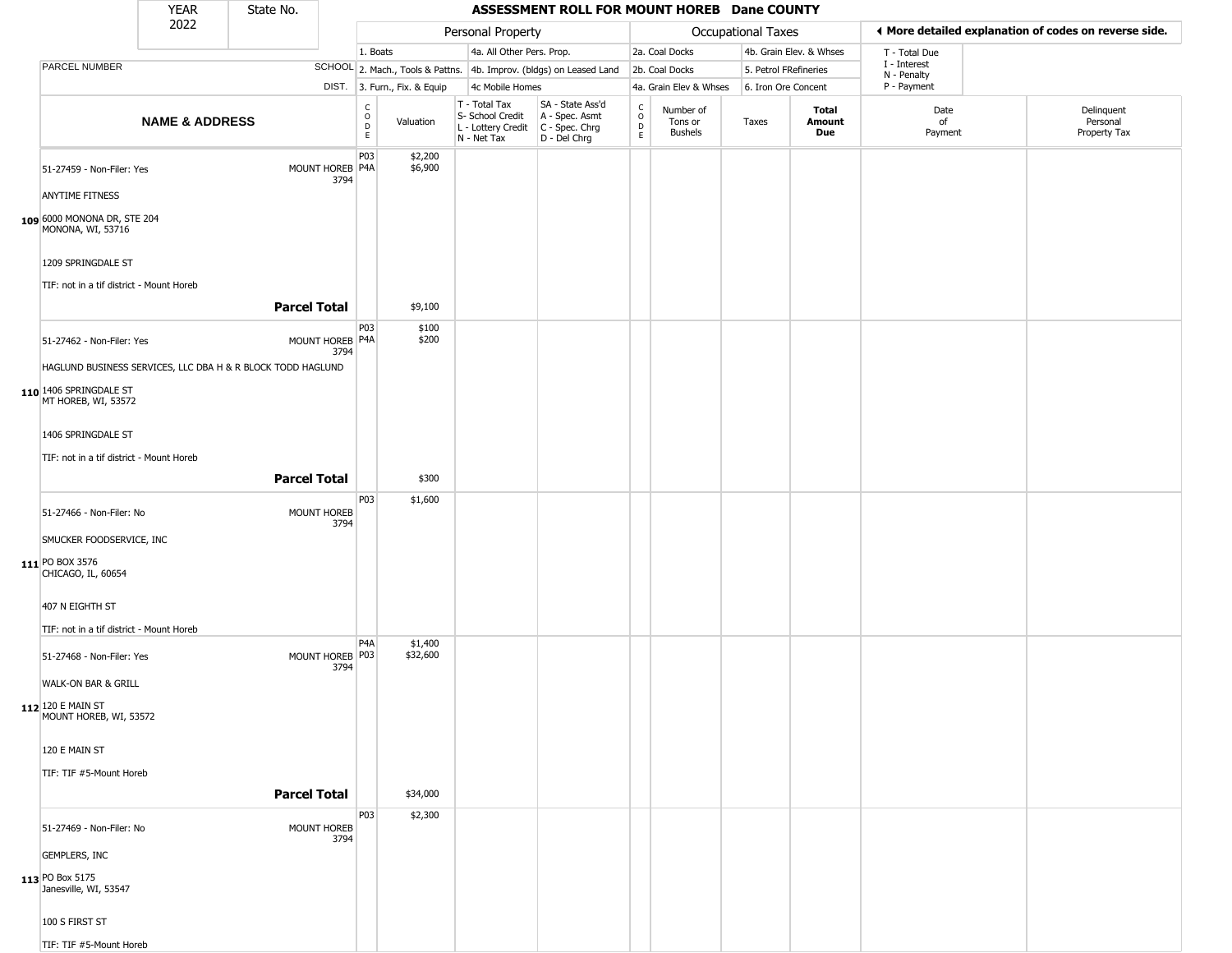|                                                                                         | <b>YEAR</b>               | State No.                                                   |                           |                                                   |                              |                                                                        | ASSESSMENT ROLL FOR MOUNT HOREB Dane COUNTY                          |                                     |                                        |                       |                         |                             |                                                       |
|-----------------------------------------------------------------------------------------|---------------------------|-------------------------------------------------------------|---------------------------|---------------------------------------------------|------------------------------|------------------------------------------------------------------------|----------------------------------------------------------------------|-------------------------------------|----------------------------------------|-----------------------|-------------------------|-----------------------------|-------------------------------------------------------|
|                                                                                         | 2022                      |                                                             |                           |                                                   |                              | Personal Property                                                      |                                                                      |                                     |                                        | Occupational Taxes    |                         |                             | ◀ More detailed explanation of codes on reverse side. |
|                                                                                         |                           |                                                             |                           | 1. Boats                                          |                              | 4a. All Other Pers. Prop.                                              |                                                                      |                                     | 2a. Coal Docks                         |                       | 4b. Grain Elev. & Whses | T - Total Due               |                                                       |
| PARCEL NUMBER                                                                           |                           |                                                             |                           |                                                   |                              |                                                                        | SCHOOL 2. Mach., Tools & Pattns. 4b. Improv. (bldgs) on Leased Land  |                                     | 2b. Coal Docks                         | 5. Petrol FRefineries |                         | I - Interest<br>N - Penalty |                                                       |
|                                                                                         |                           |                                                             |                           |                                                   | DIST. 3. Furn., Fix. & Equip | 4c Mobile Homes                                                        |                                                                      |                                     | 4a. Grain Elev & Whses                 | 6. Iron Ore Concent   |                         | P - Payment                 |                                                       |
|                                                                                         | <b>NAME &amp; ADDRESS</b> |                                                             |                           | $\begin{array}{c}\nC \\ O \\ D \\ E\n\end{array}$ | Valuation                    | T - Total Tax<br>S- School Credit<br>L - Lottery Credit<br>N - Net Tax | SA - State Ass'd<br>A - Spec. Asmt<br>C - Spec. Chrg<br>D - Del Chrg | C<br>$\circ$<br>D<br>$\mathsf{E}^-$ | Number of<br>Tons or<br><b>Bushels</b> | Taxes                 | Total<br>Amount<br>Due  | Date<br>of<br>Payment       | Delinquent<br>Personal<br>Property Tax                |
| 51-27470 - Non-Filer: Yes                                                               |                           |                                                             | MOUNT HOREB P03<br>3794   | P <sub>4</sub> A                                  | \$4,100<br>\$9,100           |                                                                        |                                                                      |                                     |                                        |                       |                         |                             |                                                       |
| <b>BOARD &amp; BRUSH</b>                                                                |                           |                                                             |                           |                                                   |                              |                                                                        |                                                                      |                                     |                                        |                       |                         |                             |                                                       |
| 114 113 E MAIN ST<br>MT HOREB, WI, 53572                                                |                           |                                                             |                           |                                                   |                              |                                                                        |                                                                      |                                     |                                        |                       |                         |                             |                                                       |
| 113 E MAIN ST                                                                           |                           |                                                             |                           |                                                   |                              |                                                                        |                                                                      |                                     |                                        |                       |                         |                             |                                                       |
| TIF: TIF #5-Mount Horeb                                                                 |                           | <b>Parcel Total</b>                                         |                           |                                                   | \$13,200                     |                                                                        |                                                                      |                                     |                                        |                       |                         |                             |                                                       |
|                                                                                         |                           |                                                             |                           | P4A                                               | \$100                        |                                                                        |                                                                      |                                     |                                        |                       |                         |                             |                                                       |
| 51-27472 - Non-Filer: Yes                                                               |                           |                                                             | MOUNT HOREB   P03<br>3794 |                                                   | \$2,100                      |                                                                        |                                                                      |                                     |                                        |                       |                         |                             |                                                       |
| MIDWEST SCHOLASTICS, INC                                                                |                           |                                                             |                           |                                                   |                              |                                                                        |                                                                      |                                     |                                        |                       |                         |                             |                                                       |
| 115 212 E LINCOLN ST<br>MT HOREB, WI, 53572                                             |                           |                                                             |                           |                                                   |                              |                                                                        |                                                                      |                                     |                                        |                       |                         |                             |                                                       |
| 212 E LINCOLN ST                                                                        |                           |                                                             |                           |                                                   |                              |                                                                        |                                                                      |                                     |                                        |                       |                         |                             |                                                       |
| TIF: TIF #5-Mount Horeb                                                                 |                           |                                                             |                           |                                                   |                              |                                                                        |                                                                      |                                     |                                        |                       |                         |                             |                                                       |
|                                                                                         |                           | <b>Parcel Total</b>                                         |                           |                                                   | \$2,200                      |                                                                        |                                                                      |                                     |                                        |                       |                         |                             |                                                       |
| 51-27473 - Non-Filer: Yes                                                               |                           |                                                             | MOUNT HOREB P03<br>3794   | P <sub>4</sub> A                                  | \$100<br>\$200               |                                                                        |                                                                      |                                     |                                        |                       |                         |                             |                                                       |
| MARK D ROEN OIMOENS MUFFLER & TIRE, LLC<br>116 519 SPRINGDALE ST<br>MT HOREB, WI, 53572 |                           |                                                             |                           |                                                   |                              |                                                                        |                                                                      |                                     |                                        |                       |                         |                             |                                                       |
| 519 SPRINGDALE ST<br>TIF: TIF #5-Mount Horeb                                            |                           |                                                             |                           |                                                   |                              |                                                                        |                                                                      |                                     |                                        |                       |                         |                             |                                                       |
|                                                                                         |                           | <b>Parcel Total</b>                                         |                           |                                                   | \$300                        |                                                                        |                                                                      |                                     |                                        |                       |                         |                             |                                                       |
| 51-27474 - Non-Filer: No                                                                |                           |                                                             | MOUNT HOREB P03<br>3794   | P4A                                               | \$100<br>\$600               |                                                                        |                                                                      |                                     |                                        |                       |                         |                             |                                                       |
| 117 101 E MAIN ST STE 500<br>MT HOREB, WI, 53572                                        |                           | HOFF ASSOCIATES OF MT HOREB LLP C/O GALLINA MANAGEMENT, INC |                           |                                                   |                              |                                                                        |                                                                      |                                     |                                        |                       |                         |                             |                                                       |
| 101 S FIRST ST<br>TIF: TIF #5-Mount Horeb                                               |                           |                                                             |                           |                                                   |                              |                                                                        |                                                                      |                                     |                                        |                       |                         |                             |                                                       |
|                                                                                         |                           | <b>Parcel Total</b>                                         |                           |                                                   | \$700                        |                                                                        |                                                                      |                                     |                                        |                       |                         |                             |                                                       |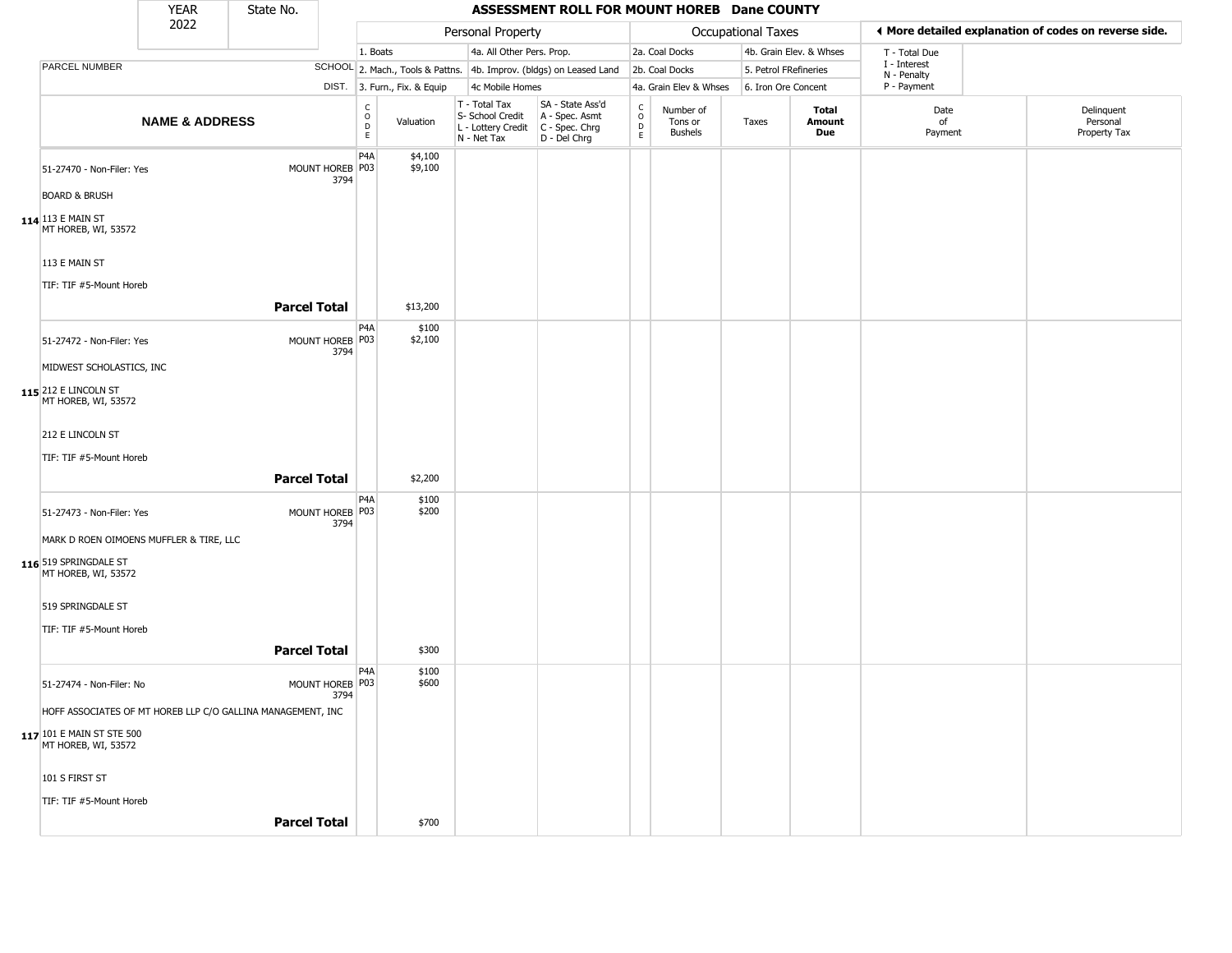|                                                                      | <b>YEAR</b>               | State No.           |                         |                                                                |                |                                                                                         | ASSESSMENT ROLL FOR MOUNT HOREB Dane COUNTY                         |                                     |                                        |                           |                         |                            |                                                       |
|----------------------------------------------------------------------|---------------------------|---------------------|-------------------------|----------------------------------------------------------------|----------------|-----------------------------------------------------------------------------------------|---------------------------------------------------------------------|-------------------------------------|----------------------------------------|---------------------------|-------------------------|----------------------------|-------------------------------------------------------|
|                                                                      | 2022                      |                     |                         |                                                                |                | Personal Property                                                                       |                                                                     |                                     |                                        | <b>Occupational Taxes</b> |                         |                            | ♦ More detailed explanation of codes on reverse side. |
|                                                                      |                           |                     |                         | 1. Boats                                                       |                | 4a. All Other Pers. Prop.                                                               |                                                                     |                                     | 2a. Coal Docks                         |                           | 4b. Grain Elev. & Whses | T - Total Due              |                                                       |
| PARCEL NUMBER                                                        |                           |                     |                         |                                                                |                |                                                                                         | SCHOOL 2. Mach., Tools & Pattns. 4b. Improv. (bldgs) on Leased Land |                                     | 2b. Coal Docks                         | 5. Petrol FRefineries     |                         | I - Interest               |                                                       |
|                                                                      |                           |                     |                         | DIST. 3. Furn., Fix. & Equip                                   |                | 4c Mobile Homes                                                                         |                                                                     |                                     | 4a. Grain Elev & Whses                 | 6. Iron Ore Concent       |                         | N - Penalty<br>P - Payment |                                                       |
|                                                                      | <b>NAME &amp; ADDRESS</b> |                     |                         | $\begin{array}{c}\nC \\ O \\ D \\ E\n\end{array}$<br>Valuation |                | T - Total Tax<br>S- School Credit<br>L - Lottery Credit   C - Spec. Chrg<br>N - Net Tax | SA - State Ass'd<br>A - Spec. Asmt<br>D - Del Chrg                  | $\int_{0}^{c}$<br>$\mathsf{D}$<br>E | Number of<br>Tons or<br><b>Bushels</b> | Taxes                     | Total<br>Amount<br>Due  | Date<br>of<br>Payment      | Delinquent<br>Personal<br>Property Tax                |
| 51-27475 - Non-Filer: No<br>PET PARLOUR ATTN: JAMIE HAGENOW          |                           |                     | MOUNT HOREB<br>3794     | P03                                                            | \$600          |                                                                                         |                                                                     |                                     |                                        |                           |                         |                            |                                                       |
| 118 1853 SPRINGDALE ST<br>MT HOREB, WI, 53572                        |                           |                     |                         |                                                                |                |                                                                                         |                                                                     |                                     |                                        |                           |                         |                            |                                                       |
| 1853 SPRINGDALE ST                                                   |                           |                     |                         |                                                                |                |                                                                                         |                                                                     |                                     |                                        |                           |                         |                            |                                                       |
| TIF: TIF #3-Mount Horeb                                              |                           |                     |                         |                                                                |                |                                                                                         |                                                                     |                                     |                                        |                           |                         |                            |                                                       |
| 51-27477 - Non-Filer: Yes<br>ELEGANT BRIDAL                          |                           |                     | MOUNT HOREB P03<br>3794 | P <sub>4</sub> A                                               | \$500<br>\$900 |                                                                                         |                                                                     |                                     |                                        |                           |                         |                            |                                                       |
| 119 101 E MAIN ST<br>MT HOREB, WI, 53572                             |                           |                     |                         |                                                                |                |                                                                                         |                                                                     |                                     |                                        |                           |                         |                            |                                                       |
| 101 E MAIN ST                                                        |                           |                     |                         |                                                                |                |                                                                                         |                                                                     |                                     |                                        |                           |                         |                            |                                                       |
| TIF: TIF #5-Mount Horeb                                              |                           |                     |                         |                                                                |                |                                                                                         |                                                                     |                                     |                                        |                           |                         |                            |                                                       |
|                                                                      |                           | <b>Parcel Total</b> |                         | \$1,400                                                        |                |                                                                                         |                                                                     |                                     |                                        |                           |                         |                            |                                                       |
|                                                                      |                           |                     |                         | P4A                                                            | \$200          |                                                                                         |                                                                     |                                     |                                        |                           |                         |                            |                                                       |
| 51-27479 - Non-Filer: No<br>THOUSAND CPA, LLC ATTN: WILLIAM THOUSAND |                           |                     | MOUNT HOREB P03<br>3794 | \$1,900                                                        |                |                                                                                         |                                                                     |                                     |                                        |                           |                         |                            |                                                       |
| 120 1809 SPRINGDALE ST, SUITE 203<br>MT HOREB, WI, 53572             |                           |                     |                         |                                                                |                |                                                                                         |                                                                     |                                     |                                        |                           |                         |                            |                                                       |
| 1809 SPRINGDALE ST, SUITE 203<br>TIF: TIF #3-Mount Horeb             |                           |                     |                         |                                                                |                |                                                                                         |                                                                     |                                     |                                        |                           |                         |                            |                                                       |
|                                                                      |                           |                     |                         |                                                                |                |                                                                                         |                                                                     |                                     |                                        |                           |                         |                            |                                                       |
|                                                                      |                           | <b>Parcel Total</b> |                         |                                                                | \$2,100        |                                                                                         |                                                                     |                                     |                                        |                           |                         |                            |                                                       |
| 51-27480 - Non-Filer: No                                             |                           |                     | MOUNT HOREB P03<br>3794 | P4A<br>\$1,300                                                 | \$500          |                                                                                         |                                                                     |                                     |                                        |                           |                         |                            |                                                       |
| EDWARD D JONES & CO, LP DBA: BRANCH TAX 95109                        |                           |                     |                         |                                                                |                |                                                                                         |                                                                     |                                     |                                        |                           |                         |                            |                                                       |
| 121 PO BOX 66528<br>ST LOUIS, MO, 63166-6528                         |                           |                     |                         |                                                                |                |                                                                                         |                                                                     |                                     |                                        |                           |                         |                            |                                                       |
| 1728 SPRINGDALE ST                                                   |                           |                     |                         |                                                                |                |                                                                                         |                                                                     |                                     |                                        |                           |                         |                            |                                                       |
| TIF: TIF #3-Mount Horeb                                              |                           |                     |                         |                                                                |                |                                                                                         |                                                                     |                                     |                                        |                           |                         |                            |                                                       |
|                                                                      |                           | <b>Parcel Total</b> |                         | \$1,800                                                        |                |                                                                                         |                                                                     |                                     |                                        |                           |                         |                            |                                                       |
| 51-27482 - Non-Filer: No                                             |                           |                     | MOUNT HOREB P03<br>3794 | P <sub>4</sub> A<br>\$4,500<br>\$6,700                         |                |                                                                                         |                                                                     |                                     |                                        |                           |                         |                            |                                                       |
| UPLAND HILLS HEALTH, INC                                             |                           |                     |                         |                                                                |                |                                                                                         |                                                                     |                                     |                                        |                           |                         |                            |                                                       |
| 122 800 COMPASSION WAY<br>DODGEVILLE, WI, 53533                      |                           |                     |                         |                                                                |                |                                                                                         |                                                                     |                                     |                                        |                           |                         |                            |                                                       |
| 1809 SPRINGDALE ST, STE 101                                          |                           |                     |                         |                                                                |                |                                                                                         |                                                                     |                                     |                                        |                           |                         |                            |                                                       |
| TIF: TIF #3-Mount Horeb                                              |                           |                     |                         |                                                                |                |                                                                                         |                                                                     |                                     |                                        |                           |                         |                            |                                                       |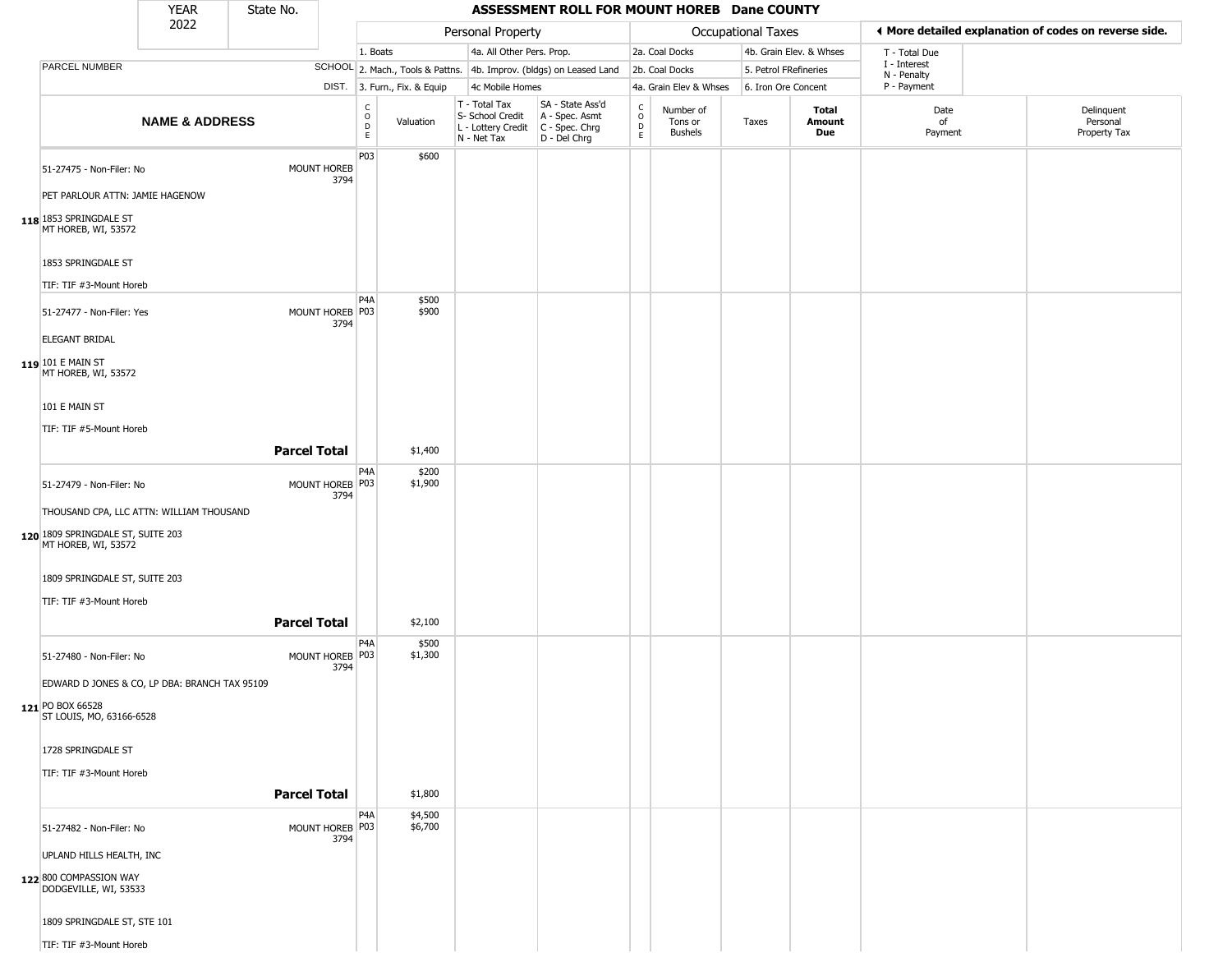| 2022<br><b>Occupational Taxes</b><br>◀ More detailed explanation of codes on reverse side.<br>Personal Property<br>4a. All Other Pers. Prop.<br>1. Boats<br>2a. Coal Docks<br>4b. Grain Elev. & Whses<br>T - Total Due<br>I - Interest<br>PARCEL NUMBER<br>SCHOOL 2. Mach., Tools & Pattns. 4b. Improv. (bldgs) on Leased Land<br>2b. Coal Docks<br>5. Petrol FRefineries<br>N - Penalty<br>P - Payment<br>DIST. 3. Furn., Fix. & Equip<br>4c Mobile Homes<br>4a. Grain Elev & Whses<br>6. Iron Ore Concent<br>T - Total Tax<br>SA - State Ass'd<br>$\begin{matrix} 0 \\ 0 \\ D \end{matrix}$<br>$\begin{array}{c} C \\ O \\ D \\ E \end{array}$<br>Number of<br>Total<br>Date<br>Delinquent<br>A - Spec. Asmt<br>S- School Credit<br><b>NAME &amp; ADDRESS</b><br>Amount<br>Personal<br>Valuation<br>Tons or<br>Taxes<br>of<br>C - Spec. Chrg<br>L - Lottery Credit<br><b>Due</b><br>Property Tax<br>Bushels<br>Payment<br>E.<br>D - Del Chrg<br>N - Net Tax<br><b>Parcel Total</b><br>\$11,200<br>P03<br>\$1,600<br>MOUNT HOREB P4A<br>\$2,200<br>51-27487 - Non-Filer: No<br>3794<br>CAPITAL PHYSICAL THERAPY, LLC C/O CONFLUENT HEALTH, LLC<br>123 175 S ENGLISH STATION RTE 218<br>LOUISVILLE, KY, 40245<br>1215 SPRINGDALE ST<br>TIF: not in a tif district - Mount Horeb<br><b>Parcel Total</b><br>\$3,800<br>P <sub>03</sub><br>\$38,000<br>MOUNT HOREB<br>51-27490 - Non-Filer: Yes<br>3794<br>GRUMPY TROLL BREW PUB OLKER, LLC<br>124 105 S 2ND ST<br>MT HOREB, WI, 53572<br>105 S SECOND ST<br>TIF: TIF #5-Mount Horeb<br>P03<br>\$5,900<br>MOUNT HOREB<br>51-27500 - Non-Filer: Yes<br>3794<br>SJOLINDS CHOCOLATE HOUSE<br>125 219 E MAIN ST<br>MT HOREB, WI, 53572<br>219 E MAIN ST<br>TIF: TIF #5-Mount Horeb<br>Stat<br>\$0<br>MOUNT HOREB e<br>51-57493 - Non-Filer: No<br>3794 Ass<br>ess<br>SIGN ART STUDIO<br>ed<br><b>126</b> 325 W FRONT ST<br>MT HOREB, WI, 53572<br>325 W FRONT ST<br>TIF: TIF #5-Mount Horeb<br>P03<br>\$292,100<br>51-57494 - Non-Filer: Yes<br><b>MOUNT HOREB</b><br>3794<br><b>GRAND STAY HOTEL</b><br>127 175 LILLEHAMMER LANE<br>MT HOREB, WI, 53572 |  | <b>YEAR</b> | State No. |  |  | ASSESSMENT ROLL FOR MOUNT HOREB Dane COUNTY |  |  |  |  |
|---------------------------------------------------------------------------------------------------------------------------------------------------------------------------------------------------------------------------------------------------------------------------------------------------------------------------------------------------------------------------------------------------------------------------------------------------------------------------------------------------------------------------------------------------------------------------------------------------------------------------------------------------------------------------------------------------------------------------------------------------------------------------------------------------------------------------------------------------------------------------------------------------------------------------------------------------------------------------------------------------------------------------------------------------------------------------------------------------------------------------------------------------------------------------------------------------------------------------------------------------------------------------------------------------------------------------------------------------------------------------------------------------------------------------------------------------------------------------------------------------------------------------------------------------------------------------------------------------------------------------------------------------------------------------------------------------------------------------------------------------------------------------------------------------------------------------------------------------------------------------------------------------------------------------------------------------------------------------------------------------------------------------------------------------------------------------------------------------|--|-------------|-----------|--|--|---------------------------------------------|--|--|--|--|
|                                                                                                                                                                                                                                                                                                                                                                                                                                                                                                                                                                                                                                                                                                                                                                                                                                                                                                                                                                                                                                                                                                                                                                                                                                                                                                                                                                                                                                                                                                                                                                                                                                                                                                                                                                                                                                                                                                                                                                                                                                                                                                   |  |             |           |  |  |                                             |  |  |  |  |
|                                                                                                                                                                                                                                                                                                                                                                                                                                                                                                                                                                                                                                                                                                                                                                                                                                                                                                                                                                                                                                                                                                                                                                                                                                                                                                                                                                                                                                                                                                                                                                                                                                                                                                                                                                                                                                                                                                                                                                                                                                                                                                   |  |             |           |  |  |                                             |  |  |  |  |
|                                                                                                                                                                                                                                                                                                                                                                                                                                                                                                                                                                                                                                                                                                                                                                                                                                                                                                                                                                                                                                                                                                                                                                                                                                                                                                                                                                                                                                                                                                                                                                                                                                                                                                                                                                                                                                                                                                                                                                                                                                                                                                   |  |             |           |  |  |                                             |  |  |  |  |
|                                                                                                                                                                                                                                                                                                                                                                                                                                                                                                                                                                                                                                                                                                                                                                                                                                                                                                                                                                                                                                                                                                                                                                                                                                                                                                                                                                                                                                                                                                                                                                                                                                                                                                                                                                                                                                                                                                                                                                                                                                                                                                   |  |             |           |  |  |                                             |  |  |  |  |
|                                                                                                                                                                                                                                                                                                                                                                                                                                                                                                                                                                                                                                                                                                                                                                                                                                                                                                                                                                                                                                                                                                                                                                                                                                                                                                                                                                                                                                                                                                                                                                                                                                                                                                                                                                                                                                                                                                                                                                                                                                                                                                   |  |             |           |  |  |                                             |  |  |  |  |
|                                                                                                                                                                                                                                                                                                                                                                                                                                                                                                                                                                                                                                                                                                                                                                                                                                                                                                                                                                                                                                                                                                                                                                                                                                                                                                                                                                                                                                                                                                                                                                                                                                                                                                                                                                                                                                                                                                                                                                                                                                                                                                   |  |             |           |  |  |                                             |  |  |  |  |
|                                                                                                                                                                                                                                                                                                                                                                                                                                                                                                                                                                                                                                                                                                                                                                                                                                                                                                                                                                                                                                                                                                                                                                                                                                                                                                                                                                                                                                                                                                                                                                                                                                                                                                                                                                                                                                                                                                                                                                                                                                                                                                   |  |             |           |  |  |                                             |  |  |  |  |
|                                                                                                                                                                                                                                                                                                                                                                                                                                                                                                                                                                                                                                                                                                                                                                                                                                                                                                                                                                                                                                                                                                                                                                                                                                                                                                                                                                                                                                                                                                                                                                                                                                                                                                                                                                                                                                                                                                                                                                                                                                                                                                   |  |             |           |  |  |                                             |  |  |  |  |
|                                                                                                                                                                                                                                                                                                                                                                                                                                                                                                                                                                                                                                                                                                                                                                                                                                                                                                                                                                                                                                                                                                                                                                                                                                                                                                                                                                                                                                                                                                                                                                                                                                                                                                                                                                                                                                                                                                                                                                                                                                                                                                   |  |             |           |  |  |                                             |  |  |  |  |
|                                                                                                                                                                                                                                                                                                                                                                                                                                                                                                                                                                                                                                                                                                                                                                                                                                                                                                                                                                                                                                                                                                                                                                                                                                                                                                                                                                                                                                                                                                                                                                                                                                                                                                                                                                                                                                                                                                                                                                                                                                                                                                   |  |             |           |  |  |                                             |  |  |  |  |
|                                                                                                                                                                                                                                                                                                                                                                                                                                                                                                                                                                                                                                                                                                                                                                                                                                                                                                                                                                                                                                                                                                                                                                                                                                                                                                                                                                                                                                                                                                                                                                                                                                                                                                                                                                                                                                                                                                                                                                                                                                                                                                   |  |             |           |  |  |                                             |  |  |  |  |
|                                                                                                                                                                                                                                                                                                                                                                                                                                                                                                                                                                                                                                                                                                                                                                                                                                                                                                                                                                                                                                                                                                                                                                                                                                                                                                                                                                                                                                                                                                                                                                                                                                                                                                                                                                                                                                                                                                                                                                                                                                                                                                   |  |             |           |  |  |                                             |  |  |  |  |
|                                                                                                                                                                                                                                                                                                                                                                                                                                                                                                                                                                                                                                                                                                                                                                                                                                                                                                                                                                                                                                                                                                                                                                                                                                                                                                                                                                                                                                                                                                                                                                                                                                                                                                                                                                                                                                                                                                                                                                                                                                                                                                   |  |             |           |  |  |                                             |  |  |  |  |
|                                                                                                                                                                                                                                                                                                                                                                                                                                                                                                                                                                                                                                                                                                                                                                                                                                                                                                                                                                                                                                                                                                                                                                                                                                                                                                                                                                                                                                                                                                                                                                                                                                                                                                                                                                                                                                                                                                                                                                                                                                                                                                   |  |             |           |  |  |                                             |  |  |  |  |
|                                                                                                                                                                                                                                                                                                                                                                                                                                                                                                                                                                                                                                                                                                                                                                                                                                                                                                                                                                                                                                                                                                                                                                                                                                                                                                                                                                                                                                                                                                                                                                                                                                                                                                                                                                                                                                                                                                                                                                                                                                                                                                   |  |             |           |  |  |                                             |  |  |  |  |
|                                                                                                                                                                                                                                                                                                                                                                                                                                                                                                                                                                                                                                                                                                                                                                                                                                                                                                                                                                                                                                                                                                                                                                                                                                                                                                                                                                                                                                                                                                                                                                                                                                                                                                                                                                                                                                                                                                                                                                                                                                                                                                   |  |             |           |  |  |                                             |  |  |  |  |
|                                                                                                                                                                                                                                                                                                                                                                                                                                                                                                                                                                                                                                                                                                                                                                                                                                                                                                                                                                                                                                                                                                                                                                                                                                                                                                                                                                                                                                                                                                                                                                                                                                                                                                                                                                                                                                                                                                                                                                                                                                                                                                   |  |             |           |  |  |                                             |  |  |  |  |
|                                                                                                                                                                                                                                                                                                                                                                                                                                                                                                                                                                                                                                                                                                                                                                                                                                                                                                                                                                                                                                                                                                                                                                                                                                                                                                                                                                                                                                                                                                                                                                                                                                                                                                                                                                                                                                                                                                                                                                                                                                                                                                   |  |             |           |  |  |                                             |  |  |  |  |
|                                                                                                                                                                                                                                                                                                                                                                                                                                                                                                                                                                                                                                                                                                                                                                                                                                                                                                                                                                                                                                                                                                                                                                                                                                                                                                                                                                                                                                                                                                                                                                                                                                                                                                                                                                                                                                                                                                                                                                                                                                                                                                   |  |             |           |  |  |                                             |  |  |  |  |
|                                                                                                                                                                                                                                                                                                                                                                                                                                                                                                                                                                                                                                                                                                                                                                                                                                                                                                                                                                                                                                                                                                                                                                                                                                                                                                                                                                                                                                                                                                                                                                                                                                                                                                                                                                                                                                                                                                                                                                                                                                                                                                   |  |             |           |  |  |                                             |  |  |  |  |
|                                                                                                                                                                                                                                                                                                                                                                                                                                                                                                                                                                                                                                                                                                                                                                                                                                                                                                                                                                                                                                                                                                                                                                                                                                                                                                                                                                                                                                                                                                                                                                                                                                                                                                                                                                                                                                                                                                                                                                                                                                                                                                   |  |             |           |  |  |                                             |  |  |  |  |
|                                                                                                                                                                                                                                                                                                                                                                                                                                                                                                                                                                                                                                                                                                                                                                                                                                                                                                                                                                                                                                                                                                                                                                                                                                                                                                                                                                                                                                                                                                                                                                                                                                                                                                                                                                                                                                                                                                                                                                                                                                                                                                   |  |             |           |  |  |                                             |  |  |  |  |
|                                                                                                                                                                                                                                                                                                                                                                                                                                                                                                                                                                                                                                                                                                                                                                                                                                                                                                                                                                                                                                                                                                                                                                                                                                                                                                                                                                                                                                                                                                                                                                                                                                                                                                                                                                                                                                                                                                                                                                                                                                                                                                   |  |             |           |  |  |                                             |  |  |  |  |
|                                                                                                                                                                                                                                                                                                                                                                                                                                                                                                                                                                                                                                                                                                                                                                                                                                                                                                                                                                                                                                                                                                                                                                                                                                                                                                                                                                                                                                                                                                                                                                                                                                                                                                                                                                                                                                                                                                                                                                                                                                                                                                   |  |             |           |  |  |                                             |  |  |  |  |
| 175 LILLEHAMMER LANE<br>TIF: TIF #3-Mount Horeb                                                                                                                                                                                                                                                                                                                                                                                                                                                                                                                                                                                                                                                                                                                                                                                                                                                                                                                                                                                                                                                                                                                                                                                                                                                                                                                                                                                                                                                                                                                                                                                                                                                                                                                                                                                                                                                                                                                                                                                                                                                   |  |             |           |  |  |                                             |  |  |  |  |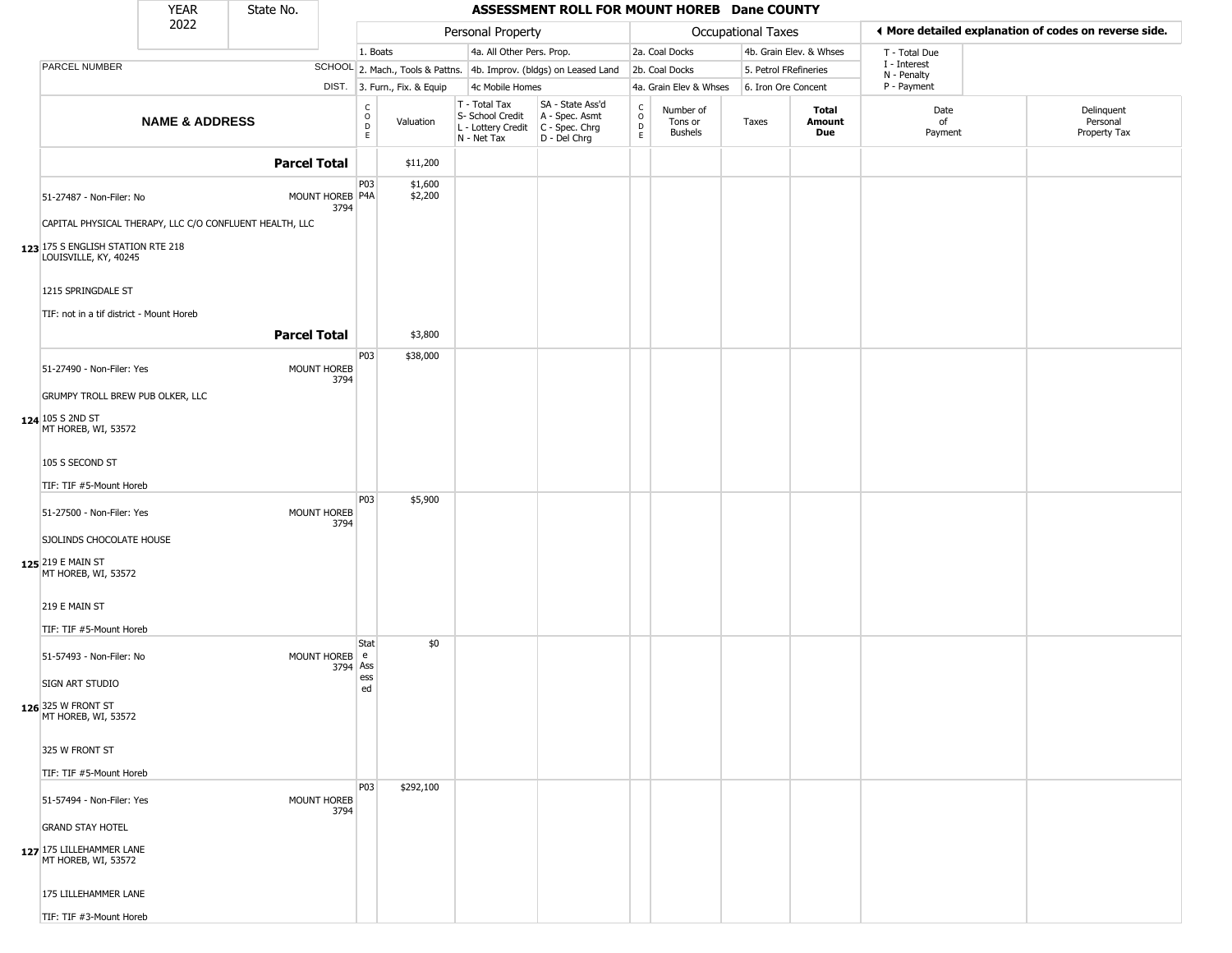|                                                                                              | <b>YEAR</b>               | State No.           |                            |                                                |                              |                                                                                         | ASSESSMENT ROLL FOR MOUNT HOREB Dane COUNTY                         |                                        |                                        |                     |                         |                             |                                                       |
|----------------------------------------------------------------------------------------------|---------------------------|---------------------|----------------------------|------------------------------------------------|------------------------------|-----------------------------------------------------------------------------------------|---------------------------------------------------------------------|----------------------------------------|----------------------------------------|---------------------|-------------------------|-----------------------------|-------------------------------------------------------|
|                                                                                              | 2022                      |                     |                            |                                                |                              | Personal Property                                                                       |                                                                     |                                        |                                        | Occupational Taxes  |                         |                             | I More detailed explanation of codes on reverse side. |
|                                                                                              |                           |                     |                            | 1. Boats                                       |                              | 4a. All Other Pers. Prop.                                                               |                                                                     |                                        | 2a. Coal Docks                         |                     | 4b. Grain Elev. & Whses | T - Total Due               |                                                       |
| PARCEL NUMBER                                                                                |                           |                     |                            |                                                |                              |                                                                                         | SCHOOL 2. Mach., Tools & Pattns. 4b. Improv. (bldgs) on Leased Land |                                        | 2b. Coal Docks                         |                     | 5. Petrol FRefineries   | I - Interest<br>N - Penalty |                                                       |
|                                                                                              |                           |                     |                            |                                                | DIST. 3. Furn., Fix. & Equip | 4c Mobile Homes                                                                         |                                                                     |                                        | 4a. Grain Elev & Whses                 | 6. Iron Ore Concent |                         | P - Payment                 |                                                       |
|                                                                                              | <b>NAME &amp; ADDRESS</b> |                     |                            | C<br>$\mathsf O$<br>$\mathsf D$<br>$\mathsf E$ | Valuation                    | T - Total Tax<br>S- School Credit<br>L - Lottery Credit   C - Spec. Chrg<br>N - Net Tax | SA - State Ass'd<br>A - Spec. Asmt<br>D - Del Chrg                  | $\delta$<br>$\mathsf D$<br>$\mathsf E$ | Number of<br>Tons or<br><b>Bushels</b> | Taxes               | Total<br>Amount<br>Due  | Date<br>of<br>Payment       | Delinquent<br>Personal<br>Property Tax                |
| 51-57495 - Non-Filer: Yes<br>AAA TAX AND ACCOUNTING, INC<br>128 955 SPRINGDALE ST            |                           |                     | MOUNT HOREB<br>3794        | P03                                            | \$100                        |                                                                                         |                                                                     |                                        |                                        |                     |                         |                             |                                                       |
| MT HOREB, WI, 53572<br>955 SPRINGDALE ST<br>TIF: not in a tif district - Mount Horeb         |                           |                     |                            |                                                |                              |                                                                                         |                                                                     |                                        |                                        |                     |                         |                             |                                                       |
| 51-57496 - Non-Filer: Yes<br>VIKE STEINICH CRIROPRACTIC                                      |                           |                     | MOUNT HOREB<br>3794        | P03                                            | \$17,800                     |                                                                                         |                                                                     |                                        |                                        |                     |                         |                             |                                                       |
| 129 320 W MAIN ST<br>MT HOREB, WI, 53572                                                     |                           |                     |                            |                                                |                              |                                                                                         |                                                                     |                                        |                                        |                     |                         |                             |                                                       |
| 320 W MAIN ST                                                                                |                           |                     |                            |                                                |                              |                                                                                         |                                                                     |                                        |                                        |                     |                         |                             |                                                       |
| TIF: not in a tif district - Mount Horeb                                                     |                           |                     |                            | P4A                                            | \$600                        |                                                                                         |                                                                     |                                        |                                        |                     |                         |                             |                                                       |
| 51-57497 - Non-Filer: No                                                                     |                           |                     | MOUNT HOREB P03<br>3794    |                                                | \$24,300                     |                                                                                         |                                                                     |                                        |                                        |                     |                         |                             |                                                       |
| ACADEMY OF LITTLE VIKINGS MOBIUS HOLDING, INC<br>130 1991 COMMERCE DR<br>MT HOREB, WI, 53572 |                           |                     |                            |                                                |                              |                                                                                         |                                                                     |                                        |                                        |                     |                         |                             |                                                       |
| 1991 COMMERCE DR                                                                             |                           |                     |                            |                                                |                              |                                                                                         |                                                                     |                                        |                                        |                     |                         |                             |                                                       |
| TIF: TIF #3-Mount Horeb                                                                      |                           |                     |                            |                                                |                              |                                                                                         |                                                                     |                                        |                                        |                     |                         |                             |                                                       |
|                                                                                              |                           | <b>Parcel Total</b> |                            | P03                                            | \$24,900<br>\$1,500          |                                                                                         |                                                                     |                                        |                                        |                     |                         |                             |                                                       |
| 51-57498 - Non-Filer: Yes                                                                    |                           |                     | <b>MOUNT HOREB</b><br>3794 |                                                |                              |                                                                                         |                                                                     |                                        |                                        |                     |                         |                             |                                                       |
| THRIVENT FINANCIAL ROGER DETERDING<br>131 1809 SPRINGDALE ST, #201<br>MOUNT HOREB, WI, 53572 |                           |                     |                            |                                                |                              |                                                                                         |                                                                     |                                        |                                        |                     |                         |                             |                                                       |
| 1809 SPRINGDALE ST, #201                                                                     |                           |                     |                            |                                                |                              |                                                                                         |                                                                     |                                        |                                        |                     |                         |                             |                                                       |
| TIF: TIF #3-Mount Horeb                                                                      |                           |                     |                            |                                                |                              |                                                                                         |                                                                     |                                        |                                        |                     |                         |                             |                                                       |
| 51-57501 - Non-Filer: No                                                                     |                           |                     | MOUNT HOREB P4A<br>3794    | P03                                            | \$500<br>\$600               |                                                                                         |                                                                     |                                        |                                        |                     |                         |                             |                                                       |
| MOUNT HOREB BARBELL CLUB, LLC JAMES KNIGHT                                                   |                           |                     |                            |                                                |                              |                                                                                         |                                                                     |                                        |                                        |                     |                         |                             |                                                       |
| 132 1226 SPRINGDALE<br>MOUNT HOREB, WI, 53572                                                |                           |                     |                            |                                                |                              |                                                                                         |                                                                     |                                        |                                        |                     |                         |                             |                                                       |
| 1226 SPRINGDALE ST                                                                           |                           |                     |                            |                                                |                              |                                                                                         |                                                                     |                                        |                                        |                     |                         |                             |                                                       |
| TIF: not in a tif district - Mount Horeb                                                     |                           |                     |                            |                                                |                              |                                                                                         |                                                                     |                                        |                                        |                     |                         |                             |                                                       |
|                                                                                              |                           | <b>Parcel Total</b> |                            |                                                | \$1,100                      |                                                                                         |                                                                     |                                        |                                        |                     |                         |                             |                                                       |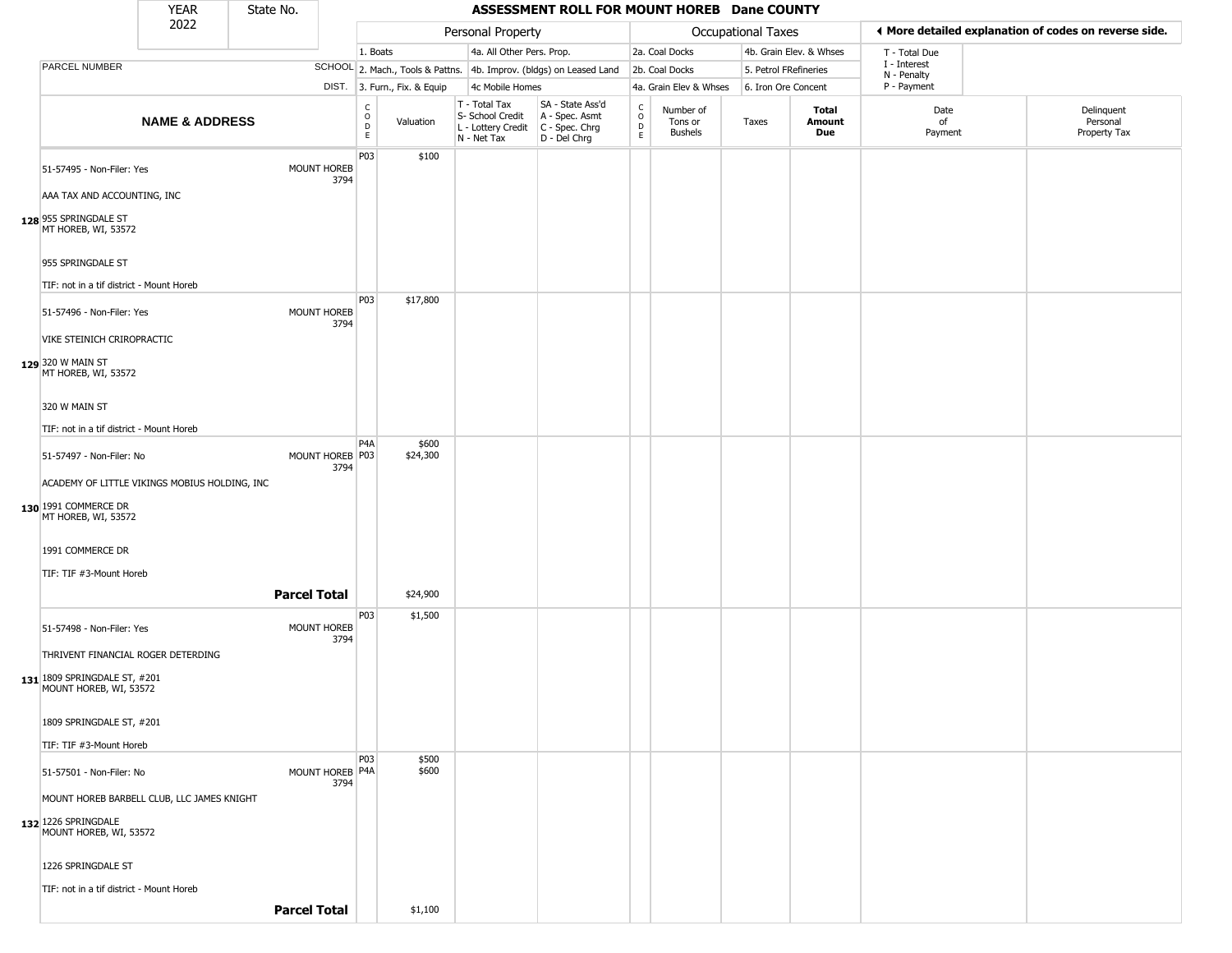|                                                                        | <b>YEAR</b>               | State No.           |                         |                                        |                              |                                                                        | ASSESSMENT ROLL FOR MOUNT HOREB Dane COUNTY                          |                                                                    |                                 |                       |                         |                             |                                                       |
|------------------------------------------------------------------------|---------------------------|---------------------|-------------------------|----------------------------------------|------------------------------|------------------------------------------------------------------------|----------------------------------------------------------------------|--------------------------------------------------------------------|---------------------------------|-----------------------|-------------------------|-----------------------------|-------------------------------------------------------|
|                                                                        | 2022                      |                     |                         |                                        |                              | Personal Property                                                      |                                                                      |                                                                    |                                 | Occupational Taxes    |                         |                             | ♦ More detailed explanation of codes on reverse side. |
|                                                                        |                           |                     |                         | 1. Boats                               |                              | 4a. All Other Pers. Prop.                                              |                                                                      |                                                                    | 2a. Coal Docks                  |                       | 4b. Grain Elev. & Whses | T - Total Due               |                                                       |
| PARCEL NUMBER                                                          |                           |                     |                         |                                        |                              |                                                                        | SCHOOL 2. Mach., Tools & Pattns. 4b. Improv. (bldgs) on Leased Land  |                                                                    | 2b. Coal Docks                  | 5. Petrol FRefineries |                         | I - Interest<br>N - Penalty |                                                       |
|                                                                        |                           |                     |                         |                                        | DIST. 3. Furn., Fix. & Equip | 4c Mobile Homes                                                        |                                                                      |                                                                    | 4a. Grain Elev & Whses          | 6. Iron Ore Concent   |                         | P - Payment                 |                                                       |
|                                                                        | <b>NAME &amp; ADDRESS</b> |                     |                         | $_{\rm o}^{\rm c}$<br>$\mathsf D$<br>E | Valuation                    | T - Total Tax<br>S- School Credit<br>L - Lottery Credit<br>N - Net Tax | SA - State Ass'd<br>A - Spec. Asmt<br>C - Spec. Chrg<br>D - Del Chrg | $\begin{smallmatrix} C \\ 0 \\ D \end{smallmatrix}$<br>$\mathsf E$ | Number of<br>Tons or<br>Bushels | Taxes                 | Total<br>Amount<br>Due  | Date<br>of<br>Payment       | Delinquent<br>Personal<br>Property Tax                |
| 51-57502 - Non-Filer: Yes<br><b>FORTE STUDIO</b><br>133 102 S GROVE ST |                           |                     | MOUNT HOREB P03<br>3794 | P <sub>4</sub> A                       | \$200<br>\$2,400             |                                                                        |                                                                      |                                                                    |                                 |                       |                         |                             |                                                       |
| MT HOREB, WI, 53572<br>102 S GROVE ST<br>TIF: TIF #5-Mount Horeb       |                           |                     |                         |                                        |                              |                                                                        |                                                                      |                                                                    |                                 |                       |                         |                             |                                                       |
|                                                                        |                           | <b>Parcel Total</b> |                         |                                        | \$2,600                      |                                                                        |                                                                      |                                                                    |                                 |                       |                         |                             |                                                       |
| 51-57503 - Non-Filer: Yes                                              |                           |                     | MOUNT HOREB P03<br>3794 | P4A                                    | \$1,500<br>\$24,900          |                                                                        |                                                                      |                                                                    |                                 |                       |                         |                             |                                                       |
| SUNN CAFE, LLC                                                         |                           |                     |                         |                                        |                              |                                                                        |                                                                      |                                                                    |                                 |                       |                         |                             |                                                       |
| 134 201 E MAIN ST<br>MT HOREB, WI, 53572                               |                           |                     |                         |                                        |                              |                                                                        |                                                                      |                                                                    |                                 |                       |                         |                             |                                                       |
| 201 E MAIN ST                                                          |                           |                     |                         |                                        |                              |                                                                        |                                                                      |                                                                    |                                 |                       |                         |                             |                                                       |
| TIF: TIF #5-Mount Horeb                                                |                           |                     |                         |                                        |                              |                                                                        |                                                                      |                                                                    |                                 |                       |                         |                             |                                                       |
|                                                                        |                           | <b>Parcel Total</b> |                         |                                        | \$26,400                     |                                                                        |                                                                      |                                                                    |                                 |                       |                         |                             |                                                       |
| 51-57515 - Non-Filer: No                                               |                           |                     | MOUNT HOREB<br>3794     | P03                                    | \$1,200                      |                                                                        |                                                                      |                                                                    |                                 |                       |                         |                             |                                                       |
| PP ACQUISITION COMPANY, LLC                                            |                           |                     |                         |                                        |                              |                                                                        |                                                                      |                                                                    |                                 |                       |                         |                             |                                                       |
| 135 PO BOX 72000<br>PHOENIX, AZ, 85050                                 |                           |                     |                         |                                        |                              |                                                                        |                                                                      |                                                                    |                                 |                       |                         |                             |                                                       |
| 407 N EIGHTH ST                                                        |                           |                     |                         |                                        |                              |                                                                        |                                                                      |                                                                    |                                 |                       |                         |                             |                                                       |
| TIF: not in a tif district - Mount Horeb                               |                           |                     |                         |                                        |                              |                                                                        |                                                                      |                                                                    |                                 |                       |                         |                             |                                                       |
| 51-57517 - Non-Filer: No                                               |                           |                     | MOUNT HOREB P03<br>3794 | P4A                                    | \$500<br>\$13,200            |                                                                        |                                                                      |                                                                    |                                 |                       |                         |                             |                                                       |
| <b>RESTAINO &amp; ASSOCIATES</b>                                       |                           |                     |                         |                                        |                              |                                                                        |                                                                      |                                                                    |                                 |                       |                         |                             |                                                       |
| 136 26 SCHROEDER CT SUITE 200<br>MADISON, WI, 53711                    |                           |                     |                         |                                        |                              |                                                                        |                                                                      |                                                                    |                                 |                       |                         |                             |                                                       |
| 217 E MAIN ST                                                          |                           |                     |                         |                                        |                              |                                                                        |                                                                      |                                                                    |                                 |                       |                         |                             |                                                       |
| TIF: TIF #5-Mount Horeb                                                |                           |                     |                         |                                        |                              |                                                                        |                                                                      |                                                                    |                                 |                       |                         |                             |                                                       |
|                                                                        |                           | <b>Parcel Total</b> |                         |                                        | \$13,700                     |                                                                        |                                                                      |                                                                    |                                 |                       |                         |                             |                                                       |
| 51-57519 - Non-Filer: No                                               |                           |                     | MOUNT HOREB P03<br>3794 | P4A                                    | \$200<br>\$300               |                                                                        |                                                                      |                                                                    |                                 |                       |                         |                             |                                                       |
| MCFEE & CO, LLC                                                        |                           |                     |                         |                                        |                              |                                                                        |                                                                      |                                                                    |                                 |                       |                         |                             |                                                       |
| 137 400 E MAIN ST<br>MT HOREB, WI, 53572                               |                           |                     |                         |                                        |                              |                                                                        |                                                                      |                                                                    |                                 |                       |                         |                             |                                                       |
| 400 E MAIN ST                                                          |                           |                     |                         |                                        |                              |                                                                        |                                                                      |                                                                    |                                 |                       |                         |                             |                                                       |
| TIF: TIF #5-Mount Horeb                                                |                           |                     |                         |                                        |                              |                                                                        |                                                                      |                                                                    |                                 |                       |                         |                             |                                                       |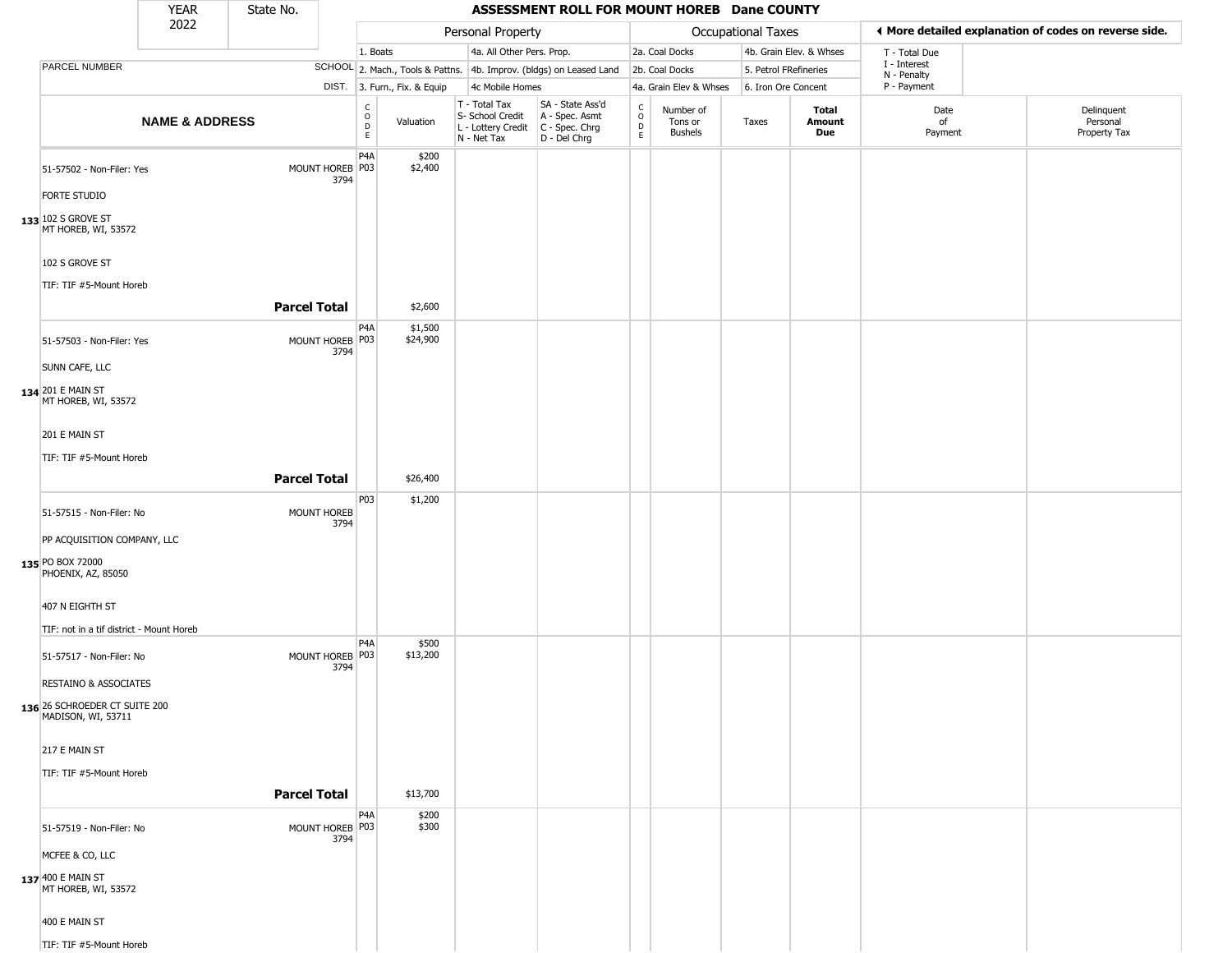|                                                               | <b>YEAR</b>               | State No.           |                         |                                   |                              |                                                                        | ASSESSMENT ROLL FOR MOUNT HOREB Dane COUNTY                            |                                            |                                        |                           |                         |                             |                                                       |
|---------------------------------------------------------------|---------------------------|---------------------|-------------------------|-----------------------------------|------------------------------|------------------------------------------------------------------------|------------------------------------------------------------------------|--------------------------------------------|----------------------------------------|---------------------------|-------------------------|-----------------------------|-------------------------------------------------------|
|                                                               | 2022                      |                     |                         |                                   |                              | Personal Property                                                      |                                                                        |                                            |                                        | <b>Occupational Taxes</b> |                         |                             | ◀ More detailed explanation of codes on reverse side. |
|                                                               |                           |                     |                         | 1. Boats                          |                              | 4a. All Other Pers. Prop.                                              |                                                                        |                                            | 2a. Coal Docks                         |                           | 4b. Grain Elev. & Whses | T - Total Due               |                                                       |
| PARCEL NUMBER                                                 |                           |                     |                         |                                   |                              |                                                                        | SCHOOL 2. Mach., Tools & Pattns. 4b. Improv. (bldgs) on Leased Land    |                                            | 2b. Coal Docks                         | 5. Petrol FRefineries     |                         | I - Interest<br>N - Penalty |                                                       |
|                                                               |                           |                     |                         |                                   | DIST. 3. Furn., Fix. & Equip | 4c Mobile Homes                                                        |                                                                        |                                            | 4a. Grain Elev & Whses                 | 6. Iron Ore Concent       |                         | P - Payment                 |                                                       |
|                                                               | <b>NAME &amp; ADDRESS</b> |                     |                         | C<br>$\circ$<br>$\mathsf{D}$<br>E | Valuation                    | T - Total Tax<br>S- School Credit<br>L - Lottery Credit<br>N - Net Tax | SA - State Ass'd<br>A - Spec. Asmt<br>$C - Spec. Chrg$<br>D - Del Chrg | $\begin{array}{c} C \\ 0 \\ E \end{array}$ | Number of<br>Tons or<br><b>Bushels</b> | Taxes                     | Total<br>Amount<br>Due  | Date<br>of<br>Payment       | Delinquent<br>Personal<br>Property Tax                |
|                                                               |                           | <b>Parcel Total</b> |                         |                                   | \$500                        |                                                                        |                                                                        |                                            |                                        |                           |                         |                             |                                                       |
| 51-57520 - Non-Filer: No                                      |                           |                     | MOUNT HOREB             | P03                               | \$2,000                      |                                                                        |                                                                        |                                            |                                        |                           |                         |                             |                                                       |
| GREAT LAKES COCA COLA DISTRIBUTION, LLC C/O PROPERTY TAX DEPT |                           |                     | 3794                    |                                   |                              |                                                                        |                                                                        |                                            |                                        |                           |                         |                             |                                                       |
| 138 6250 N RIVER RD, STE 9000<br>ROSEMONT, IL, 60018          |                           |                     |                         |                                   |                              |                                                                        |                                                                        |                                            |                                        |                           |                         |                             |                                                       |
| VARIOUS                                                       |                           |                     |                         |                                   |                              |                                                                        |                                                                        |                                            |                                        |                           |                         |                             |                                                       |
| TIF: TIF #5-Mount Horeb                                       |                           |                     |                         | P03                               | \$1,700                      |                                                                        |                                                                        |                                            |                                        |                           |                         |                             |                                                       |
| 51-57521 - Non-Filer: Yes                                     |                           |                     | MOUNT HOREB<br>3794     |                                   |                              |                                                                        |                                                                        |                                            |                                        |                           |                         |                             |                                                       |
| <b>TELSAAN TEA SHOP</b>                                       |                           |                     |                         |                                   |                              |                                                                        |                                                                        |                                            |                                        |                           |                         |                             |                                                       |
| 139 209 E MAIN ST, STE F<br>MT HOREB, WI, 53572               |                           |                     |                         |                                   |                              |                                                                        |                                                                        |                                            |                                        |                           |                         |                             |                                                       |
| 209 E MAIN ST, STE F                                          |                           |                     |                         |                                   |                              |                                                                        |                                                                        |                                            |                                        |                           |                         |                             |                                                       |
| TIF: TIF #5-Mount Horeb                                       |                           |                     |                         |                                   |                              |                                                                        |                                                                        |                                            |                                        |                           |                         |                             |                                                       |
| 51-57522 - Non-Filer: Yes                                     |                           |                     | MOUNT HOREB<br>3794     | P03                               | \$1,100                      |                                                                        |                                                                        |                                            |                                        |                           |                         |                             |                                                       |
| CHARM BEAUTY SALON                                            |                           |                     |                         |                                   |                              |                                                                        |                                                                        |                                            |                                        |                           |                         |                             |                                                       |
| <b>140</b> 209 E MAIN ST, STE A MT HOREB, WI, 53572           |                           |                     |                         |                                   |                              |                                                                        |                                                                        |                                            |                                        |                           |                         |                             |                                                       |
| 209 E MAIN ST, STE A                                          |                           |                     |                         |                                   |                              |                                                                        |                                                                        |                                            |                                        |                           |                         |                             |                                                       |
| TIF: TIF #5-Mount Horeb                                       |                           |                     |                         |                                   |                              |                                                                        |                                                                        |                                            |                                        |                           |                         |                             |                                                       |
| 51-57523 - Non-Filer: Yes                                     |                           |                     | MOUNT HOREB<br>3794     | P03                               | \$6,200                      |                                                                        |                                                                        |                                            |                                        |                           |                         |                             |                                                       |
| ONE EVENT TECHNOLOGIES                                        |                           |                     |                         |                                   |                              |                                                                        |                                                                        |                                            |                                        |                           |                         |                             |                                                       |
| 141 505 SPRINGDALE ST<br>MT HOREB, WI, 53572                  |                           |                     |                         |                                   |                              |                                                                        |                                                                        |                                            |                                        |                           |                         |                             |                                                       |
| 505 SPRINGDALE ST                                             |                           |                     |                         |                                   |                              |                                                                        |                                                                        |                                            |                                        |                           |                         |                             |                                                       |
| TIF: TIF #5-Mount Horeb                                       |                           |                     |                         |                                   |                              |                                                                        |                                                                        |                                            |                                        |                           |                         |                             |                                                       |
| 51-57525 - Non-Filer: Yes                                     |                           |                     | MOUNT HOREB P03<br>3794 | P <sub>4</sub> A                  | \$500<br>\$1,700             |                                                                        |                                                                        |                                            |                                        |                           |                         |                             |                                                       |
| <b>WISCOBOXES</b>                                             |                           |                     |                         |                                   |                              |                                                                        |                                                                        |                                            |                                        |                           |                         |                             |                                                       |
| 142 305 E MAIN ST<br>MOUNT HOREB, WI, 53572                   |                           |                     |                         |                                   |                              |                                                                        |                                                                        |                                            |                                        |                           |                         |                             |                                                       |
| 305 E MAIN ST                                                 |                           |                     |                         |                                   |                              |                                                                        |                                                                        |                                            |                                        |                           |                         |                             |                                                       |
| TIF: TIF #5-Mount Horeb                                       |                           |                     |                         |                                   |                              |                                                                        |                                                                        |                                            |                                        |                           |                         |                             |                                                       |
|                                                               |                           | <b>Parcel Total</b> |                         |                                   | \$2,200                      |                                                                        |                                                                        |                                            |                                        |                           |                         |                             |                                                       |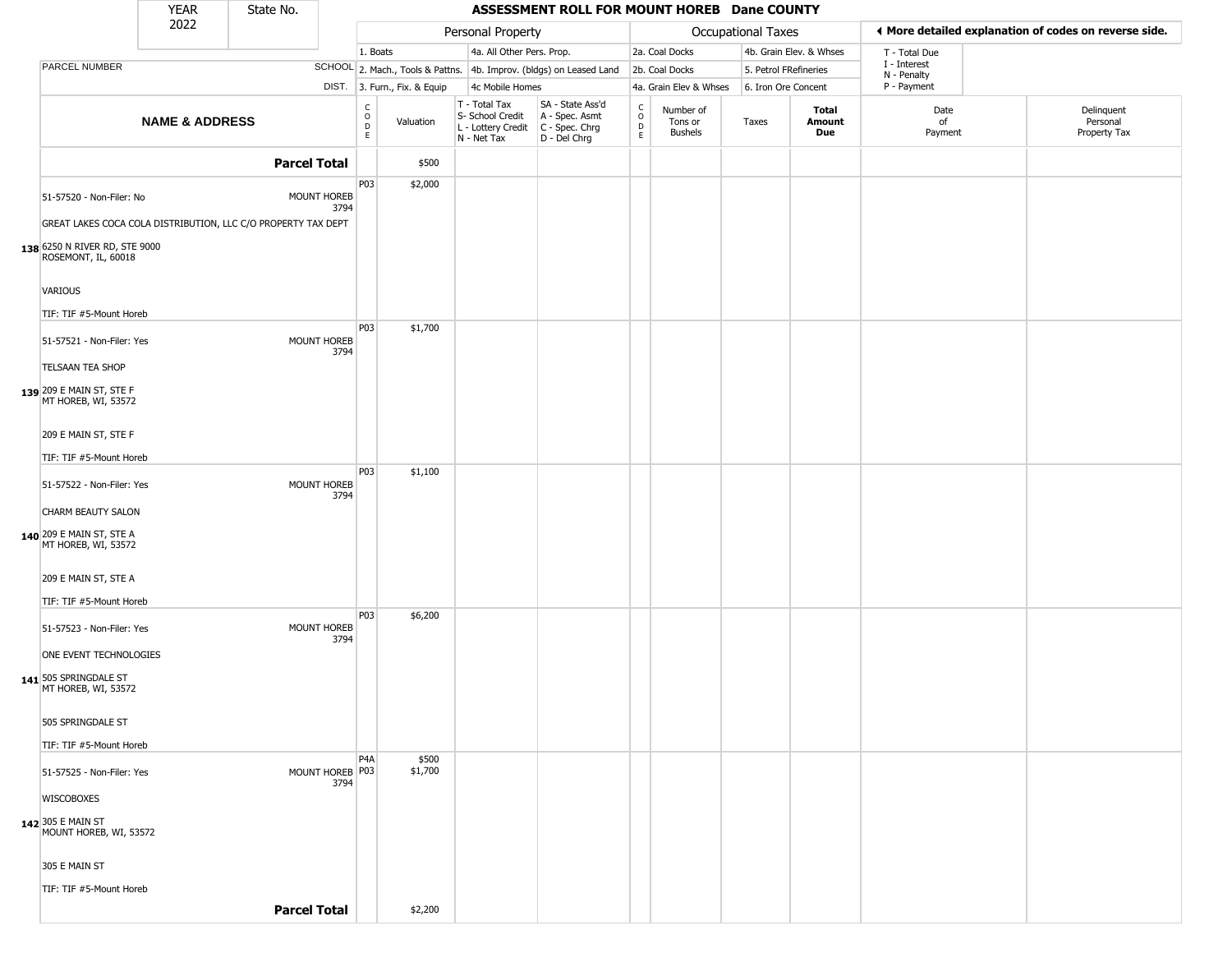|                                                                     | <b>YEAR</b>               | State No.           |                         |                                        |                              |                                                                                       | ASSESSMENT ROLL FOR MOUNT HOREB Dane COUNTY                         |                                                   |                                        |                           |                         |                             |                                                       |
|---------------------------------------------------------------------|---------------------------|---------------------|-------------------------|----------------------------------------|------------------------------|---------------------------------------------------------------------------------------|---------------------------------------------------------------------|---------------------------------------------------|----------------------------------------|---------------------------|-------------------------|-----------------------------|-------------------------------------------------------|
|                                                                     | 2022                      |                     |                         |                                        |                              | Personal Property                                                                     |                                                                     |                                                   |                                        | <b>Occupational Taxes</b> |                         |                             | ◀ More detailed explanation of codes on reverse side. |
|                                                                     |                           |                     |                         | 1. Boats                               |                              | 4a. All Other Pers. Prop.                                                             |                                                                     |                                                   | 2a. Coal Docks                         |                           | 4b. Grain Elev. & Whses | T - Total Due               |                                                       |
| PARCEL NUMBER                                                       |                           |                     |                         |                                        |                              |                                                                                       | SCHOOL 2. Mach., Tools & Pattns. 4b. Improv. (bldgs) on Leased Land |                                                   | 2b. Coal Docks                         | 5. Petrol FRefineries     |                         | I - Interest<br>N - Penalty |                                                       |
|                                                                     |                           |                     |                         |                                        | DIST. 3. Furn., Fix. & Equip | 4c Mobile Homes                                                                       |                                                                     |                                                   | 4a. Grain Elev & Whses                 | 6. Iron Ore Concent       |                         | P - Payment                 |                                                       |
|                                                                     | <b>NAME &amp; ADDRESS</b> |                     |                         | $_{\rm o}^{\rm c}$<br>$\mathsf D$<br>E | Valuation                    | T - Total Tax<br>S- School Credit<br>L - Lottery Credit C - Spec. Chrg<br>N - Net Tax | SA - State Ass'd<br>A - Spec. Asmt<br>D - Del Chrg                  | $\rm _o^C$<br>$\mathrel{\mathsf{D}}_{\mathsf{E}}$ | Number of<br>Tons or<br><b>Bushels</b> | Taxes                     | Total<br>Amount<br>Due  | Date<br>of<br>Payment       | Delinquent<br>Personal<br>Property Tax                |
| 51-57526 - Non-Filer: No                                            |                           |                     | MOUNT HOREB<br>3794     | P03                                    | \$400                        |                                                                                       |                                                                     |                                                   |                                        |                           |                         |                             |                                                       |
| SAPS HOTEL, LLC KARAKAHL COUNTRY INN                                |                           |                     |                         |                                        |                              |                                                                                       |                                                                     |                                                   |                                        |                           |                         |                             |                                                       |
| 143 101 PERIMETER RD<br>MOUNT HOREB, WI, 53572                      |                           |                     |                         |                                        |                              |                                                                                       |                                                                     |                                                   |                                        |                           |                         |                             |                                                       |
| 101 PERIMETER RD                                                    |                           |                     |                         |                                        |                              |                                                                                       |                                                                     |                                                   |                                        |                           |                         |                             |                                                       |
| TIF: not in a tif district - Mount Horeb                            |                           |                     |                         | P <sub>4</sub> A                       | \$500                        |                                                                                       |                                                                     |                                                   |                                        |                           |                         |                             |                                                       |
| 51-57529 - Non-Filer: Yes                                           |                           |                     | MOUNT HOREB P03<br>3794 |                                        | \$3,100                      |                                                                                       |                                                                     |                                                   |                                        |                           |                         |                             |                                                       |
| THE POP PLACE<br>144 213 E MAIN ST, STE A<br>MOUNT HOREB, WI, 53572 |                           |                     |                         |                                        |                              |                                                                                       |                                                                     |                                                   |                                        |                           |                         |                             |                                                       |
| 213 E MAIN ST, STE A                                                |                           |                     |                         |                                        |                              |                                                                                       |                                                                     |                                                   |                                        |                           |                         |                             |                                                       |
| TIF: TIF #5-Mount Horeb                                             |                           |                     |                         |                                        |                              |                                                                                       |                                                                     |                                                   |                                        |                           |                         |                             |                                                       |
|                                                                     |                           | <b>Parcel Total</b> |                         |                                        | \$3,600                      |                                                                                       |                                                                     |                                                   |                                        |                           |                         |                             |                                                       |
|                                                                     |                           |                     |                         | P4A                                    | \$1,400                      |                                                                                       |                                                                     |                                                   |                                        |                           |                         |                             |                                                       |
| 51-57530 - Non-Filer: Yes<br>LUXURY NAILS SALON                     |                           |                     | MOUNT HOREB P03<br>3794 |                                        | \$6,200                      |                                                                                       |                                                                     |                                                   |                                        |                           |                         |                             |                                                       |
| 145 1808 SPRINGDALE ST<br>MOUNT HOREB, WI, 53572                    |                           |                     |                         |                                        |                              |                                                                                       |                                                                     |                                                   |                                        |                           |                         |                             |                                                       |
| 1808 SPRINGDALE ST                                                  |                           |                     |                         |                                        |                              |                                                                                       |                                                                     |                                                   |                                        |                           |                         |                             |                                                       |
| TIF: TIF #3-Mount Horeb                                             |                           |                     |                         |                                        |                              |                                                                                       |                                                                     |                                                   |                                        |                           |                         |                             |                                                       |
|                                                                     |                           | <b>Parcel Total</b> |                         |                                        | \$7,600                      |                                                                                       |                                                                     |                                                   |                                        |                           |                         |                             |                                                       |
| 51-57531 - Non-Filer: Yes                                           |                           |                     | MOUNT HOREB P03<br>3794 | P4A                                    | \$300<br>\$6,200             |                                                                                       |                                                                     |                                                   |                                        |                           |                         |                             |                                                       |
| TRAIL THIS BICYCLE SHOP                                             |                           |                     |                         |                                        |                              |                                                                                       |                                                                     |                                                   |                                        |                           |                         |                             |                                                       |
| 146 103 S 2ND ST<br>MOUNT HOREB, WI, 53572                          |                           |                     |                         |                                        |                              |                                                                                       |                                                                     |                                                   |                                        |                           |                         |                             |                                                       |
| 103 S 2ND ST                                                        |                           |                     |                         |                                        |                              |                                                                                       |                                                                     |                                                   |                                        |                           |                         |                             |                                                       |
| TIF: TIF #5-Mount Horeb                                             |                           | <b>Parcel Total</b> |                         |                                        | \$6,500                      |                                                                                       |                                                                     |                                                   |                                        |                           |                         |                             |                                                       |
|                                                                     |                           |                     |                         | P03                                    | \$7,300                      |                                                                                       |                                                                     |                                                   |                                        |                           |                         |                             |                                                       |
| 51-57532 - Non-Filer: Yes                                           |                           |                     | MOUNT HOREB<br>3794     |                                        |                              |                                                                                       |                                                                     |                                                   |                                        |                           |                         |                             |                                                       |
| HEARTLAND ECOLOGICAL GROUP C/O KATE KRAEMER                         |                           |                     |                         |                                        |                              |                                                                                       |                                                                     |                                                   |                                        |                           |                         |                             |                                                       |
| 147 506 SPRINGDALE ST #200<br>MT HOREB, WI, 53572                   |                           |                     |                         |                                        |                              |                                                                                       |                                                                     |                                                   |                                        |                           |                         |                             |                                                       |
| 506 SPRINGDALE ST #200                                              |                           |                     |                         |                                        |                              |                                                                                       |                                                                     |                                                   |                                        |                           |                         |                             |                                                       |
| TIF: TIF #5-Mount Horeb                                             |                           |                     |                         |                                        |                              |                                                                                       |                                                                     |                                                   |                                        |                           |                         |                             |                                                       |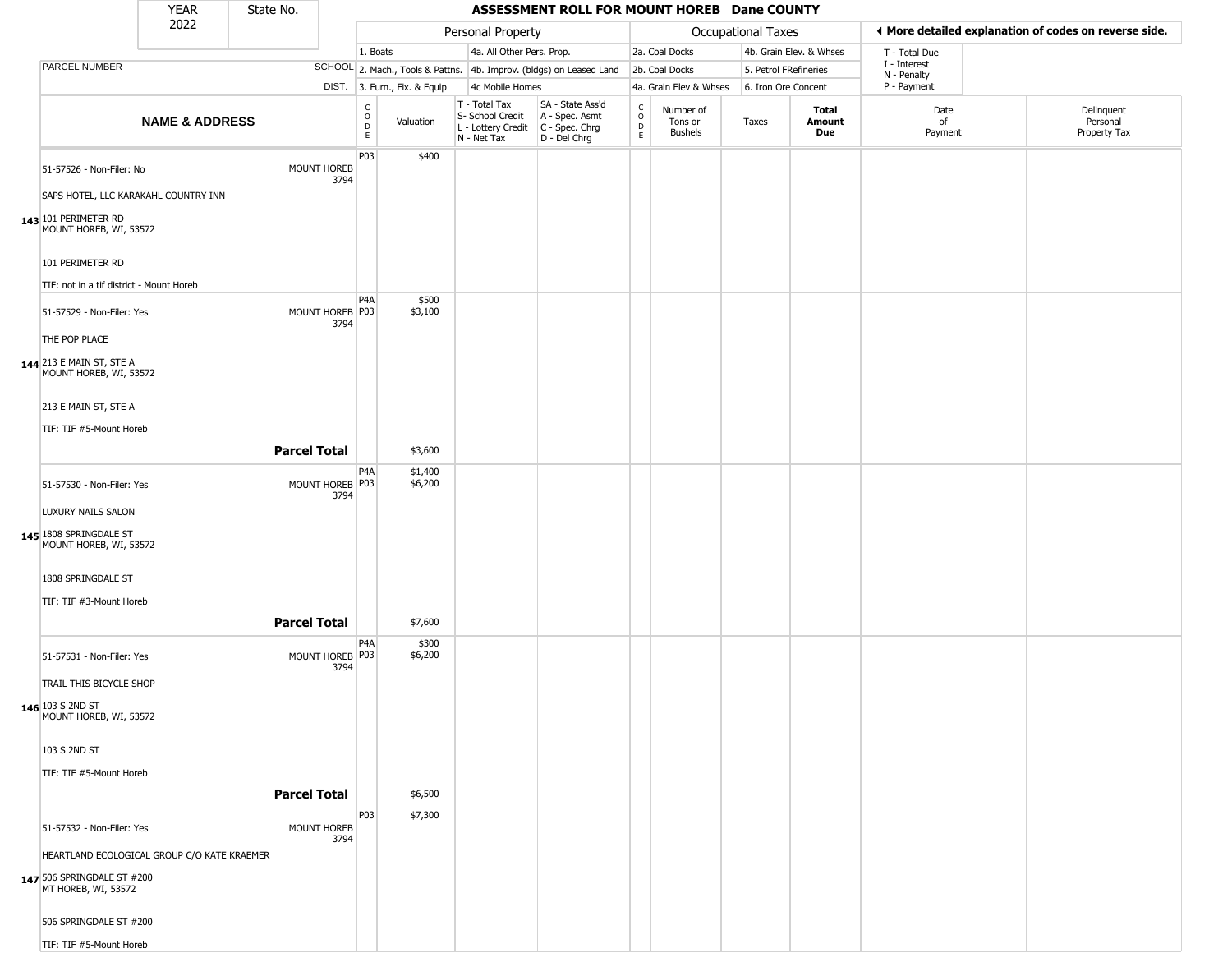|                                                      | <b>YEAR</b>               | State No.           |                           |                                             |                              |                                                                                           | ASSESSMENT ROLL FOR MOUNT HOREB Dane COUNTY                         |                                              |                                        |                    |                         |                             |                                                       |
|------------------------------------------------------|---------------------------|---------------------|---------------------------|---------------------------------------------|------------------------------|-------------------------------------------------------------------------------------------|---------------------------------------------------------------------|----------------------------------------------|----------------------------------------|--------------------|-------------------------|-----------------------------|-------------------------------------------------------|
|                                                      | 2022                      |                     |                           |                                             |                              | Personal Property                                                                         |                                                                     |                                              |                                        | Occupational Taxes |                         |                             | ♦ More detailed explanation of codes on reverse side. |
|                                                      |                           |                     |                           | 1. Boats                                    |                              | 4a. All Other Pers. Prop.                                                                 |                                                                     |                                              | 2a. Coal Docks                         |                    | 4b. Grain Elev. & Whses | T - Total Due               |                                                       |
| <b>PARCEL NUMBER</b>                                 |                           |                     |                           |                                             |                              |                                                                                           | SCHOOL 2. Mach., Tools & Pattns. 4b. Improv. (bldgs) on Leased Land |                                              | 2b. Coal Docks                         |                    | 5. Petrol FRefineries   | I - Interest<br>N - Penalty |                                                       |
|                                                      |                           |                     |                           |                                             | DIST. 3. Furn., Fix. & Equip | 4c Mobile Homes                                                                           |                                                                     |                                              | 4a. Grain Elev & Whses                 |                    | 6. Iron Ore Concent     | P - Payment                 |                                                       |
|                                                      | <b>NAME &amp; ADDRESS</b> |                     |                           | $\frac{c}{0}$<br>$\mathsf D$<br>$\mathsf E$ | Valuation                    | T - Total Tax<br>S- School Credit<br>$L$ - Lottery Credit $C$ - Spec. Chrg<br>N - Net Tax | SA - State Ass'd<br>A - Spec. Asmt<br>$D - Del Chrg$                | $\int_{0}^{c}$<br>$\mathsf D$<br>$\mathsf E$ | Number of<br>Tons or<br><b>Bushels</b> | Taxes              | Total<br>Amount<br>Due  | Date<br>of<br>Payment       | Delinquent<br>Personal<br>Property Tax                |
| 51-57533 - Non-Filer: Yes                            |                           |                     | MOUNT HOREB P03<br>3794   | P <sub>4</sub> A                            | \$100<br>\$200               |                                                                                           |                                                                     |                                              |                                        |                    |                         |                             |                                                       |
| EMPTY HAND, LLC WILLIAM BOOTH                        |                           |                     |                           |                                             |                              |                                                                                           |                                                                     |                                              |                                        |                    |                         |                             |                                                       |
| 148 126 1/2 E MAIN ST<br>MOUNT HOREB, WI, 53572      |                           |                     |                           |                                             |                              |                                                                                           |                                                                     |                                              |                                        |                    |                         |                             |                                                       |
| 126 1/2 E MAIN ST                                    |                           |                     |                           |                                             |                              |                                                                                           |                                                                     |                                              |                                        |                    |                         |                             |                                                       |
| TIF: TIF #5-Mount Horeb                              |                           |                     |                           |                                             |                              |                                                                                           |                                                                     |                                              |                                        |                    |                         |                             |                                                       |
|                                                      |                           | <b>Parcel Total</b> |                           |                                             | \$300                        |                                                                                           |                                                                     |                                              |                                        |                    |                         |                             |                                                       |
| 51-57534 - Non-Filer: Yes                            |                           |                     | MOUNT HOREB   P03<br>3794 | P4A                                         | \$900<br>\$11,200            |                                                                                           |                                                                     |                                              |                                        |                    |                         |                             |                                                       |
| ICKI STICKI JESSICA JACKSON                          |                           |                     |                           |                                             |                              |                                                                                           |                                                                     |                                              |                                        |                    |                         |                             |                                                       |
| 149 116 ROBYN RIDGE<br>MOUNT HOREB, WI, 53572        |                           |                     |                           |                                             |                              |                                                                                           |                                                                     |                                              |                                        |                    |                         |                             |                                                       |
| 1225 SPRINGDALE ST                                   |                           |                     |                           |                                             |                              |                                                                                           |                                                                     |                                              |                                        |                    |                         |                             |                                                       |
| TIF: not in a tif district - Mount Horeb             |                           |                     |                           |                                             |                              |                                                                                           |                                                                     |                                              |                                        |                    |                         |                             |                                                       |
|                                                      |                           | <b>Parcel Total</b> |                           |                                             | \$12,100                     |                                                                                           |                                                                     |                                              |                                        |                    |                         |                             |                                                       |
| 51-57535 - Non-Filer: Yes                            |                           |                     | MOUNT HOREB P03<br>3794   | P4A                                         | \$400<br>\$5,200             |                                                                                           |                                                                     |                                              |                                        |                    |                         |                             |                                                       |
| BEEHIVE HOMES OF MOUNT HOREB                         |                           |                     |                           |                                             |                              |                                                                                           |                                                                     |                                              |                                        |                    |                         |                             |                                                       |
| 150 8221 KLEVENVILLE RILEY ROAD<br>VERONA, WI, 53593 |                           |                     |                           |                                             |                              |                                                                                           |                                                                     |                                              |                                        |                    |                         |                             |                                                       |
| 325 N 8TH ST                                         |                           |                     |                           |                                             |                              |                                                                                           |                                                                     |                                              |                                        |                    |                         |                             |                                                       |
| TIF: not in a tif district - Mount Horeb             |                           |                     |                           |                                             |                              |                                                                                           |                                                                     |                                              |                                        |                    |                         |                             |                                                       |
|                                                      |                           | <b>Parcel Total</b> |                           |                                             | \$5,600                      |                                                                                           |                                                                     |                                              |                                        |                    |                         |                             |                                                       |
| 51-57537 - Non-Filer: No                             |                           |                     | MOUNT HOREB P03<br>3794   | P4A                                         | \$129,200<br>\$452,300       |                                                                                           |                                                                     |                                              |                                        |                    |                         |                             |                                                       |
| <b>DULUTH HOLDINGS</b>                               |                           |                     |                           |                                             |                              |                                                                                           |                                                                     |                                              |                                        |                    |                         |                             |                                                       |
| 151 2500 WESTFIELD DR, STE 202<br>ELGIN, IL, 60124   |                           |                     |                           |                                             |                              |                                                                                           |                                                                     |                                              |                                        |                    |                         |                             |                                                       |
| 201 E FRONT ST                                       |                           |                     |                           |                                             |                              |                                                                                           |                                                                     |                                              |                                        |                    |                         |                             |                                                       |
| TIF: TIF #5-Mount Horeb                              |                           |                     |                           |                                             |                              |                                                                                           |                                                                     |                                              |                                        |                    |                         |                             |                                                       |
|                                                      |                           | <b>Parcel Total</b> |                           |                                             | \$581,500                    |                                                                                           |                                                                     |                                              |                                        |                    |                         |                             |                                                       |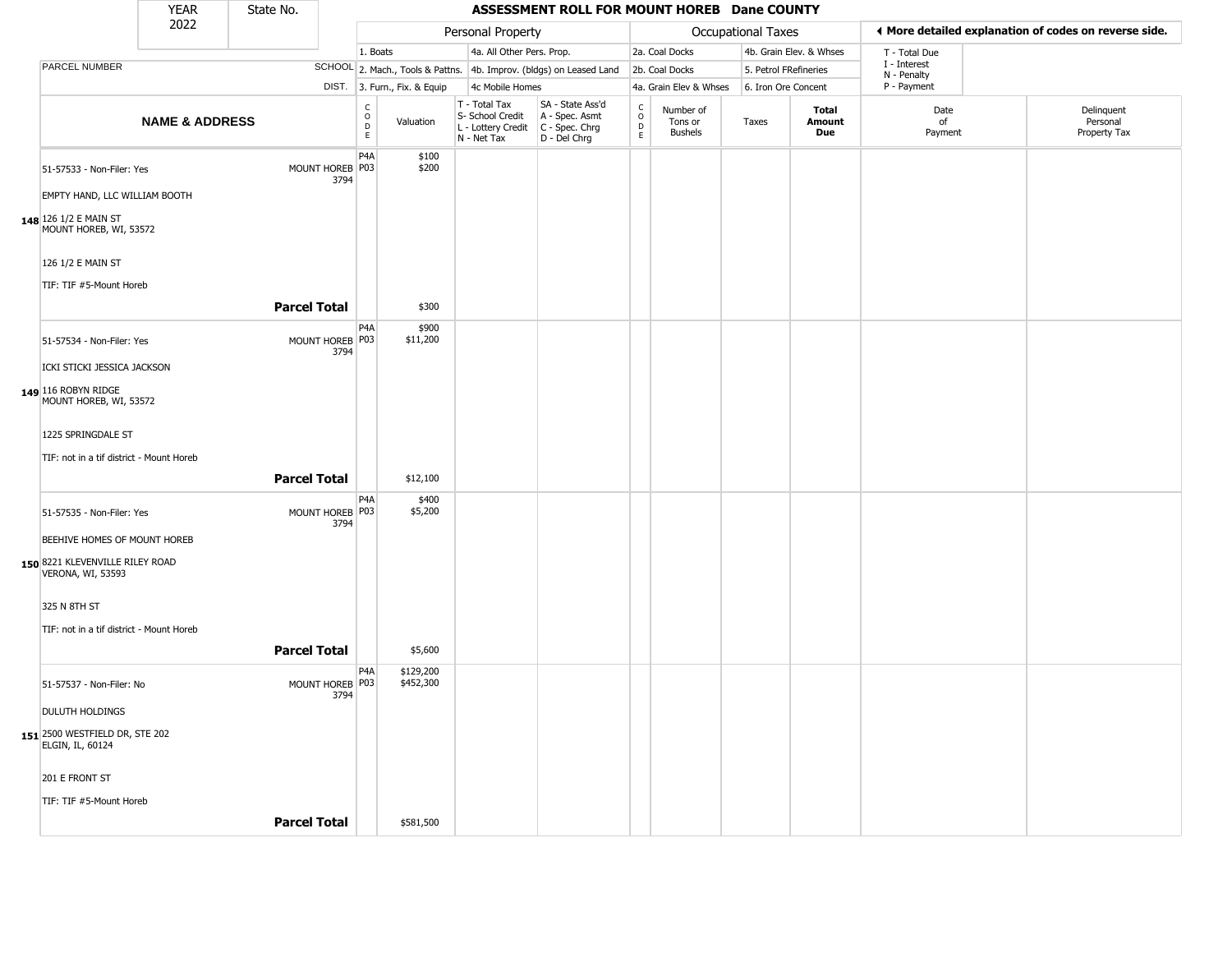|                                                              | <b>YEAR</b>               | State No.           |                         |                                     |                              |                                                                        | ASSESSMENT ROLL FOR MOUNT HOREB Dane COUNTY                          |                                    |                                        |                       |                         |                             |                                                       |
|--------------------------------------------------------------|---------------------------|---------------------|-------------------------|-------------------------------------|------------------------------|------------------------------------------------------------------------|----------------------------------------------------------------------|------------------------------------|----------------------------------------|-----------------------|-------------------------|-----------------------------|-------------------------------------------------------|
|                                                              | 2022                      |                     |                         |                                     |                              | Personal Property                                                      |                                                                      |                                    |                                        | Occupational Taxes    |                         |                             | ◀ More detailed explanation of codes on reverse side. |
|                                                              |                           |                     |                         | 1. Boats                            |                              | 4a. All Other Pers. Prop.                                              |                                                                      |                                    | 2a. Coal Docks                         |                       | 4b. Grain Elev. & Whses | T - Total Due               |                                                       |
| PARCEL NUMBER                                                |                           |                     |                         |                                     |                              |                                                                        | SCHOOL 2. Mach., Tools & Pattns. 4b. Improv. (bldgs) on Leased Land  |                                    | 2b. Coal Docks                         | 5. Petrol FRefineries |                         | I - Interest<br>N - Penalty |                                                       |
|                                                              |                           |                     |                         |                                     | DIST. 3. Furn., Fix. & Equip | 4c Mobile Homes                                                        |                                                                      |                                    | 4a. Grain Elev & Whses                 | 6. Iron Ore Concent   |                         | P - Payment                 |                                                       |
|                                                              | <b>NAME &amp; ADDRESS</b> |                     |                         | C<br>$\circ$<br>$\overline{D}$<br>E | Valuation                    | T - Total Tax<br>S- School Credit<br>L - Lottery Credit<br>N - Net Tax | SA - State Ass'd<br>A - Spec. Asmt<br>C - Spec. Chrg<br>D - Del Chrg | $\rm_{o}^{\rm c}$<br>$\frac{D}{E}$ | Number of<br>Tons or<br><b>Bushels</b> | Taxes                 | Total<br>Amount<br>Due  | Date<br>of<br>Payment       | Delinquent<br>Personal<br>Property Tax                |
| 51-57538 - Non-Filer: No                                     |                           |                     | MOUNT HOREB P03<br>3794 | P4A                                 | \$100<br>\$1,200             |                                                                        |                                                                      |                                    |                                        |                       |                         |                             |                                                       |
| FIRST WEBER, INC                                             |                           |                     |                         |                                     |                              |                                                                        |                                                                      |                                    |                                        |                       |                         |                             |                                                       |
| 152 5250 E TERRACE DR, STE 1<br>MADISON, WI, 53718           |                           |                     |                         |                                     |                              |                                                                        |                                                                      |                                    |                                        |                       |                         |                             |                                                       |
| 207 8TH ST                                                   |                           |                     |                         |                                     |                              |                                                                        |                                                                      |                                    |                                        |                       |                         |                             |                                                       |
| TIF: not in a tif district - Mount Horeb                     |                           |                     |                         |                                     |                              |                                                                        |                                                                      |                                    |                                        |                       |                         |                             |                                                       |
|                                                              |                           | <b>Parcel Total</b> |                         |                                     | \$1,300                      |                                                                        |                                                                      |                                    |                                        |                       |                         |                             |                                                       |
| 51-57541 - Non-Filer: No                                     |                           |                     | MOUNT HOREB             | P03                                 | \$11,400                     |                                                                        |                                                                      |                                    |                                        |                       |                         |                             |                                                       |
| <b>GRAYHAWK LEASING, LLC</b>                                 |                           |                     | 3794                    |                                     |                              |                                                                        |                                                                      |                                    |                                        |                       |                         |                             |                                                       |
| 153 1412 MAIN ST, STE 1500<br>DALLAS, TX, 75202              |                           |                     |                         |                                     |                              |                                                                        |                                                                      |                                    |                                        |                       |                         |                             |                                                       |
| <b>VARIOUS</b>                                               |                           |                     |                         |                                     |                              |                                                                        |                                                                      |                                    |                                        |                       |                         |                             |                                                       |
| TIF: not in a tif district - Mount Horeb                     |                           |                     |                         |                                     |                              |                                                                        |                                                                      |                                    |                                        |                       |                         |                             |                                                       |
| 51-57542 - Non-Filer: No                                     |                           |                     | MOUNT HOREB<br>3794     | P03                                 | \$9,400                      |                                                                        |                                                                      |                                    |                                        |                       |                         |                             |                                                       |
| WABASHA LEASING, LLC                                         |                           |                     |                         |                                     |                              |                                                                        |                                                                      |                                    |                                        |                       |                         |                             |                                                       |
| 154 PO BOX 80615<br>INDIANAPOLIS, IN, 46280                  |                           |                     |                         |                                     |                              |                                                                        |                                                                      |                                    |                                        |                       |                         |                             |                                                       |
| VARIOUS                                                      |                           |                     |                         |                                     |                              |                                                                        |                                                                      |                                    |                                        |                       |                         |                             |                                                       |
| TIF: not in a tif district - Mount Horeb                     |                           |                     |                         |                                     |                              |                                                                        |                                                                      |                                    |                                        |                       |                         |                             |                                                       |
| 51-57543 - Non-Filer: No                                     |                           |                     | MOUNT HOREB<br>3794     | P <sub>4</sub> A                    | \$4,800                      |                                                                        |                                                                      |                                    |                                        |                       |                         |                             |                                                       |
| THE COCA-COLA COMPANY                                        |                           |                     |                         |                                     |                              |                                                                        |                                                                      |                                    |                                        |                       |                         |                             |                                                       |
| 155 PO BOX 1734, FOUNTAIN PROP TAX-USA<br>ATLANTA, GA, 30301 |                           |                     |                         |                                     |                              |                                                                        |                                                                      |                                    |                                        |                       |                         |                             |                                                       |
| 1863 SPRINGDALE ST                                           |                           |                     |                         |                                     |                              |                                                                        |                                                                      |                                    |                                        |                       |                         |                             |                                                       |
| TIF: TIF #3-Mount Horeb                                      |                           |                     |                         |                                     |                              |                                                                        |                                                                      |                                    |                                        |                       |                         |                             |                                                       |
| 51-57544 - Non-Filer: No                                     |                           |                     | MOUNT HOREB<br>3794     | <b>P03</b>                          | \$3,800                      |                                                                        |                                                                      |                                    |                                        |                       |                         |                             |                                                       |
| DE LAGE LANDEN FINANCIAL SERVICES, INC                       |                           |                     |                         |                                     |                              |                                                                        |                                                                      |                                    |                                        |                       |                         |                             |                                                       |
| 156 1111 OLD EAGLE SCHOOL RD<br>WAYNE, PA, 19087             |                           |                     |                         |                                     |                              |                                                                        |                                                                      |                                    |                                        |                       |                         |                             |                                                       |
| 1991 COMMERCE DR                                             |                           |                     |                         |                                     |                              |                                                                        |                                                                      |                                    |                                        |                       |                         |                             |                                                       |
| TIF: TIF #3-Mount Horeb                                      |                           |                     |                         |                                     |                              |                                                                        |                                                                      |                                    |                                        |                       |                         |                             |                                                       |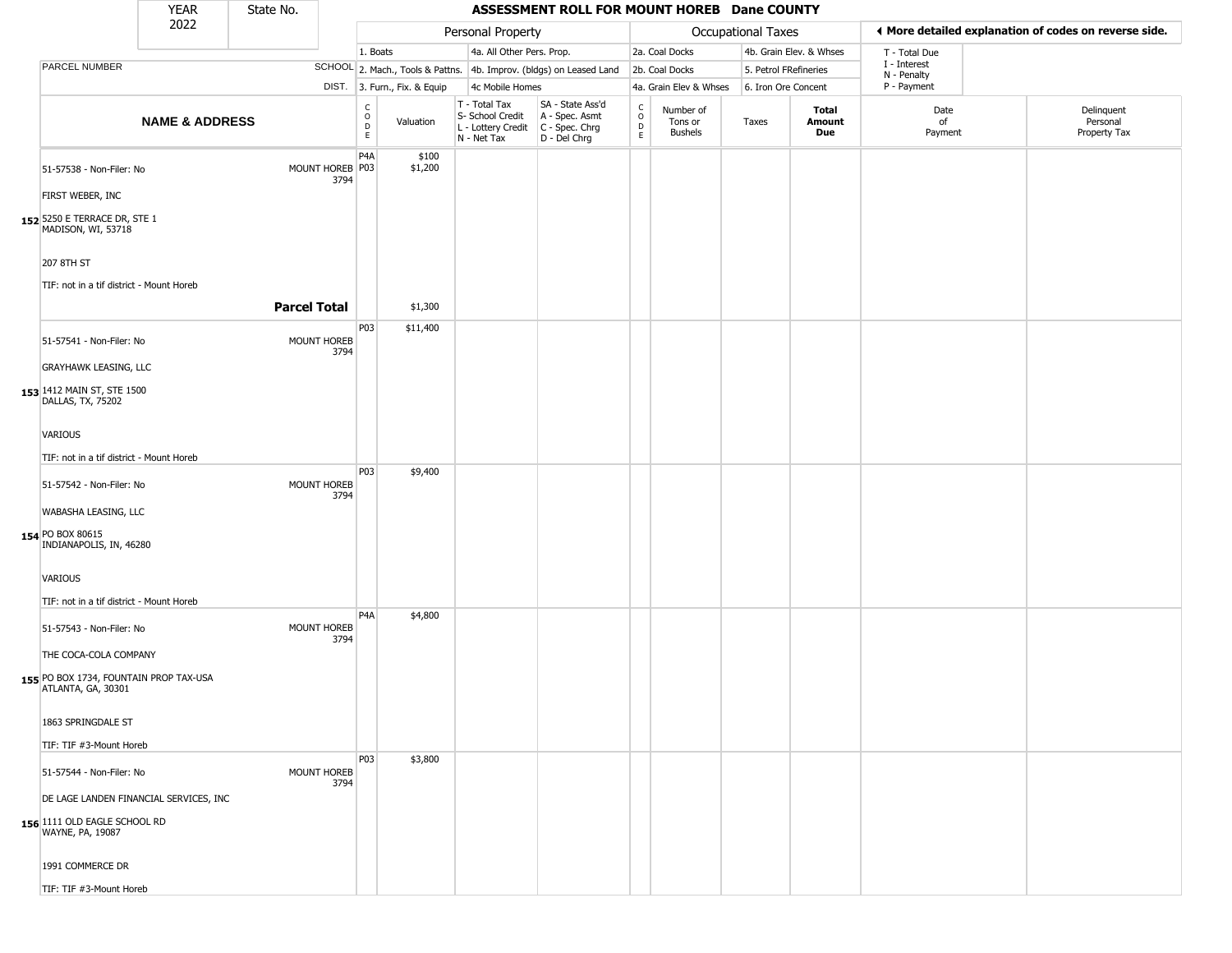|                                                                                    | <b>YEAR</b>               | State No.           |                            |                                                 |                              |                                                  | ASSESSMENT ROLL FOR MOUNT HOREB Dane COUNTY                                                 |                         |                                        |                       |                         |                             |                                                       |
|------------------------------------------------------------------------------------|---------------------------|---------------------|----------------------------|-------------------------------------------------|------------------------------|--------------------------------------------------|---------------------------------------------------------------------------------------------|-------------------------|----------------------------------------|-----------------------|-------------------------|-----------------------------|-------------------------------------------------------|
|                                                                                    | 2022                      |                     |                            |                                                 |                              | Personal Property                                |                                                                                             |                         |                                        | Occupational Taxes    |                         |                             | ♦ More detailed explanation of codes on reverse side. |
|                                                                                    |                           |                     |                            | 1. Boats                                        |                              | 4a. All Other Pers. Prop.                        |                                                                                             |                         | 2a. Coal Docks                         |                       | 4b. Grain Elev. & Whses | T - Total Due               |                                                       |
| PARCEL NUMBER                                                                      |                           |                     |                            |                                                 |                              |                                                  | SCHOOL 2. Mach., Tools & Pattns. 4b. Improv. (bldgs) on Leased Land                         |                         | 2b. Coal Docks                         | 5. Petrol FRefineries |                         | I - Interest<br>N - Penalty |                                                       |
|                                                                                    |                           |                     |                            |                                                 | DIST. 3. Furn., Fix. & Equip | 4c Mobile Homes                                  |                                                                                             |                         | 4a. Grain Elev & Whses                 | 6. Iron Ore Concent   |                         | P - Payment                 |                                                       |
|                                                                                    | <b>NAME &amp; ADDRESS</b> |                     |                            | $\begin{array}{c} C \\ O \\ D \\ E \end{array}$ | Valuation                    | T - Total Tax<br>S- School Credit<br>N - Net Tax | SA - State Ass'd<br>A - Spec. Asmt<br>$L$ - Lottery Credit $C$ - Spec. Chrg<br>D - Del Chrg | $\frac{c}{0}$<br>D<br>E | Number of<br>Tons or<br><b>Bushels</b> | Taxes                 | Total<br>Amount<br>Due  | Date<br>of<br>Payment       | Delinquent<br>Personal<br>Property Tax                |
| 51-57545 - Non-Filer: Yes<br>MILIO'S SANDWICHES                                    |                           |                     | MOUNT HOREB P03<br>3794    | P <sub>4</sub> A                                | \$400<br>\$54,400            |                                                  |                                                                                             |                         |                                        |                       |                         |                             |                                                       |
| 157 512 SPRINGDALE ST<br>MOUNT HOREB, WI, 53572                                    |                           |                     |                            |                                                 |                              |                                                  |                                                                                             |                         |                                        |                       |                         |                             |                                                       |
| 512 SPRINGDALE ST<br>TIF: TIF #5-Mount Horeb                                       |                           |                     |                            |                                                 |                              |                                                  |                                                                                             |                         |                                        |                       |                         |                             |                                                       |
|                                                                                    |                           | <b>Parcel Total</b> |                            |                                                 | \$54,800                     |                                                  |                                                                                             |                         |                                        |                       |                         |                             |                                                       |
| 51-57546 - Non-Filer: Yes                                                          |                           |                     | MOUNT HOREB<br>3794        | P03                                             | \$7,600                      |                                                  |                                                                                             |                         |                                        |                       |                         |                             |                                                       |
| A PLACE TO GROW C/O MALLORY HOGAN<br>158 1720 SPRINGDALE ST<br>MT HOREB, WI, 53572 |                           |                     |                            |                                                 |                              |                                                  |                                                                                             |                         |                                        |                       |                         |                             |                                                       |
| 1720 SPRINGDALE ST                                                                 |                           |                     |                            |                                                 |                              |                                                  |                                                                                             |                         |                                        |                       |                         |                             |                                                       |
| TIF: TIF #3-Mount Horeb                                                            |                           |                     |                            |                                                 |                              |                                                  |                                                                                             |                         |                                        |                       |                         |                             |                                                       |
| 51-57547 - Non-Filer: Yes                                                          |                           |                     | MOUNT HOREB P03<br>3794    | P <sub>4</sub> A                                | \$300<br>\$10,100            |                                                  |                                                                                             |                         |                                        |                       |                         |                             |                                                       |
| ARCTICA, INC                                                                       |                           |                     |                            |                                                 |                              |                                                  |                                                                                             |                         |                                        |                       |                         |                             |                                                       |
| 159 848 STEWART DRIVE STE 100<br>SUNNYVALE, CA, 94085                              |                           |                     |                            |                                                 |                              |                                                  |                                                                                             |                         |                                        |                       |                         |                             |                                                       |
| 1290 SPRINGDALE ST                                                                 |                           |                     |                            |                                                 |                              |                                                  |                                                                                             |                         |                                        |                       |                         |                             |                                                       |
| TIF: not in a tif district - Mount Horeb                                           |                           |                     |                            |                                                 |                              |                                                  |                                                                                             |                         |                                        |                       |                         |                             |                                                       |
|                                                                                    |                           | <b>Parcel Total</b> |                            |                                                 | \$10,400                     |                                                  |                                                                                             |                         |                                        |                       |                         |                             |                                                       |
| 51-57548 - Non-Filer: Yes                                                          |                           |                     | MOUNT HOREB<br>3794        | P03                                             | \$18,900                     |                                                  |                                                                                             |                         |                                        |                       |                         |                             |                                                       |
| BRIX CIDER C/O MATT                                                                |                           |                     |                            |                                                 |                              |                                                  |                                                                                             |                         |                                        |                       |                         |                             |                                                       |
| 160 119 S SECOND ST<br>MT HOREB, WI, 53572                                         |                           |                     |                            |                                                 |                              |                                                  |                                                                                             |                         |                                        |                       |                         |                             |                                                       |
| 119 S SECOND ST                                                                    |                           |                     |                            |                                                 |                              |                                                  |                                                                                             |                         |                                        |                       |                         |                             |                                                       |
| TIF: TIF #5-Mount Horeb                                                            |                           |                     |                            |                                                 |                              |                                                  |                                                                                             |                         |                                        |                       |                         |                             |                                                       |
| 51-57549 - Non-Filer: Yes                                                          |                           |                     | <b>MOUNT HOREB</b><br>3794 | P03                                             | \$4,800                      |                                                  |                                                                                             |                         |                                        |                       |                         |                             |                                                       |
| <b>EVOLVE CONNABIS, CO</b>                                                         |                           |                     |                            |                                                 |                              |                                                  |                                                                                             |                         |                                        |                       |                         |                             |                                                       |
| 161 512 SPRINGDALE ST, STE B<br>MT HOREB, WI, 53572                                |                           |                     |                            |                                                 |                              |                                                  |                                                                                             |                         |                                        |                       |                         |                             |                                                       |
| 512 SPRINGDALE ST, STE B                                                           |                           |                     |                            |                                                 |                              |                                                  |                                                                                             |                         |                                        |                       |                         |                             |                                                       |
| TIF: TIF #5-Mount Horeb                                                            |                           |                     |                            |                                                 |                              |                                                  |                                                                                             |                         |                                        |                       |                         |                             |                                                       |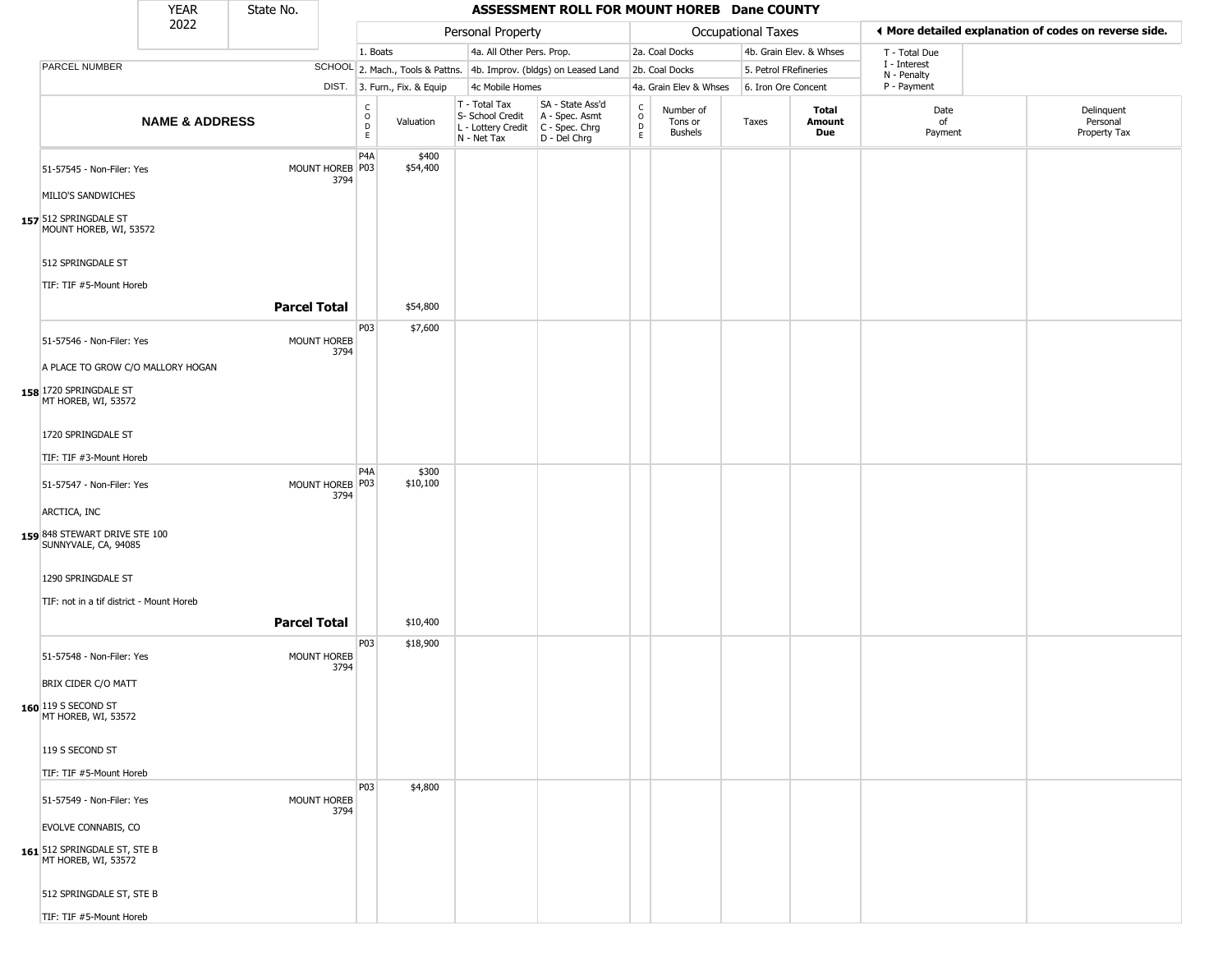|                                                                                    | <b>YEAR</b>               | State No. |                         |                                            |                              |                                                                        | ASSESSMENT ROLL FOR MOUNT HOREB Dane COUNTY                          |                         |                                        |                    |                         |                             |                                                       |
|------------------------------------------------------------------------------------|---------------------------|-----------|-------------------------|--------------------------------------------|------------------------------|------------------------------------------------------------------------|----------------------------------------------------------------------|-------------------------|----------------------------------------|--------------------|-------------------------|-----------------------------|-------------------------------------------------------|
|                                                                                    | 2022                      |           |                         |                                            |                              | Personal Property                                                      |                                                                      |                         |                                        | Occupational Taxes |                         |                             | I More detailed explanation of codes on reverse side. |
|                                                                                    |                           |           |                         | 1. Boats                                   |                              | 4a. All Other Pers. Prop.                                              |                                                                      |                         | 2a. Coal Docks                         |                    | 4b. Grain Elev. & Whses | T - Total Due               |                                                       |
| PARCEL NUMBER                                                                      |                           |           |                         |                                            |                              |                                                                        | SCHOOL 2. Mach., Tools & Pattns. 4b. Improv. (bldgs) on Leased Land  |                         | 2b. Coal Docks                         |                    | 5. Petrol FRefineries   | I - Interest<br>N - Penalty |                                                       |
|                                                                                    |                           |           |                         |                                            | DIST. 3. Furn., Fix. & Equip | 4c Mobile Homes                                                        |                                                                      |                         | 4a. Grain Elev & Whses                 |                    | 6. Iron Ore Concent     | P - Payment                 |                                                       |
|                                                                                    | <b>NAME &amp; ADDRESS</b> |           |                         | $\mathsf{C}$<br>$\int\limits_{D}^{O}$<br>E | Valuation                    | T - Total Tax<br>S- School Credit<br>L - Lottery Credit<br>N - Net Tax | SA - State Ass'd<br>A - Spec. Asmt<br>C - Spec. Chrg<br>D - Del Chrg | $\frac{c}{0}$<br>D<br>E | Number of<br>Tons or<br><b>Bushels</b> | Taxes              | Total<br>Amount<br>Due  | Date<br>of<br>Payment       | Delinquent<br>Personal<br>Property Tax                |
| 51-57551 - Non-Filer: Yes<br>LOGER CONSTRUCTION C/O NIC LOGER                      |                           |           | MOUNT HOREB<br>3794     | P03                                        | \$4,800                      |                                                                        |                                                                      |                         |                                        |                    |                         |                             |                                                       |
| 162 508 STEINER CT<br>MT HOREB, WI, 53572                                          |                           |           |                         |                                            |                              |                                                                        |                                                                      |                         |                                        |                    |                         |                             |                                                       |
| 126 & 128 S FIRST ST                                                               |                           |           |                         |                                            |                              |                                                                        |                                                                      |                         |                                        |                    |                         |                             |                                                       |
| TIF: TIF #5-Mount Horeb                                                            |                           |           |                         |                                            |                              |                                                                        |                                                                      |                         |                                        |                    |                         |                             |                                                       |
| 51-57552 - Non-Filer: Yes<br>NELSON INSURANCE SERVICES C/O JARED NELSON            |                           |           | MOUNT HOREB P03<br>3794 | P <sub>4</sub> A                           | \$100<br>\$1,900             |                                                                        |                                                                      |                         |                                        |                    |                         |                             |                                                       |
| 163 211 W MAIN ST<br>MT HOREB, WI, 53572                                           |                           |           |                         |                                            |                              |                                                                        |                                                                      |                         |                                        |                    |                         |                             |                                                       |
| 211 W MAIN ST                                                                      |                           |           |                         |                                            |                              |                                                                        |                                                                      |                         |                                        |                    |                         |                             |                                                       |
| TIF: TIF #5-Mount Horeb                                                            |                           |           |                         |                                            |                              |                                                                        |                                                                      |                         |                                        |                    |                         |                             |                                                       |
|                                                                                    |                           |           | <b>Parcel Total</b>     |                                            | \$2,000                      |                                                                        |                                                                      |                         |                                        |                    |                         |                             |                                                       |
| 51-57555 - Non-Filer: Yes                                                          |                           |           | MOUNT HOREB<br>3794     | P03                                        | \$200                        |                                                                        |                                                                      |                         |                                        |                    |                         |                             |                                                       |
| AMERICAN FAMILY MUTUAL INSURANCE CO, SI                                            |                           |           |                         |                                            |                              |                                                                        |                                                                      |                         |                                        |                    |                         |                             |                                                       |
| 164 PO BOX 4747<br>OAK BROOK, IL, 60522                                            |                           |           |                         |                                            |                              |                                                                        |                                                                      |                         |                                        |                    |                         |                             |                                                       |
| 402 E MAIN ST                                                                      |                           |           |                         |                                            |                              |                                                                        |                                                                      |                         |                                        |                    |                         |                             |                                                       |
| TIF: TIF #5-Mount Horeb                                                            |                           |           |                         |                                            |                              |                                                                        |                                                                      |                         |                                        |                    |                         |                             |                                                       |
| 51-57556 - Non-Filer: No                                                           |                           |           | MOUNT HOREB<br>3794     | P03                                        | \$24,400                     |                                                                        |                                                                      |                         |                                        |                    |                         |                             |                                                       |
| US BANK NATIONAL ASSOCIATION<br>165 1310 MADRID ST, STE 100<br>MARSHALL, MN, 56258 |                           |           |                         |                                            |                              |                                                                        |                                                                      |                         |                                        |                    |                         |                             |                                                       |
| 428 W MAIN ST                                                                      |                           |           |                         |                                            |                              |                                                                        |                                                                      |                         |                                        |                    |                         |                             |                                                       |
| TIF: not in a tif district - Mount Horeb                                           |                           |           |                         |                                            |                              |                                                                        |                                                                      |                         |                                        |                    |                         |                             |                                                       |
| 51-57557 - Non-Filer: No                                                           |                           |           | MOUNT HOREB<br>3794     | P03                                        | \$2,400                      |                                                                        |                                                                      |                         |                                        |                    |                         |                             |                                                       |
| SAFEMARK SYSTEMS, LP<br>166 PO BOX 941460<br>MAITLAND, FL, 32794                   |                           |           |                         |                                            |                              |                                                                        |                                                                      |                         |                                        |                    |                         |                             |                                                       |
| 175 LILLEHAMMER LANE                                                               |                           |           |                         |                                            |                              |                                                                        |                                                                      |                         |                                        |                    |                         |                             |                                                       |
| TIF: TIF #3-Mount Horeb                                                            |                           |           |                         |                                            |                              |                                                                        |                                                                      |                         |                                        |                    |                         |                             |                                                       |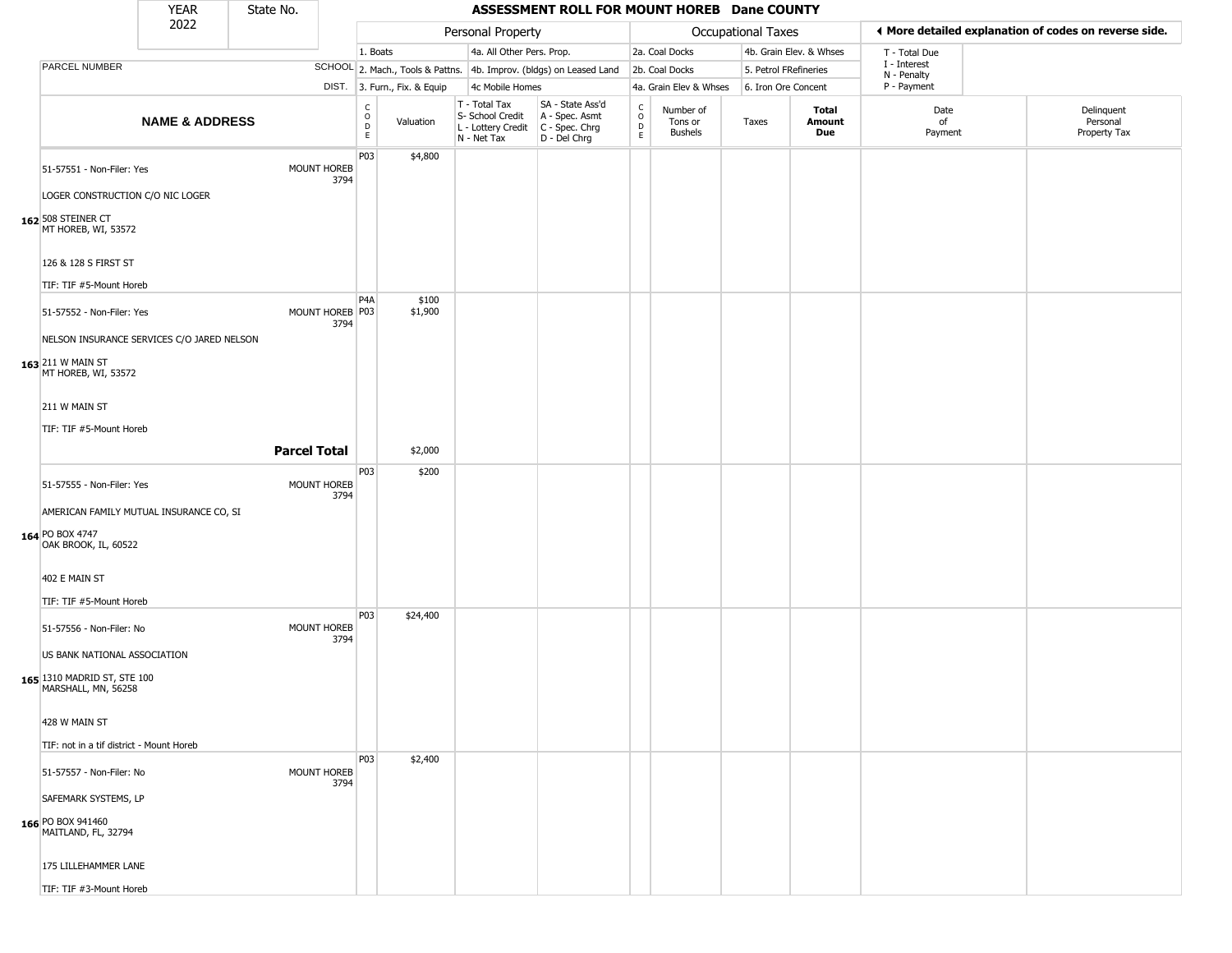|                                                             | <b>YEAR</b>               | State No.           |                            |                                                     |                              |                                                                                         | ASSESSMENT ROLL FOR MOUNT HOREB Dane COUNTY                         |                                              |                                        |                           |                         |                             |                                                       |
|-------------------------------------------------------------|---------------------------|---------------------|----------------------------|-----------------------------------------------------|------------------------------|-----------------------------------------------------------------------------------------|---------------------------------------------------------------------|----------------------------------------------|----------------------------------------|---------------------------|-------------------------|-----------------------------|-------------------------------------------------------|
|                                                             | 2022                      |                     |                            |                                                     |                              | Personal Property                                                                       |                                                                     |                                              |                                        | <b>Occupational Taxes</b> |                         |                             | ◀ More detailed explanation of codes on reverse side. |
|                                                             |                           |                     |                            | 1. Boats                                            |                              | 4a. All Other Pers. Prop.                                                               |                                                                     |                                              | 2a. Coal Docks                         |                           | 4b. Grain Elev. & Whses | T - Total Due               |                                                       |
| PARCEL NUMBER                                               |                           |                     |                            |                                                     |                              |                                                                                         | SCHOOL 2. Mach., Tools & Pattns. 4b. Improv. (bldgs) on Leased Land |                                              | 2b. Coal Docks                         | 5. Petrol FRefineries     |                         | I - Interest<br>N - Penalty |                                                       |
|                                                             |                           |                     |                            |                                                     | DIST. 3. Furn., Fix. & Equip | 4c Mobile Homes                                                                         |                                                                     |                                              | 4a. Grain Elev & Whses                 | 6. Iron Ore Concent       |                         | P - Payment                 |                                                       |
|                                                             | <b>NAME &amp; ADDRESS</b> |                     |                            | $_{\rm o}^{\rm c}$<br>$\overline{D}$<br>$\mathsf E$ | Valuation                    | T - Total Tax<br>S- School Credit<br>L - Lottery Credit   C - Spec. Chrg<br>N - Net Tax | SA - State Ass'd<br>A - Spec. Asmt<br>D - Del Chrg                  | $\begin{array}{c}\nC \\ O \\ D\n\end{array}$ | Number of<br>Tons or<br><b>Bushels</b> | Taxes                     | Total<br>Amount<br>Due  | Date<br>of<br>Payment       | Delinquent<br>Personal<br>Property Tax                |
|                                                             |                           |                     |                            | P4A                                                 | \$1,400                      |                                                                                         |                                                                     |                                              |                                        |                           |                         |                             |                                                       |
| 51-57558 - Non-Filer: No<br>LAMAR ADVERTISING OF JANESVILLE |                           |                     | <b>MOUNT HOREB</b><br>3794 |                                                     |                              |                                                                                         |                                                                     |                                              |                                        |                           |                         |                             |                                                       |
| 167 PO BOX 66338<br>BATON ROUGE, LA, 70896                  |                           |                     |                            |                                                     |                              |                                                                                         |                                                                     |                                              |                                        |                           |                         |                             |                                                       |
| VARIOUS                                                     |                           |                     |                            |                                                     |                              |                                                                                         |                                                                     |                                              |                                        |                           |                         |                             |                                                       |
| TIF: not in a tif district - Mount Horeb                    |                           |                     |                            |                                                     |                              |                                                                                         |                                                                     |                                              |                                        |                           |                         |                             |                                                       |
| 51-57559 - Non-Filer: Yes                                   |                           |                     | MOUNT HOREB P03<br>3794    | P4A                                                 | \$1,400<br>\$34,300          |                                                                                         |                                                                     |                                              |                                        |                           |                         |                             |                                                       |
| BARLEYVINE                                                  |                           |                     |                            |                                                     |                              |                                                                                         |                                                                     |                                              |                                        |                           |                         |                             |                                                       |
| 168 1883 SPRINGDALE ST<br>MOUNT HOREB, WI, 53572            |                           |                     |                            |                                                     |                              |                                                                                         |                                                                     |                                              |                                        |                           |                         |                             |                                                       |
| 1883 SPRINGDALE ST                                          |                           |                     |                            |                                                     |                              |                                                                                         |                                                                     |                                              |                                        |                           |                         |                             |                                                       |
| TIF: TIF #3-Mount Horeb                                     |                           |                     |                            |                                                     |                              |                                                                                         |                                                                     |                                              |                                        |                           |                         |                             |                                                       |
|                                                             |                           | <b>Parcel Total</b> |                            |                                                     | \$35,700                     |                                                                                         |                                                                     |                                              |                                        |                           |                         |                             |                                                       |
| 51-57560 - Non-Filer: Yes                                   |                           |                     | MOUNT HOREB P03<br>3794    | P4A                                                 | \$500<br>\$6,000             |                                                                                         |                                                                     |                                              |                                        |                           |                         |                             |                                                       |
| SIGN ART STUDIO                                             |                           |                     |                            |                                                     |                              |                                                                                         |                                                                     |                                              |                                        |                           |                         |                             |                                                       |
| 169 325 W FRONT ST<br>MOUNT HOREB, WI, 53572                |                           |                     |                            |                                                     |                              |                                                                                         |                                                                     |                                              |                                        |                           |                         |                             |                                                       |
| 325 W FRONT ST                                              |                           |                     |                            |                                                     |                              |                                                                                         |                                                                     |                                              |                                        |                           |                         |                             |                                                       |
| TIF: TIF #5-Mount Horeb                                     |                           |                     |                            |                                                     |                              |                                                                                         |                                                                     |                                              |                                        |                           |                         |                             |                                                       |
|                                                             |                           | <b>Parcel Total</b> |                            |                                                     | \$6,500                      |                                                                                         |                                                                     |                                              |                                        |                           |                         |                             |                                                       |
| 51-57563 - Non-Filer: Yes                                   |                           |                     | MOUNT HOREB P03<br>3794    | P4A                                                 | \$900<br>\$21,500            |                                                                                         |                                                                     |                                              |                                        |                           |                         |                             |                                                       |
| PipPop Pizza Mt. Horeb                                      |                           |                     |                            |                                                     |                              |                                                                                         |                                                                     |                                              |                                        |                           |                         |                             |                                                       |
| 170 1213 SPRINGDALE ST<br>MOUNT HOREB, WI, 53572            |                           |                     |                            |                                                     |                              |                                                                                         |                                                                     |                                              |                                        |                           |                         |                             |                                                       |
| 1213 SPRINGDALE ST                                          |                           |                     |                            |                                                     |                              |                                                                                         |                                                                     |                                              |                                        |                           |                         |                             |                                                       |
| TIF: not in a tif district - Mount Horeb                    |                           | <b>Parcel Total</b> |                            |                                                     | \$22,400                     |                                                                                         |                                                                     |                                              |                                        |                           |                         |                             |                                                       |
| 51-57564 - Non-Filer: Yes                                   |                           |                     | MOUNT HOREB P03            | P4A                                                 | \$100<br>\$14,600            |                                                                                         |                                                                     |                                              |                                        |                           |                         |                             |                                                       |
| ICKI STICKI C/O JESSICA JACKSON                             |                           |                     | 3794                       |                                                     |                              |                                                                                         |                                                                     |                                              |                                        |                           |                         |                             |                                                       |
| 171 1225 SPRINGDALE ST<br>MOUNT HOREB, WI, 53572            |                           |                     |                            |                                                     |                              |                                                                                         |                                                                     |                                              |                                        |                           |                         |                             |                                                       |
| 1225 SPRINGDALE ST                                          |                           |                     |                            |                                                     |                              |                                                                                         |                                                                     |                                              |                                        |                           |                         |                             |                                                       |
| TIF: not in a tif district - Mount Horeb                    |                           |                     |                            |                                                     |                              |                                                                                         |                                                                     |                                              |                                        |                           |                         |                             |                                                       |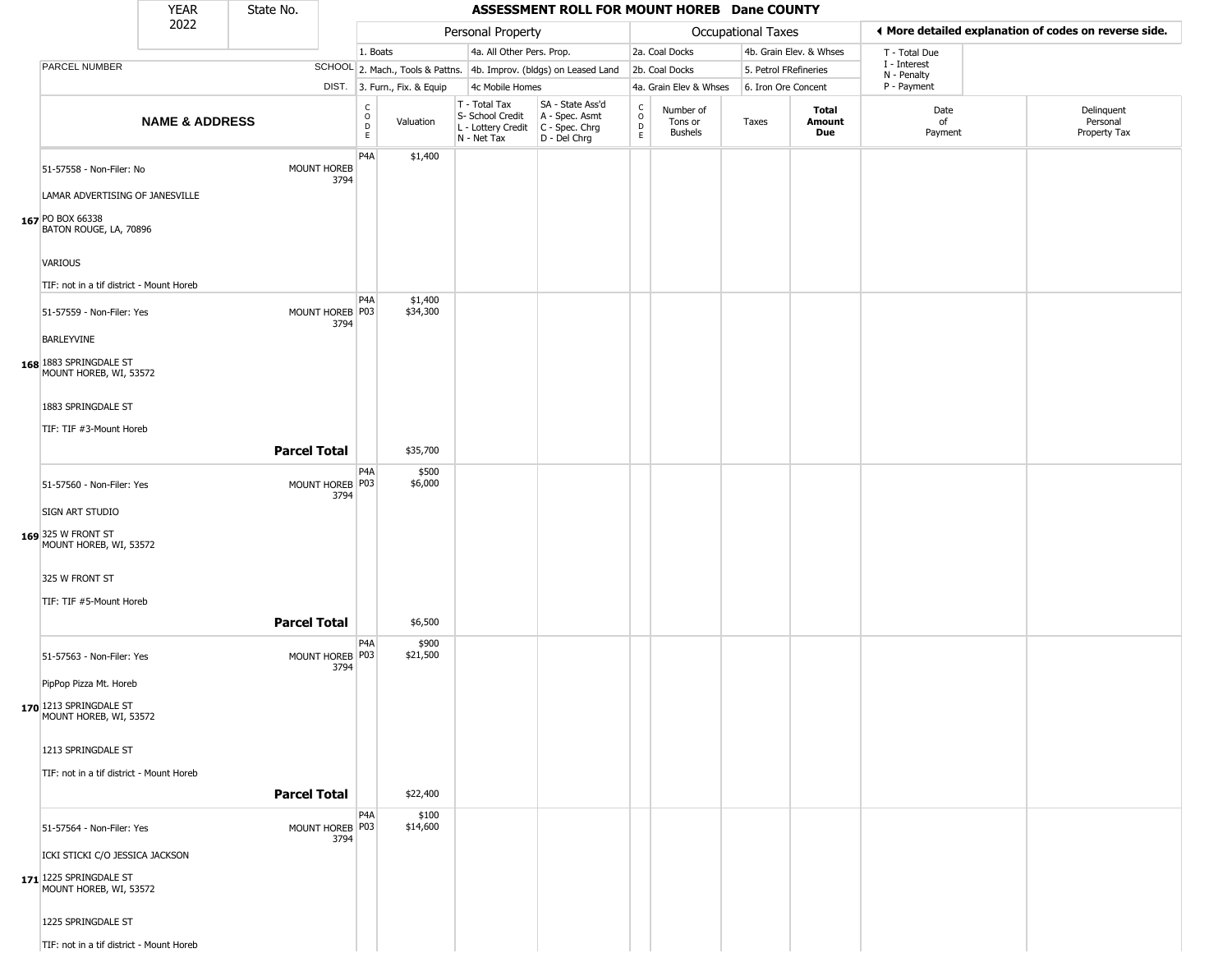|                                                                               | <b>YEAR</b>               | State No.           |                         |                                              |                              |                                                                        | ASSESSMENT ROLL FOR MOUNT HOREB Dane COUNTY                            |                  |                                 |                           |                         |                             |                                                       |
|-------------------------------------------------------------------------------|---------------------------|---------------------|-------------------------|----------------------------------------------|------------------------------|------------------------------------------------------------------------|------------------------------------------------------------------------|------------------|---------------------------------|---------------------------|-------------------------|-----------------------------|-------------------------------------------------------|
|                                                                               | 2022                      |                     |                         |                                              |                              | Personal Property                                                      |                                                                        |                  |                                 | <b>Occupational Taxes</b> |                         |                             | ◀ More detailed explanation of codes on reverse side. |
|                                                                               |                           |                     |                         | 1. Boats                                     |                              | 4a. All Other Pers. Prop.                                              |                                                                        |                  | 2a. Coal Docks                  |                           | 4b. Grain Elev. & Whses | T - Total Due               |                                                       |
| PARCEL NUMBER                                                                 |                           |                     |                         |                                              |                              |                                                                        | SCHOOL 2. Mach., Tools & Pattns. 4b. Improv. (bldgs) on Leased Land    |                  | 2b. Coal Docks                  | 5. Petrol FRefineries     |                         | I - Interest<br>N - Penalty |                                                       |
|                                                                               |                           |                     |                         |                                              | DIST. 3. Furn., Fix. & Equip | 4c Mobile Homes                                                        |                                                                        |                  | 4a. Grain Elev & Whses          | 6. Iron Ore Concent       |                         | P - Payment                 |                                                       |
|                                                                               | <b>NAME &amp; ADDRESS</b> |                     |                         | $\int_{0}^{c}$<br>$\mathsf D$<br>$\mathsf E$ | Valuation                    | T - Total Tax<br>S- School Credit<br>L - Lottery Credit<br>N - Net Tax | SA - State Ass'd<br>A - Spec. Asmt<br>$C - Spec. Chrg$<br>D - Del Chrg | C<br>D<br>D<br>E | Number of<br>Tons or<br>Bushels | Taxes                     | Total<br>Amount<br>Due  | Date<br>of<br>Payment       | Delinquent<br>Personal<br>Property Tax                |
|                                                                               |                           | <b>Parcel Total</b> |                         |                                              | \$14,700                     |                                                                        |                                                                        |                  |                                 |                           |                         |                             |                                                       |
| 51-57565 - Non-Filer: Yes<br><b>NATHAN HURD</b>                               |                           |                     | MOUNT HOREB<br>3794     | P03                                          | \$2,900                      |                                                                        |                                                                        |                  |                                 |                           |                         |                             |                                                       |
| 172 117 E MAIN ST<br>MOUNT HOREB, WI, 53572                                   |                           |                     |                         |                                              |                              |                                                                        |                                                                        |                  |                                 |                           |                         |                             |                                                       |
| 117 E MAIN ST<br>TIF: TIF #5-Mount Horeb                                      |                           |                     |                         |                                              |                              |                                                                        |                                                                        |                  |                                 |                           |                         |                             |                                                       |
| 51-57566 - Non-Filer: Yes<br><b>D&amp;J CENTRAL</b>                           |                           |                     | MOUNT HOREB<br>3794     | P03                                          | \$4,300                      |                                                                        |                                                                        |                  |                                 |                           |                         |                             |                                                       |
| 173 3138 K & R RD<br>MOUNT HOREB, WI, 53572                                   |                           |                     |                         |                                              |                              |                                                                        |                                                                        |                  |                                 |                           |                         |                             |                                                       |
| 1300 SPRINGDALE ST                                                            |                           |                     |                         |                                              |                              |                                                                        |                                                                        |                  |                                 |                           |                         |                             |                                                       |
| TIF: not in a tif district - Mount Horeb                                      |                           |                     |                         |                                              |                              |                                                                        |                                                                        |                  |                                 |                           |                         |                             |                                                       |
| 51-57567 - Non-Filer: Yes                                                     |                           |                     | MOUNT HOREB<br>3794     | P03                                          | \$100                        |                                                                        |                                                                        |                  |                                 |                           |                         |                             |                                                       |
| PEG GRISBERG WATERCOLORS<br>174 205 E MAIN ST STE 1<br>MOUNT HOREB, WI, 53572 |                           |                     |                         |                                              |                              |                                                                        |                                                                        |                  |                                 |                           |                         |                             |                                                       |
| 205 E MAIN ST STE 1<br>TIF: TIF #5-Mount Horeb                                |                           |                     |                         |                                              |                              |                                                                        |                                                                        |                  |                                 |                           |                         |                             |                                                       |
| 51-57568 - Non-Filer: Yes<br><b>JARRETT FAUTZ</b>                             |                           |                     | MOUNT HOREB<br>3794     | P03                                          | \$500                        |                                                                        |                                                                        |                  |                                 |                           |                         |                             |                                                       |
| 175 PO BOX 144<br>MOUNT HOREB, WI, 53572                                      |                           |                     |                         |                                              |                              |                                                                        |                                                                        |                  |                                 |                           |                         |                             |                                                       |
| 202 W FRONT ST                                                                |                           |                     |                         |                                              |                              |                                                                        |                                                                        |                  |                                 |                           |                         |                             |                                                       |
| TIF: TIF #5-Mount Horeb                                                       |                           |                     |                         |                                              |                              |                                                                        |                                                                        |                  |                                 |                           |                         |                             |                                                       |
| 51-57569 - Non-Filer: No                                                      |                           |                     | MOUNT HOREB P03<br>3794 | P <sub>4</sub> A                             | \$500<br>\$140,500           |                                                                        |                                                                        |                  |                                 |                           |                         |                             |                                                       |
| SUMMIT CREDIT UNION                                                           |                           |                     |                         |                                              |                              |                                                                        |                                                                        |                  |                                 |                           |                         |                             |                                                       |
| 176 PO BOX 8046<br>MOUNT HOREB, WI, 53708-8046                                |                           |                     |                         |                                              |                              |                                                                        |                                                                        |                  |                                 |                           |                         |                             |                                                       |
| 1900 COMMERCE DR                                                              |                           |                     |                         |                                              |                              |                                                                        |                                                                        |                  |                                 |                           |                         |                             |                                                       |
| TIF: TIF #3-Mount Horeb                                                       |                           |                     |                         |                                              |                              |                                                                        |                                                                        |                  |                                 |                           |                         |                             |                                                       |
|                                                                               |                           | <b>Parcel Total</b> |                         |                                              | \$141,000                    |                                                                        |                                                                        |                  |                                 |                           |                         |                             |                                                       |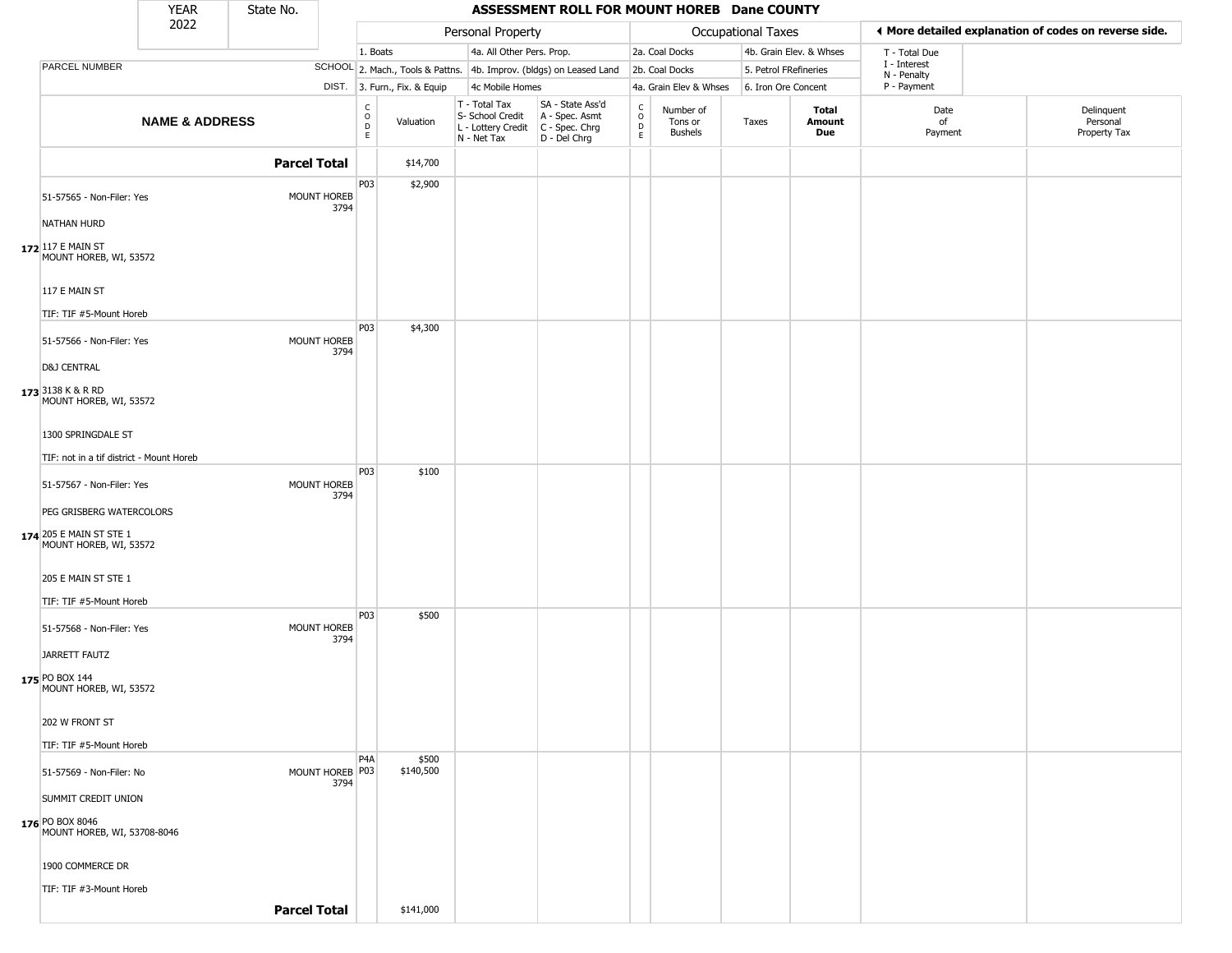|  |                                                                                 | <b>YEAR</b>               | State No.           |                            |                        |                              |                                                                        | ASSESSMENT ROLL FOR MOUNT HOREB Dane COUNTY                          |                                           |                                        |                           |                             |                       |  |                                                       |
|--|---------------------------------------------------------------------------------|---------------------------|---------------------|----------------------------|------------------------|------------------------------|------------------------------------------------------------------------|----------------------------------------------------------------------|-------------------------------------------|----------------------------------------|---------------------------|-----------------------------|-----------------------|--|-------------------------------------------------------|
|  |                                                                                 | 2022                      |                     |                            |                        |                              | Personal Property                                                      |                                                                      |                                           |                                        | <b>Occupational Taxes</b> |                             |                       |  | ◀ More detailed explanation of codes on reverse side. |
|  |                                                                                 |                           |                     |                            | 1. Boats               |                              | 4a. All Other Pers. Prop.                                              |                                                                      | 2a. Coal Docks<br>4b. Grain Elev. & Whses |                                        |                           | T - Total Due               |                       |  |                                                       |
|  | PARCEL NUMBER                                                                   |                           |                     |                            |                        |                              | SCHOOL 2. Mach., Tools & Pattns. 4b. Improv. (bldgs) on Leased Land    |                                                                      | 2b. Coal Docks<br>5. Petrol FRefineries   |                                        |                           | I - Interest<br>N - Penalty |                       |  |                                                       |
|  |                                                                                 |                           |                     |                            |                        | DIST. 3. Furn., Fix. & Equip | 4c Mobile Homes                                                        |                                                                      |                                           | 4a. Grain Elev & Whses                 | 6. Iron Ore Concent       |                             | P - Payment           |  |                                                       |
|  |                                                                                 | <b>NAME &amp; ADDRESS</b> |                     |                            | C<br>$\circ$<br>D<br>E | Valuation                    | T - Total Tax<br>S- School Credit<br>L - Lottery Credit<br>N - Net Tax | SA - State Ass'd<br>A - Spec. Asmt<br>C - Spec. Chrg<br>D - Del Chrg | $\sigma$<br>$\mathsf{D}$<br>E             | Number of<br>Tons or<br><b>Bushels</b> | Taxes                     | Total<br>Amount<br>Due      | Date<br>of<br>Payment |  | Delinquent<br>Personal<br>Property Tax                |
|  | 51-57571 - Non-Filer: Yes                                                       |                           |                     | MOUNT HOREB P03<br>3794    | P <sub>4</sub> A       | \$500<br>\$3,400             |                                                                        |                                                                      |                                           |                                        |                           |                             |                       |  |                                                       |
|  | JANGLE NATURAL LIVING SOAP STORE<br>177 132 E MAIN ST<br>MOUNT HOREB, WI, 53572 |                           |                     |                            |                        |                              |                                                                        |                                                                      |                                           |                                        |                           |                             |                       |  |                                                       |
|  | 132 E MAIN ST                                                                   |                           |                     |                            |                        |                              |                                                                        |                                                                      |                                           |                                        |                           |                             |                       |  |                                                       |
|  | TIF: TIF #5-Mount Horeb                                                         |                           | <b>Parcel Total</b> |                            |                        | \$3,900                      |                                                                        |                                                                      |                                           |                                        |                           |                             |                       |  |                                                       |
|  |                                                                                 |                           |                     |                            | P03                    | \$17,200                     |                                                                        |                                                                      |                                           |                                        |                           |                             |                       |  |                                                       |
|  | 51-57572 - Non-Filer: Yes                                                       |                           |                     | MOUNT HOREB<br>3794        |                        |                              |                                                                        |                                                                      |                                           |                                        |                           |                             |                       |  |                                                       |
|  | 100 SOUTH FIRST, LLC                                                            |                           |                     |                            |                        |                              |                                                                        |                                                                      |                                           |                                        |                           |                             |                       |  |                                                       |
|  | 178 4070 E BRIGHAM RD<br>BLUE MOUNDS, WI, 53517                                 |                           |                     |                            |                        |                              |                                                                        |                                                                      |                                           |                                        |                           |                             |                       |  |                                                       |
|  | 100 S FIRST ST, LEASING TO BUSINESS                                             |                           |                     |                            |                        |                              |                                                                        |                                                                      |                                           |                                        |                           |                             |                       |  |                                                       |
|  | TIF: TIF #5-Mount Horeb                                                         |                           |                     |                            |                        |                              |                                                                        |                                                                      |                                           |                                        |                           |                             |                       |  |                                                       |
|  | 51-57575 - Non-Filer: Yes                                                       |                           |                     | MOUNT HOREB<br>3794        | P03                    | \$1,700                      |                                                                        |                                                                      |                                           |                                        |                           |                             |                       |  |                                                       |
|  | NEW AQUA, LLC DBA AQUA SYSTEMS                                                  |                           |                     |                            |                        |                              |                                                                        |                                                                      |                                           |                                        |                           |                             |                       |  |                                                       |
|  | 179 7785 E US HIGHWAY 36<br>AVON, IN, 46123                                     |                           |                     |                            |                        |                              |                                                                        |                                                                      |                                           |                                        |                           |                             |                       |  |                                                       |
|  | VARIOUS                                                                         |                           |                     |                            |                        |                              |                                                                        |                                                                      |                                           |                                        |                           |                             |                       |  |                                                       |
|  | TIF: not in a tif district - Mount Horeb                                        |                           |                     |                            |                        |                              |                                                                        |                                                                      |                                           |                                        |                           |                             |                       |  |                                                       |
|  | 51-57576 - Non-Filer: No                                                        |                           |                     | <b>MOUNT HOREB</b><br>3794 | P03                    | \$4,600                      |                                                                        |                                                                      |                                           |                                        |                           |                             |                       |  |                                                       |
|  | AMAZON.COM SERVICES, LLC                                                        |                           |                     |                            |                        |                              |                                                                        |                                                                      |                                           |                                        |                           |                             |                       |  |                                                       |
|  | 180 PO BOX 743068<br>DALLAS, TX, 75374                                          |                           |                     |                            |                        |                              |                                                                        |                                                                      |                                           |                                        |                           |                             |                       |  |                                                       |
|  | 1225 SPRINGDALE ST                                                              |                           |                     |                            |                        |                              |                                                                        |                                                                      |                                           |                                        |                           |                             |                       |  |                                                       |
|  | TIF: not in a tif district - Mount Horeb                                        |                           |                     |                            |                        |                              |                                                                        |                                                                      |                                           |                                        |                           |                             |                       |  |                                                       |
|  | 51-57577 - Non-Filer: Yes                                                       |                           |                     | <b>MOUNT HOREB</b><br>3794 | P <sub>4</sub> A       | \$1,200                      |                                                                        |                                                                      |                                           |                                        |                           |                             |                       |  |                                                       |
|  | SARAH BOTHAM                                                                    |                           |                     |                            |                        |                              |                                                                        |                                                                      |                                           |                                        |                           |                             |                       |  |                                                       |
|  | 1818180 LANGBERRY RD<br>BARNEVELD, WI, 53507                                    |                           |                     |                            |                        |                              |                                                                        |                                                                      |                                           |                                        |                           |                             |                       |  |                                                       |
|  | 305 E MAIN ST                                                                   |                           |                     |                            |                        |                              |                                                                        |                                                                      |                                           |                                        |                           |                             |                       |  |                                                       |
|  | TIF: TIF #5-Mount Horeb                                                         |                           |                     |                            |                        |                              |                                                                        |                                                                      |                                           |                                        |                           |                             |                       |  |                                                       |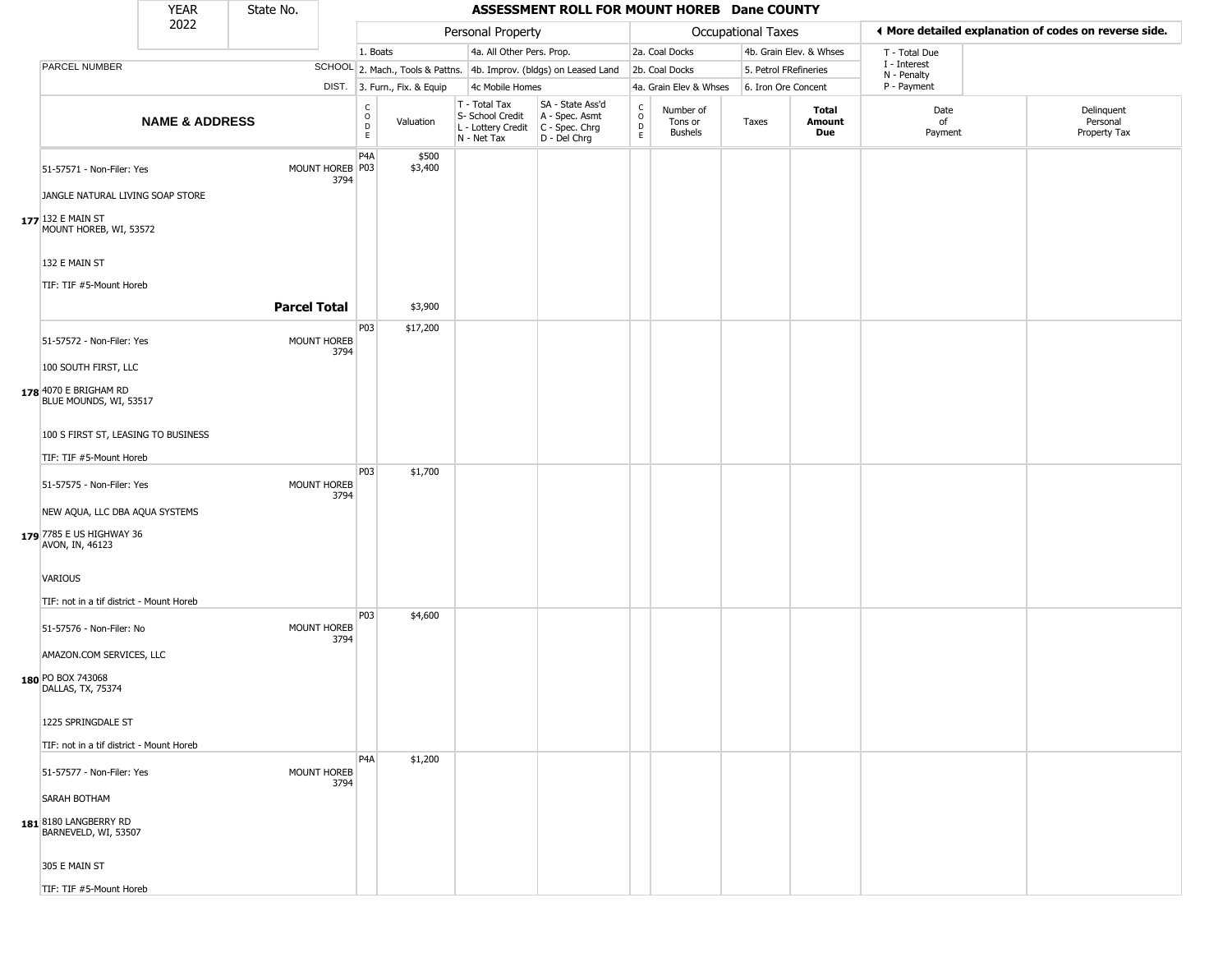|                                                                | <b>YEAR</b>                  | State No.           |                         | ASSESSMENT ROLL FOR MOUNT HOREB Dane COUNTY |                  |                                                                                                          |                                  |                                   |                                 |                       |                                                       |                             |                                        |
|----------------------------------------------------------------|------------------------------|---------------------|-------------------------|---------------------------------------------|------------------|----------------------------------------------------------------------------------------------------------|----------------------------------|-----------------------------------|---------------------------------|-----------------------|-------------------------------------------------------|-----------------------------|----------------------------------------|
| 2022                                                           |                              |                     | Personal Property       |                                             |                  |                                                                                                          | <b>Occupational Taxes</b>        |                                   |                                 |                       | ♦ More detailed explanation of codes on reverse side. |                             |                                        |
|                                                                |                              |                     |                         | 1. Boats                                    |                  | 4a. All Other Pers. Prop.                                                                                |                                  |                                   | 2a. Coal Docks                  |                       | 4b. Grain Elev. & Whses                               | T - Total Due               |                                        |
| PARCEL NUMBER                                                  |                              |                     |                         |                                             |                  | SCHOOL 2. Mach., Tools & Pattns. 4b. Improv. (bldgs) on Leased Land                                      |                                  | 2b. Coal Docks                    |                                 | 5. Petrol FRefineries |                                                       | I - Interest<br>N - Penalty |                                        |
|                                                                | DIST. 3. Furn., Fix. & Equip |                     |                         |                                             |                  | 4c Mobile Homes                                                                                          |                                  |                                   | 4a. Grain Elev & Whses          | 6. Iron Ore Concent   |                                                       | P - Payment                 |                                        |
|                                                                | <b>NAME &amp; ADDRESS</b>    |                     |                         | C<br>$\circ$<br>D<br>E                      | Valuation        | T - Total Tax<br>S- School Credit   A - Spec. Asmt<br>L - Lottery Credit   C - Spec. Chrg<br>N - Net Tax | SA - State Ass'd<br>D - Del Chrg | $\frac{c}{0}$<br>$\mathsf D$<br>E | Number of<br>Tons or<br>Bushels | Taxes                 | Total<br>Amount<br>Due                                | Date<br>of<br>Payment       | Delinquent<br>Personal<br>Property Tax |
| 51-57578 - Non-Filer: No<br>INTERNATIONAL MASONRY INSTITUTE    |                              |                     | MOUNT HOREB P03<br>3794 | P <sub>4</sub> A                            | \$200<br>\$1,600 |                                                                                                          |                                  |                                   |                                 |                       |                                                       |                             |                                        |
| 182 207 N EIGHTH STE B<br>MOUNT HOREB, WI, 53572               |                              |                     |                         |                                             |                  |                                                                                                          |                                  |                                   |                                 |                       |                                                       |                             |                                        |
| 207 N EIGHTH STE B<br>TIF: not in a tif district - Mount Horeb |                              |                     |                         |                                             |                  |                                                                                                          |                                  |                                   |                                 |                       |                                                       |                             |                                        |
|                                                                |                              | <b>Parcel Total</b> |                         |                                             | \$1,800          |                                                                                                          |                                  |                                   |                                 |                       |                                                       |                             |                                        |
| 51-57580 - Non-Filer: No                                       |                              |                     | MOUNT HOREB<br>3794     | P03                                         | \$4,600          |                                                                                                          |                                  |                                   |                                 |                       |                                                       |                             |                                        |
| NUCO2 SUPPLY LLC                                               |                              |                     |                         |                                             |                  |                                                                                                          |                                  |                                   |                                 |                       |                                                       |                             |                                        |
| 183 10 RIVERVIEW DR<br>DANBURY, CT, 06810                      |                              |                     |                         |                                             |                  |                                                                                                          |                                  |                                   |                                 |                       |                                                       |                             |                                        |
| VARIOUS                                                        |                              |                     |                         |                                             |                  |                                                                                                          |                                  |                                   |                                 |                       |                                                       |                             |                                        |
| TIF: not in a tif district - Mount Horeb                       |                              |                     |                         | P4A                                         |                  |                                                                                                          |                                  |                                   |                                 |                       |                                                       |                             |                                        |
| 51-57581 - Non-Filer: No                                       |                              |                     | MOUNT HOREB<br>3794     |                                             | \$5,600          |                                                                                                          |                                  |                                   |                                 |                       |                                                       |                             |                                        |
| <b>VB RUN LLC</b><br>184 PO BOX 460169, DEPT 850               |                              |                     |                         |                                             |                  |                                                                                                          |                                  |                                   |                                 |                       |                                                       |                             |                                        |
| HOUSTON, TX, 77056                                             |                              |                     |                         |                                             |                  |                                                                                                          |                                  |                                   |                                 |                       |                                                       |                             |                                        |
| 305 S EIGHTH ST                                                |                              |                     |                         |                                             |                  |                                                                                                          |                                  |                                   |                                 |                       |                                                       |                             |                                        |
| TIF: not in a tif district - Mount Horeb                       |                              |                     |                         | P <sub>4</sub> A                            | \$100            |                                                                                                          |                                  |                                   |                                 |                       |                                                       |                             |                                        |
| 51-57582 - Non-Filer: No<br>PEDRIATRIC FEEDING THERAPY SC      |                              |                     | MOUNT HOREB P03<br>3794 |                                             | \$1,600          |                                                                                                          |                                  |                                   |                                 |                       |                                                       |                             |                                        |
| 185 410 PARK VIEW DR<br>MOUNT HOREB, WI, 53572                 |                              |                     |                         |                                             |                  |                                                                                                          |                                  |                                   |                                 |                       |                                                       |                             |                                        |
| 200 W MAIN ST                                                  |                              |                     |                         |                                             |                  |                                                                                                          |                                  |                                   |                                 |                       |                                                       |                             |                                        |
| TIF: TIF #5-Mount Horeb                                        |                              |                     |                         |                                             |                  |                                                                                                          |                                  |                                   |                                 |                       |                                                       |                             |                                        |
|                                                                |                              | <b>Parcel Total</b> |                         |                                             | \$1,700          |                                                                                                          |                                  |                                   |                                 |                       |                                                       |                             |                                        |
| 51-57583 - Non-Filer: Yes                                      |                              |                     | MOUNT HOREB P03<br>3794 | P <sub>4</sub> A                            | \$400<br>\$2,300 |                                                                                                          |                                  |                                   |                                 |                       |                                                       |                             |                                        |
| <b>KITCHEN WORKS</b>                                           |                              |                     |                         |                                             |                  |                                                                                                          |                                  |                                   |                                 |                       |                                                       |                             |                                        |
| 186 214 W MAIN ST<br>MOUNT HOREB, WI, 53572                    |                              |                     |                         |                                             |                  |                                                                                                          |                                  |                                   |                                 |                       |                                                       |                             |                                        |
| 214 W MAIN ST                                                  |                              |                     |                         |                                             |                  |                                                                                                          |                                  |                                   |                                 |                       |                                                       |                             |                                        |
| TIF: TIF #5-Mount Horeb                                        |                              |                     |                         |                                             |                  |                                                                                                          |                                  |                                   |                                 |                       |                                                       |                             |                                        |
|                                                                |                              | <b>Parcel Total</b> |                         |                                             | \$2,700          |                                                                                                          |                                  |                                   |                                 |                       |                                                       |                             |                                        |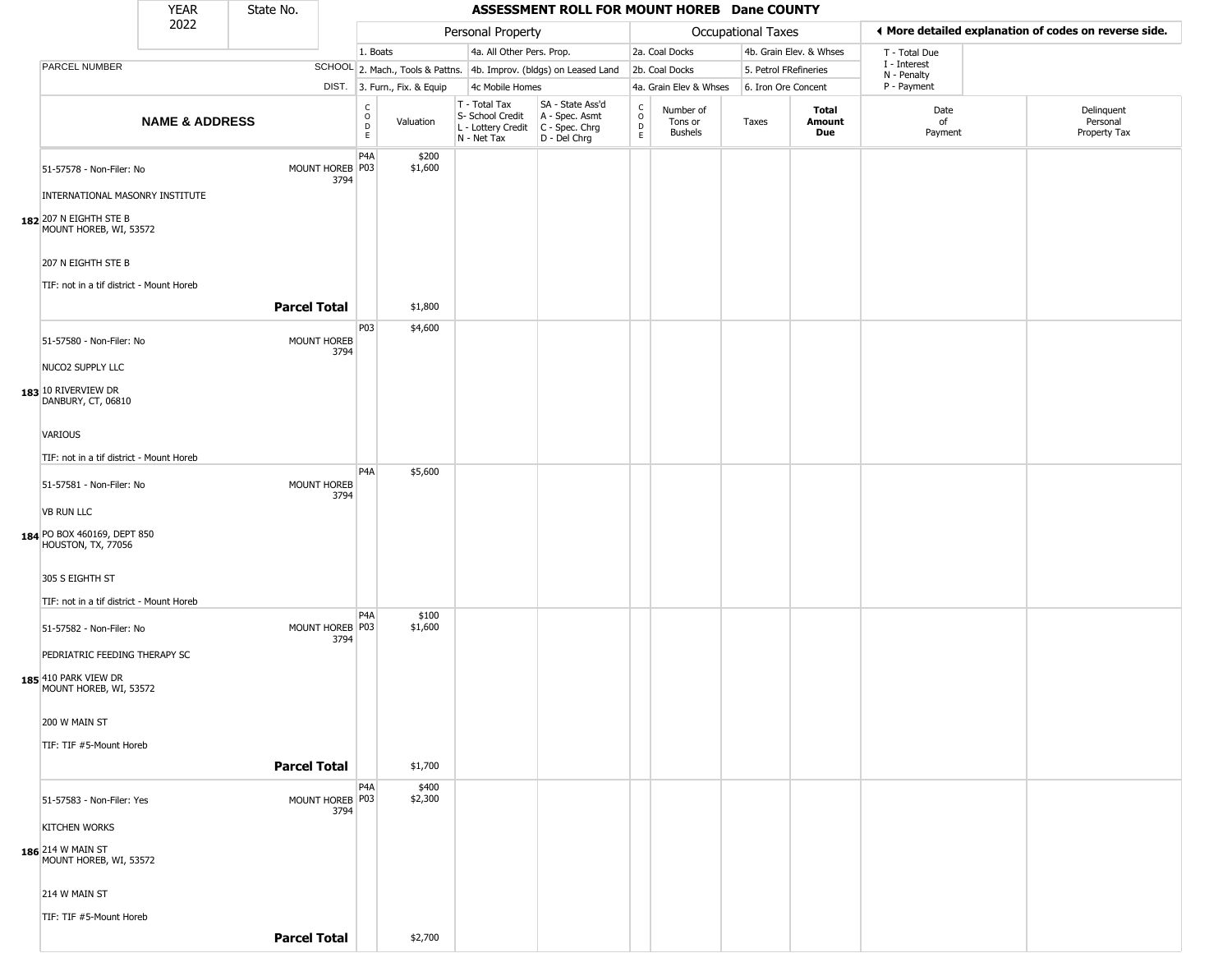|                                                                                                           | <b>YEAR</b>               |  | State No.                                       |                            |                                                                     |                        |                                                                        | ASSESSMENT ROLL FOR MOUNT HOREB Dane COUNTY                          |                                         |                                        |                             |                         |                       |                                                       |
|-----------------------------------------------------------------------------------------------------------|---------------------------|--|-------------------------------------------------|----------------------------|---------------------------------------------------------------------|------------------------|------------------------------------------------------------------------|----------------------------------------------------------------------|-----------------------------------------|----------------------------------------|-----------------------------|-------------------------|-----------------------|-------------------------------------------------------|
|                                                                                                           | 2022                      |  |                                                 |                            |                                                                     |                        | Personal Property                                                      |                                                                      |                                         |                                        | Occupational Taxes          |                         |                       | ♦ More detailed explanation of codes on reverse side. |
|                                                                                                           |                           |  |                                                 |                            | 1. Boats                                                            |                        | 4a. All Other Pers. Prop.                                              |                                                                      |                                         | 2a. Coal Docks                         |                             | 4b. Grain Elev. & Whses | T - Total Due         |                                                       |
| <b>PARCEL NUMBER</b>                                                                                      |                           |  |                                                 |                            | SCHOOL 2. Mach., Tools & Pattns. 4b. Improv. (bldgs) on Leased Land |                        |                                                                        |                                                                      | 2b. Coal Docks<br>5. Petrol FRefineries |                                        | I - Interest<br>N - Penalty |                         |                       |                                                       |
|                                                                                                           |                           |  | DIST. 3. Furn., Fix. & Equip<br>4c Mobile Homes |                            |                                                                     | 4a. Grain Elev & Whses |                                                                        | 6. Iron Ore Concent                                                  |                                         | P - Payment                            |                             |                         |                       |                                                       |
|                                                                                                           | <b>NAME &amp; ADDRESS</b> |  |                                                 |                            | $\mathsf{C}$<br>$\circ$<br>D<br>E                                   | Valuation              | T - Total Tax<br>S- School Credit<br>L - Lottery Credit<br>N - Net Tax | SA - State Ass'd<br>A - Spec. Asmt<br>C - Spec. Chrg<br>D - Del Chrg | $\mathsf{C}$<br>$\circ$<br>D<br>E.      | Number of<br>Tons or<br><b>Bushels</b> | Taxes                       | Total<br>Amount<br>Due  | Date<br>of<br>Payment | Delinquent<br>Personal<br>Property Tax                |
| 51-57584 - Non-Filer: Yes<br>The Yoga LLC                                                                 |                           |  |                                                 | MOUNT HOREB P03<br>3794    | P4A                                                                 | \$400<br>\$800         |                                                                        |                                                                      |                                         |                                        |                             |                         |                       |                                                       |
| 187 115 E MAIN ST, STE 201<br>MOUNT HOREB, WI, 53572<br>115 E MAIN ST, STE 201<br>TIF: TIF #5-Mount Horeb |                           |  |                                                 |                            |                                                                     |                        |                                                                        |                                                                      |                                         |                                        |                             |                         |                       |                                                       |
|                                                                                                           |                           |  |                                                 | <b>Parcel Total</b>        |                                                                     | \$1,200                |                                                                        |                                                                      |                                         |                                        |                             |                         |                       |                                                       |
| 51-57585 - Non-Filer: Yes<br>FIRE & ICE LLC                                                               |                           |  |                                                 | MOUNT HOREB P03<br>3794    | P <sub>4</sub> A                                                    | \$800<br>\$3,900       |                                                                        |                                                                      |                                         |                                        |                             |                         |                       |                                                       |
| 188 101 E MAIN ST, STE 201<br>MOUNT HOREB, WI, 53572                                                      |                           |  |                                                 |                            |                                                                     |                        |                                                                        |                                                                      |                                         |                                        |                             |                         |                       |                                                       |
| 101 E MAIN ST, STE 201                                                                                    |                           |  |                                                 |                            |                                                                     |                        |                                                                        |                                                                      |                                         |                                        |                             |                         |                       |                                                       |
| TIF: TIF #5-Mount Horeb                                                                                   |                           |  |                                                 |                            |                                                                     |                        |                                                                        |                                                                      |                                         |                                        |                             |                         |                       |                                                       |
|                                                                                                           |                           |  |                                                 | <b>Parcel Total</b>        |                                                                     | \$4,700                |                                                                        |                                                                      |                                         |                                        |                             |                         |                       |                                                       |
| 51-57586 - Non-Filer: No                                                                                  |                           |  |                                                 | <b>MOUNT HOREB</b><br>3794 | P <sub>4</sub> A                                                    | \$4,100                |                                                                        |                                                                      |                                         |                                        |                             |                         |                       |                                                       |
| <b>GEMPLER'S INC</b>                                                                                      |                           |  |                                                 |                            |                                                                     |                        |                                                                        |                                                                      |                                         |                                        |                             |                         |                       |                                                       |
| 189 PO Box 5175<br>Janesville, WI, 53547                                                                  |                           |  |                                                 |                            |                                                                     |                        |                                                                        |                                                                      |                                         |                                        |                             |                         |                       |                                                       |
| 109 E MAIN ST                                                                                             |                           |  |                                                 |                            |                                                                     |                        |                                                                        |                                                                      |                                         |                                        |                             |                         |                       |                                                       |
| TIF: TIF #5-Mount Horeb                                                                                   |                           |  |                                                 |                            |                                                                     |                        |                                                                        |                                                                      |                                         |                                        |                             |                         |                       |                                                       |
| NO. OF PARCELS 189                                                                                        |                           |  | <b>TOTALS</b>                                   | ▶                          |                                                                     | 3,698,100.00           |                                                                        |                                                                      |                                         |                                        |                             |                         |                       |                                                       |